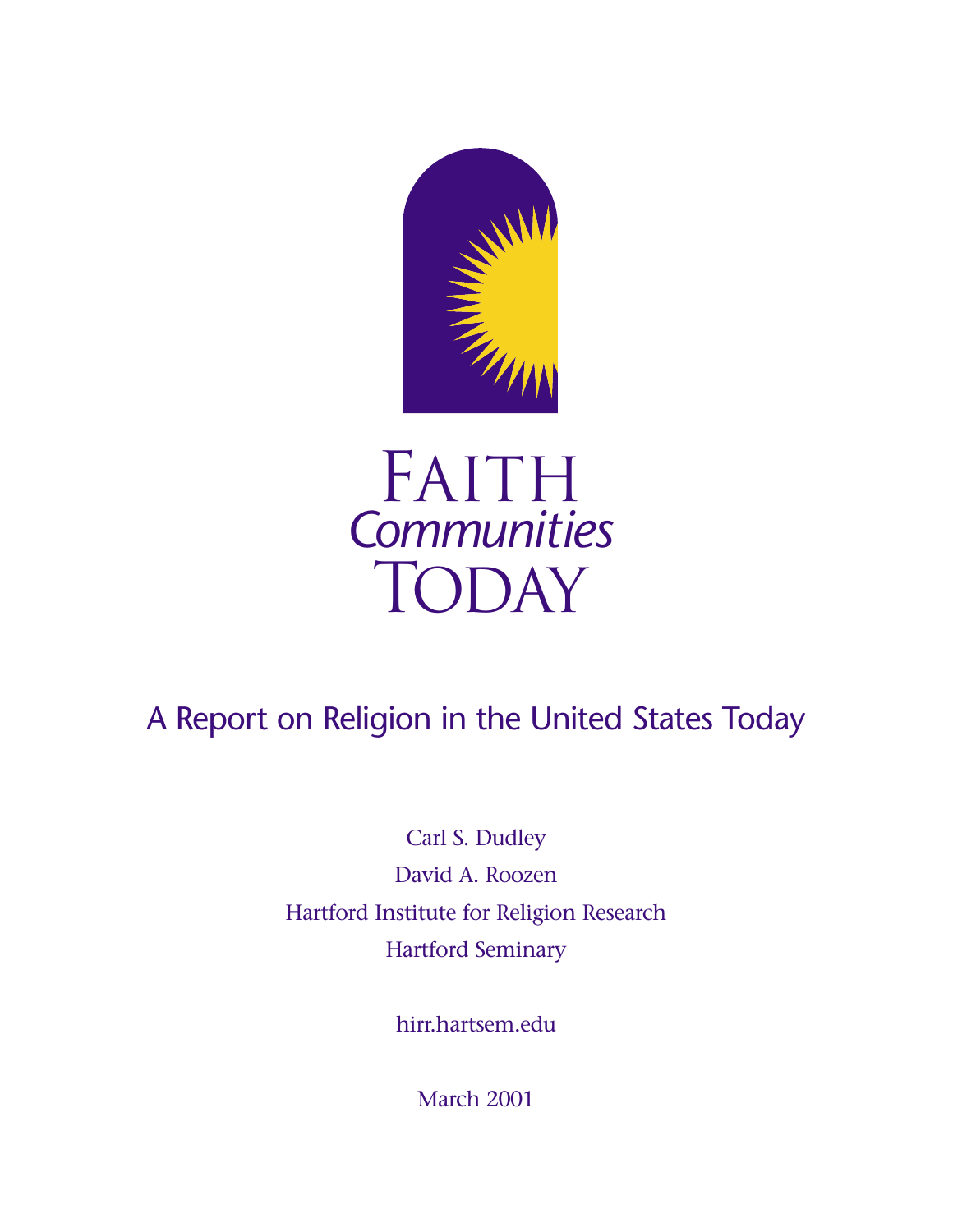# **Contents**

| Overview $\ldots \ldots \ldots \ldots \ldots \ldots \ldots \ldots \ldots$ |
|---------------------------------------------------------------------------|
|                                                                           |
|                                                                           |
| Basic Demographics of FACT Groups 8                                       |

| Moral and Community Standards 22 |  |
|----------------------------------|--|

### **Section 3: Growth, Change and Conflict . . . . . .25**

| Section 4: Congregational Life 39          |  |
|--------------------------------------------|--|
|                                            |  |
|                                            |  |
|                                            |  |
| Ecumenical and Interfaith Relationships 50 |  |

### **Section 5: Congregational Resources . . . . . . . .51**

| Denominational Materials 52 |  |
|-----------------------------|--|
|                             |  |
|                             |  |

### **Section 6: Leadership . . . . . . . . . . . . . . . . . . . .59**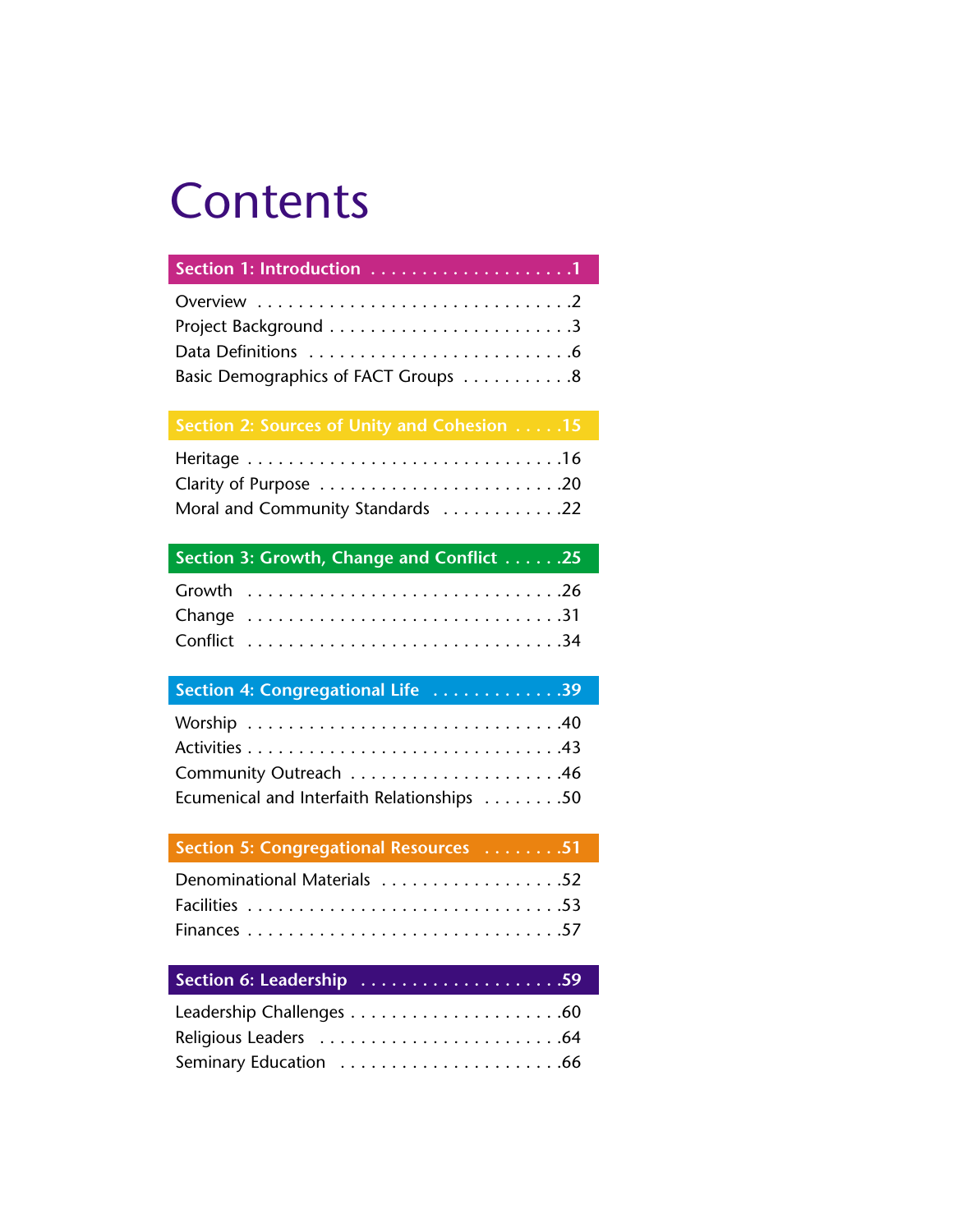# Section 1: Introduction

*Faith Communities in the United States Today* is the largest survey of congregations ever conducted in the United States. It also is the most inclusive, denominationally sanctioned program of interfaith cooperation. The project was initiated to enhance the capacity of participating religious denominations and faith groups to conduct and use congregational studies. It is intended to provide a public profile of the organizational backbone of religion in America – congregations – at the beginning of a new millennium.

In this report, we present an overview of the survey findings. These initial findings are both reassuring and disturbing.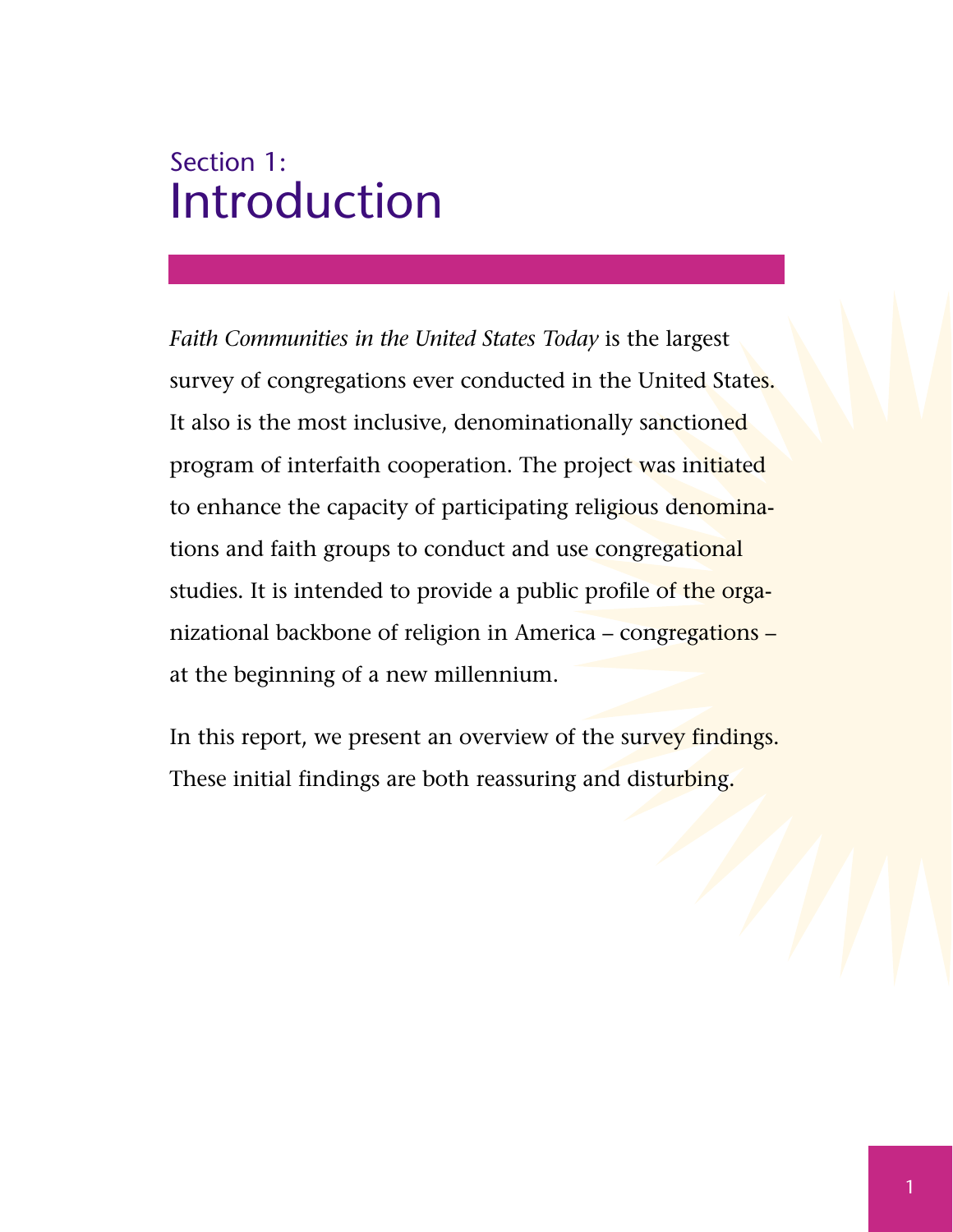### **Overview**

#### *It is reassuring:*

- That the great majority of faith communities are vital and alive.
- That half the faith communities see themselves as growing in numbers, especially those using or blending contemporary forms of worship and those located in newer suburbs.
- That the faith communities in the United States are making major contributions to the welfare of their communities through a combination of social and spiritual ministries.
- That 41 denominations and faith groups worked together, in interfaith cooperation, to complete this survey. Their coming together for a common purpose is unprecedented.

#### *It is disturbing:*

- That many congregations have the commitment to undertake social welfare programs – and the space – but lack the infrastructure.
- That congregations that enact their faith without explicit expectations for members experience less vitality and more conflict.
- That congregations, to remain vital, must change but that change can prove costly – leading to conflict that impacts member growth, new volunteers and financial support.
- That congregations of seminary-educated leaders, in particular, are unready to address issues of change.

*<sup>\*</sup> Each denomination or faith group drew its own sample of congregations – minimally intended to provide an error rate of plus or minus four percentage points. Return rates were very good, averaging just over 50 percent. In total, the 26 individual surveys included answers from 14,301 congregations.*

*<sup>\*</sup> For purposes of overall national analysis, we combined the 26 FACT sub-surveys in such a way that, through the use of statistical weights, each denomination or faith group's congregations are represented in the FACT weighted data proportionate to their representation in the total population of FACT participant congregations in the United States.*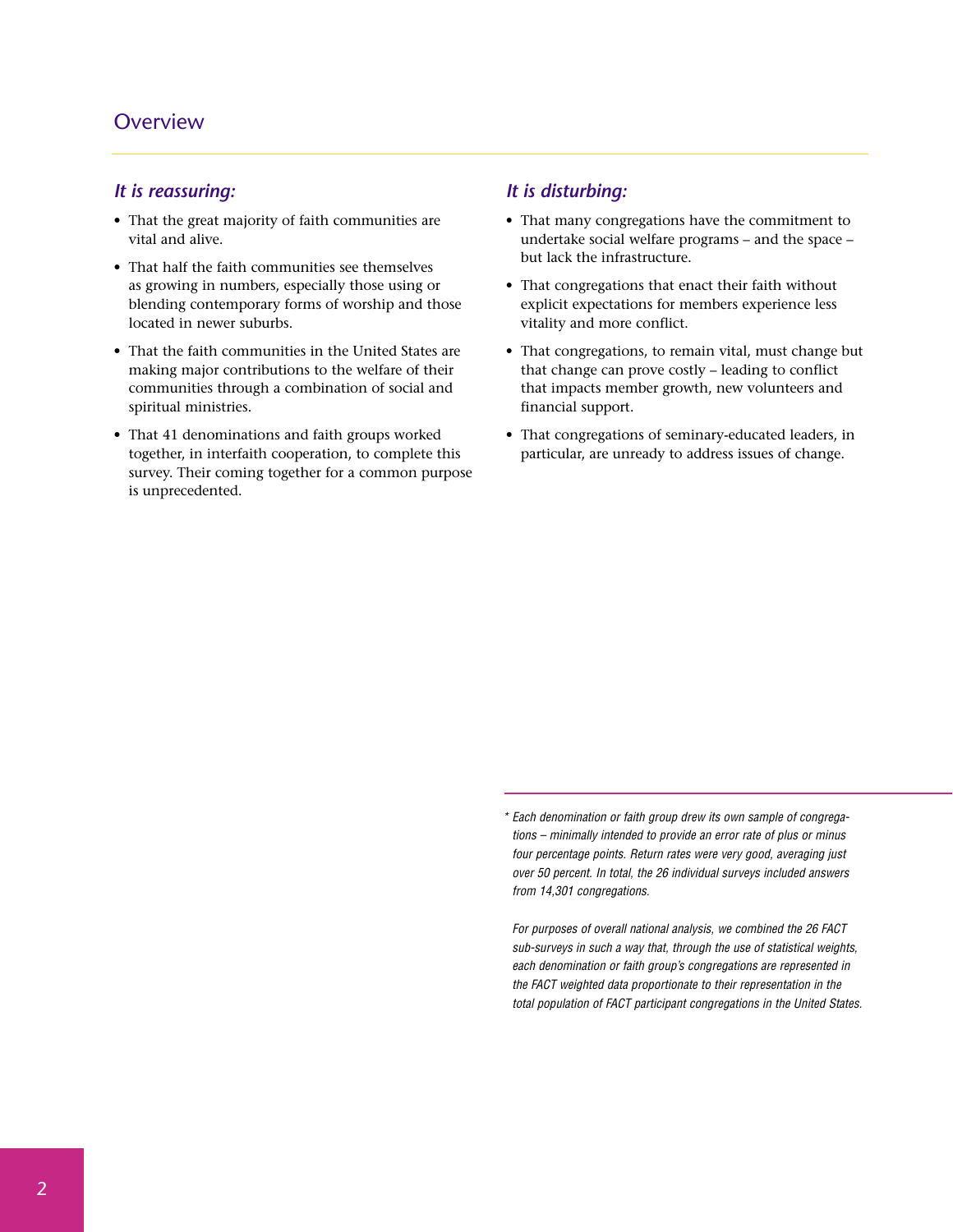The *Faith Communities Today* data brings together 26 individual surveys of congregations representing 41 denominations and faith groups (see Figure 1.1). Project participants developed a common core questionnaire. Groups then conducted their own, typically mail, surveys of a sample of congregations. Usually, the congregation's leader completed the questionnaire.\*

The project's common core questionnaire includes more than 200 questions covering six broad areas:

- Worship and identity
- Location and facilities
- Internal and mission oriented programs
- Leadership and organizational dynamics
- Participants
- Finances

We added 1980 and 1990 United States Census data for the zip code in which a congregation was located to its survey data as well as 2000 and 2005 estimates and 2010 projections.

Although all denominations and faith groups in the United States had the opportunity to participate in the project, not all of them did. The proportion of U.S. congregations represented in FACT is not possible to determine with precision because there is no accurate count of the total number of congregations in the United States. Estimates typically range from 300,000

to 350,000. Using a mid-point estimate of 325,000 total congregations means that the 260,000 congregations in FACT denominations and faith groups represent 80% of U.S. congregations. However, since most of the denominations and faith groups with the largest memberships participated in FACT, we estimate that the survey data applies to about 90% of worshippers in the United States. Among the larger U.S. denominations not represented in FACT are: Jehovah's Witnesses, Lutheran Church-Missouri Synod, Salvation Army, Church of God, United Pentecostal Church Inc., and Baptist Bible Fellowship International.

The 41 denominations and faith groups had the opportunity to adapt the common core questionnaire to their own traditions. Some translated words and phrases into the idiom of their traditions – for example, minister, priest, rabbi, imam etc. Some did not use questions that did not apply in their tradition or where expediency necessitated.\*\* In this report, we use the wordings and questions in the common core questionnaire. A question by question listing of denominations and faith groups not having data for particular questionnaire items can be found on the project website, **fact.hartsem.edu.**

Individual denomination or faith group findings are not contained in this report. If you are interested in the results for a specific denomination or faith group, contact the respective denomination or group. Contact persons and web links are posted on the website.

*\*\* Not all of the 26 surveys used to compile this report asked all of the questions in the common core questionnaire. While a complete listing of missing items for each of the separate surveys is contained on the FACT website – fact.hartsem.edu – we note here the most significant missing questions.* 

*\*\* Roman Catholic: Welcoming change, preserving racial/ethnic/national heritage, change in worship, sermon emphases, components of worship (except music), sources of religious authority, emphasis on sexual abstinence, personal witness evangelism, and ministerial education of congregation's leader.*

*\*\* Historically Black Denominations: Serving as moral beacon to community, welcoming change, openness in dealing with conflict, preserving racial/ethnic/national heritage, clarity of purpose, change in worship, sermon emphases, components of worship (including music), rural to suburban location, condition of building, home* 

*practices and emphases, approaches to evangelism, working with other congregations, and growth.*

*\*\* Muslim: Expressing denominational heritage, serving as moral beacon to community, openness in dealing with conflict, change in worship, sermon emphases, components of worship (including music), rural to suburban location, condition of building, approaches to evangelism, and ministerial education of congregation's leader.*

*\*\* Bahá'is: Expressing denominational heritage, change in worship, sermon emphases, and ministerial education of congregation's leader.*

The reasons for changes in the common core questionnaire vary, *from time constraints to inapplicability of the question to research priorities. Because the surveys varied in what they asked, the broad implications drawn from the overall data of this report may not apply to a particular group.*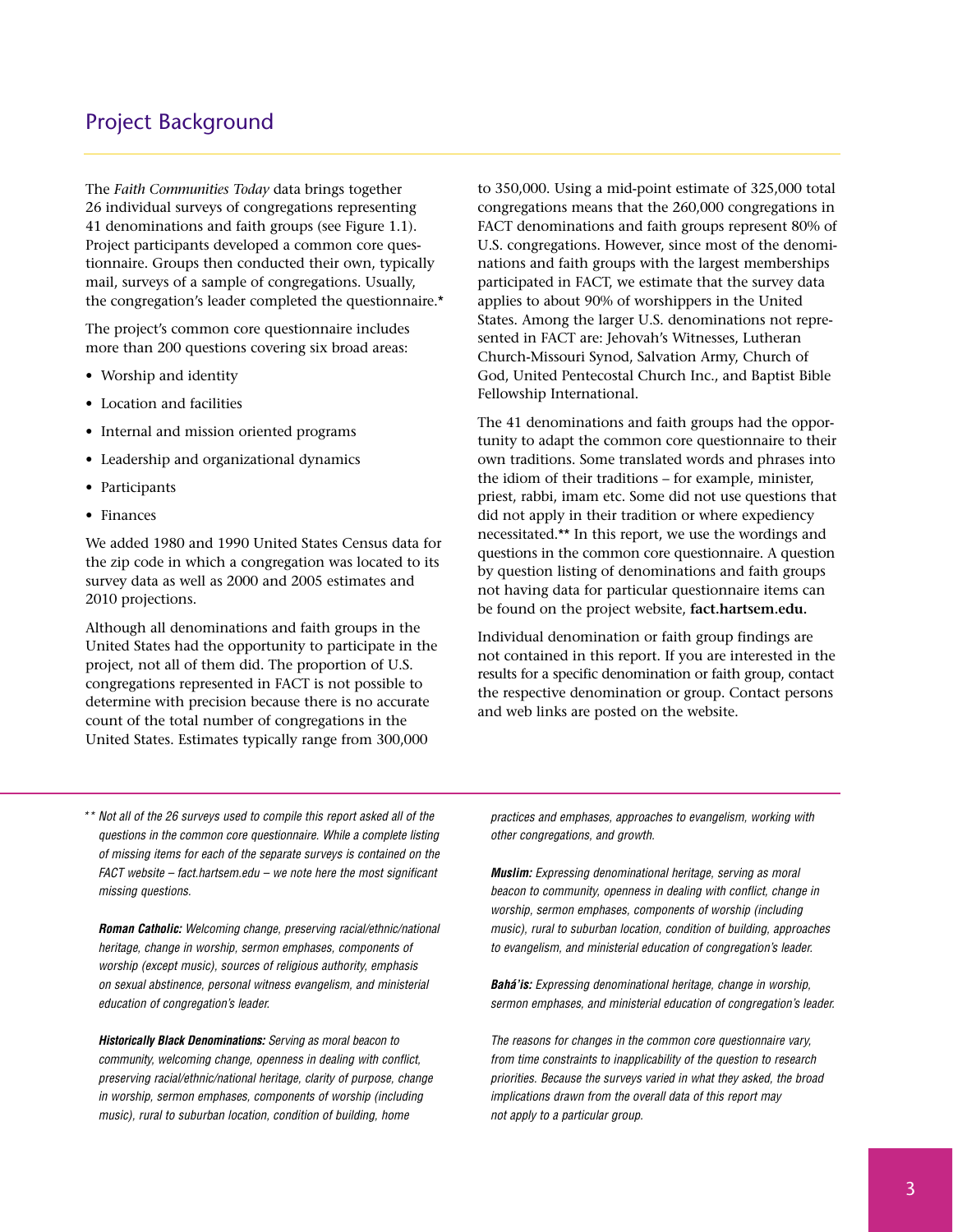### *Figure 1.1* FACT Denominations and Faith Groups

#### *Number of Congregations Returning Survey*

| American Baptist Churches USA 748                        |
|----------------------------------------------------------|
| Assemblies of God 619                                    |
| Bahá'is of the United States 327                         |
| Christian Church (Disciples of Christ) 283               |
| Christian Reformed Church 515                            |
| Church of Jesus Christ of Latter-day Saints 969          |
| Church of the Nazarene 436                               |
| Churches of Christ (Non-Instrumental)  .289              |
|                                                          |
| Evangelical Lutheran Church in America 832               |
| Historically Black Denominations (ITC)* 1863             |
| African Methodist Episcopal Church                       |
| <b>African Methodist Episcopal Zion Church</b>           |
| <b>Christian Methodist Episcopal Church</b>              |
| <b>Church of God in Christ</b>                           |
| <b>National Baptist Convention of America</b>            |
| <b>National Baptist Convention U.S.A.</b>                |
| <b>Progressive National Baptist Convention</b>           |
| <b>Independent Christian Churches (Instrumental)</b> 349 |
| Jewish (Cohen Center)* 228                               |
| <b>Conservative Jewish</b>                               |
| <b>Reform Jewish</b>                                     |
| Mega-churches 153                                        |

| Mennonite Church USA 400                                            |
|---------------------------------------------------------------------|
| Muslim $(CAIR)^*$ 416                                               |
| Nondenominational 133                                               |
| Orthodox Christian (SCOBA)* 346                                     |
| <b>Albanian Orthodox Diocese of America</b>                         |
| American Carpatho-Russian Orthodox<br><b>Greek Catholic Diocese</b> |
| Antiochian Orthodox Christian Archdiocese<br>of North America       |
| <b>Bulgarian Eastern Orthodox Church</b>                            |
| <b>Greek Orthodox Archdiocese of America</b>                        |
| Orthodox Church in America                                          |
| Romanian Orthodox Archdiocese<br>in America and Canada              |
| Serbian Orthodox Church in America                                  |
| Ukrainian Orthodox Church of the U.S.A.                             |
| Presbyterian Church (U.S.A.) 541                                    |
| Reformed Church in America 399                                      |
| Roman Catholic Church 714                                           |
| Seventh-day Adventist Church 406                                    |
| Southern Baptist Convention 710                                     |
| Unitarian Universalist Association 497                              |
| United Church of Christ 801                                         |
| United Methodist Church 601                                         |
|                                                                     |

### **TOTAL . . . . . . . . . . . . . . . . . . . . . . .14,301**

*\* Several schools or organizations helped conduct the surveys. These included: ITC (the Interdenominational Theological Center, Atlanta, Georgia), Cohen Center (the Maurice and Marilyn Cohen Center for Modern Jewish Studies, Brandeis University, Waltham, Massachusetts), CAIR (the Council on American-Islamic Relations, Washington, D.C.) and SCOBA (the Standing Conference of Canonical Orthodox Bishops in the Americas, New York, New York).*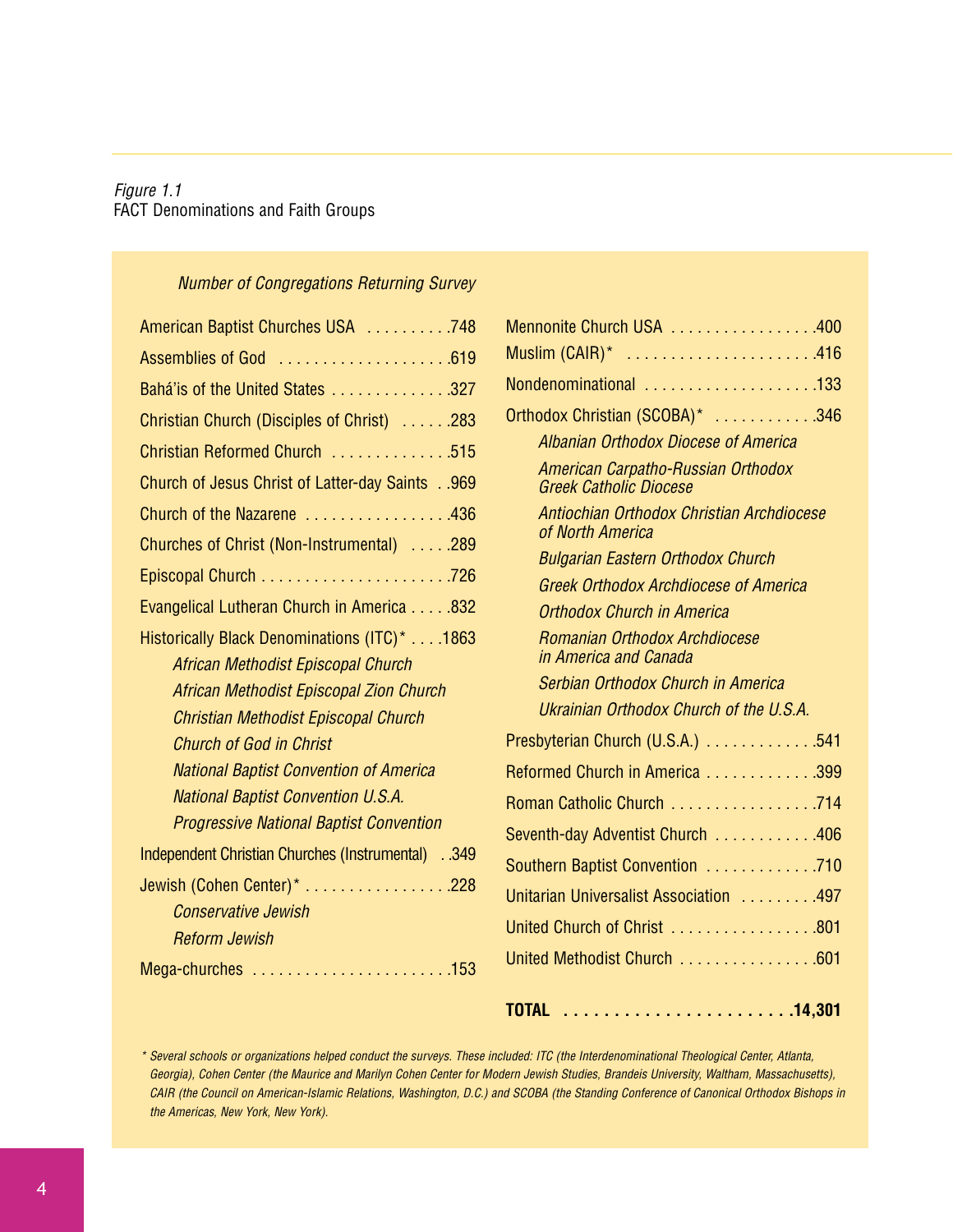The report does note similarities or differences among denominations and faith groups. Protestant participants are divided into four groups commonly used in categorizations of American religion:

- **Liberal Protestant:** Episcopal, Presbyterian, Unitarian-Universalist, United Church of Christ
- **Moderate Protestant:** American Baptist, Disciples of Christ, Evangelical Lutheran, Mennonite, Reformed Church in America, United Methodist
- **Evangelical Protestant:** Assemblies of God, Christian Reformed, Nazarene, Churches of Christ, Independent Christian Churches (Instrumental), Mega-churches, Nondenominational Protestant, Seventh-day Adventist, Southern Baptist
- **Historically Black Protestant denominations**

We also recognize the common lineage of Roman Catholics and various Orthodox bodies. Finally, we combine Bahá'is, Mormon, Jewish and Muslim as contributors to the United States' religious mosaic with significant World presence.

The Hartford Institute for Religion Research (HIRR) at Hartford Seminary, Hartford, Connecticut, initiated the FACT project. In total, more than 100 persons from the 41 denominations and faith groups have, and continue, to work on the project. A complete list is available on the project website.

The Hartford Institute manages the project's common efforts, including the website and the grant funding provided through the generosity of the Lilly Endowment. Carl S. Dudley and David A. Roozen, HIRR staff and faculty at Hartford Seminary, serve as the project's co-directors. Scott Thumma, faculty associate at HIRR, serves as project webmaster. J. Martin Bailey serves as the project's media consultant.

Not all of the FACT survey questions are reported here, and frequently the report does not include the specific wording of a question or answer. The reader is invited to the project website for these details: **fact.harstem.edu**. The website contains a complete list of questions and responses for the common core questionnaire. The website also contains **Interact with Fact,** an interactive introduction for individuals and a workbook for congregational groups. This interactive resource contains 45 of the core survey questions with denominational data and other comparisons. The questions are divided into five modules:

- Public Worship
- Spiritual Growth
- Inviting and Including
- Managing and Leading
- Community Outreach

The website and workbook also provide links to denominational websites for additional details about specific denominational findings.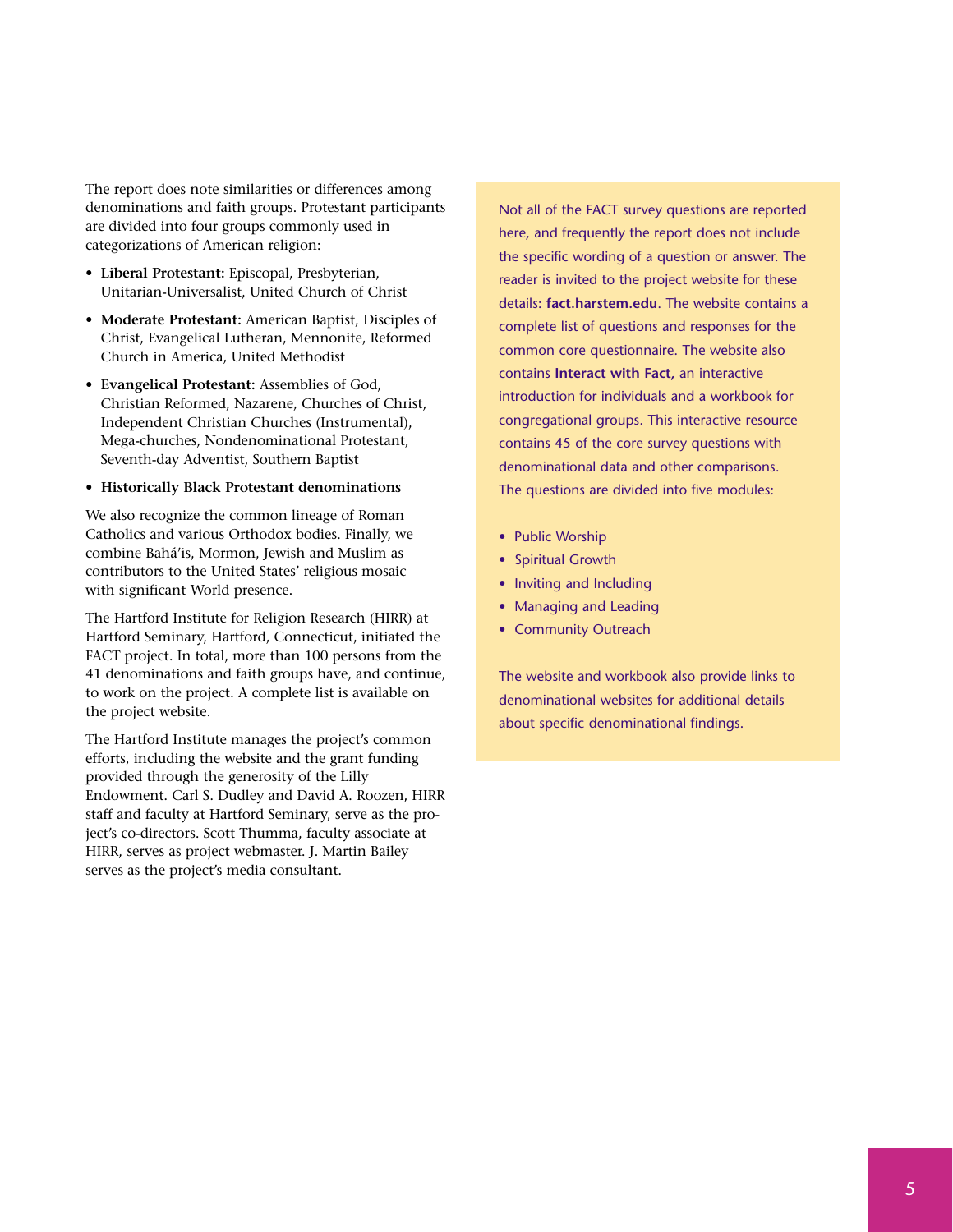## **Definitions**

Throughout this report, we use several key definitions. Awareness of these definitions will help in understanding the report:

#### **SIZE:**

Size has a significant effect on many aspects of congregational life and organization. As measured in the survey, size refers to the number of "regularly participating adults" in a congregation.

#### **LOCATION:**

Location was measured as:

- $\Box$  Rural or open country
- $\Box$  Town or village of less than 10,000
- (If in or around a city of 10,000 or more:)
- $\Box$  <br>In the central or downtown area
- $\Box$  In another area of the city
- $\Box$  In an older suburb around the city
- $\Box$  In a new suburb around the city

#### **DEMOGRAPHICS:**

Demographic characteristics were measured by asking respondents whether the estimated percent of regularly participating adults in their congregations, for each characteristic, was:

- $\Box$  None to Some: 0 40%
- $\Box$  About Half: 41 60%
- $\Box$  Most to All: 61 100%

#### **HIGH, MODERATE OR LOW:**

What does it mean when we say a congregation scored high, moderate or low? Many questions asked for responses on a five-point scale. Two examples:

- $\Box$  Not At All  $\Box$  Never
- $\Box$  Slightly  $\Box$  Seldom
- $\Box$  Somewhat  $\Box$  Sometimes
	-
- $\Box$  Quite Well  $\Box$  Often
- $\Box$  Very Well  $\Box$  Always

"Low" is a combination of the two lowest or most negative responses on the five-point scales. "Moderate" is the middle response. "High" is a combination of the two highest or most positive responses.

#### **GROWTH:**

When the report says that congregations are growing, this includes the top two responses to the question: *"Since 1995, has the number of regularly participating adults in your congregation:"*

- $\Box$  Increased 10% or more
- $\Box$  Increased 5% to 9%
- $\Box$  Stayed about the same (+/- 4%)
- $\Box$  Decreased 5% to 9%
- $\Box$  Decreased 10% or more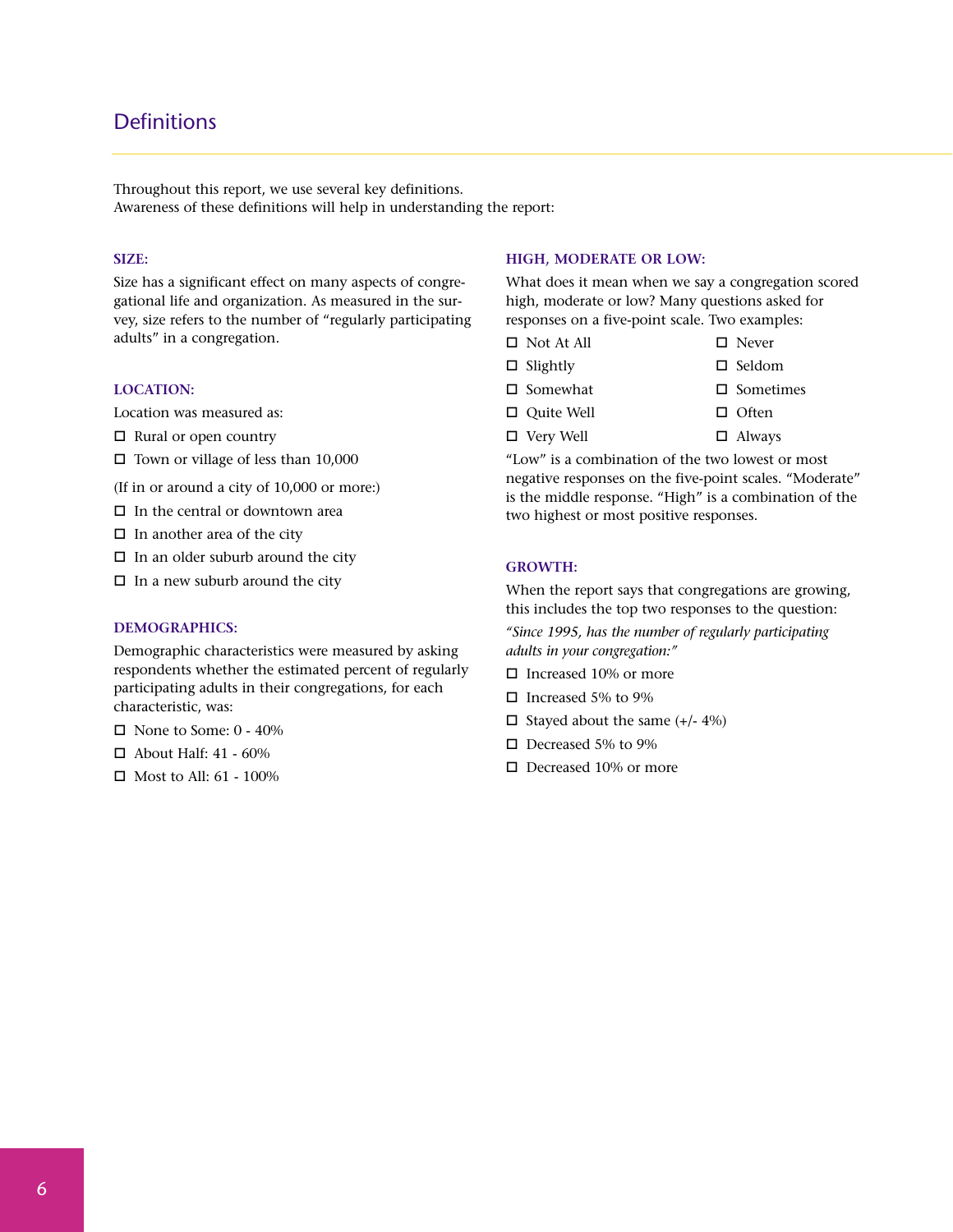#### **VITALITY, UNITY and COHESION:**

These terms refer to the following characteristics.

- $\Box$  Our congregation is spiritually vital and alive
- $\Box$  Our congregation has a strong racial/ethnic or national heritage that it is trying to preserve
- $\Box$  Our congregation clearly expresses its denominational heritage
- $\Box$  Our congregation has a clear sense of mission and purpose
- $\Box$  <br>Members are excited about the future of our congregation
- $\Box$  Our congregation is a moral beacon in the community
- $\Box$  Our congregation emphasizes abstaining from premarital sex
- $\square$  Our congregation has explicit/definite expectations for members that are strictly enforced

For ease of presentation, we use the first characteristic – spiritually vital and alive – to measure vitality unless otherwise noted in the report.

#### **CHANGE:**

Change is a major theme in the report. Key change questions include:

*"In comparison to the style of your primary worship service five years ago, would you say the style of your current primary worship service:"*

- $\square$  Is basically the same
- $\Box$  Changed a little
- $\Box$  Changed somewhat
- $\Box$  Changed a great deal

*"How well does the following describe your congregation? Our congregation welcomes innovation and change:"*

- $\Box$  Very well
- $\Box$  Quite well
- $\square$  Somewhat
- $\square$  Slightly
- $\Box$  Not at all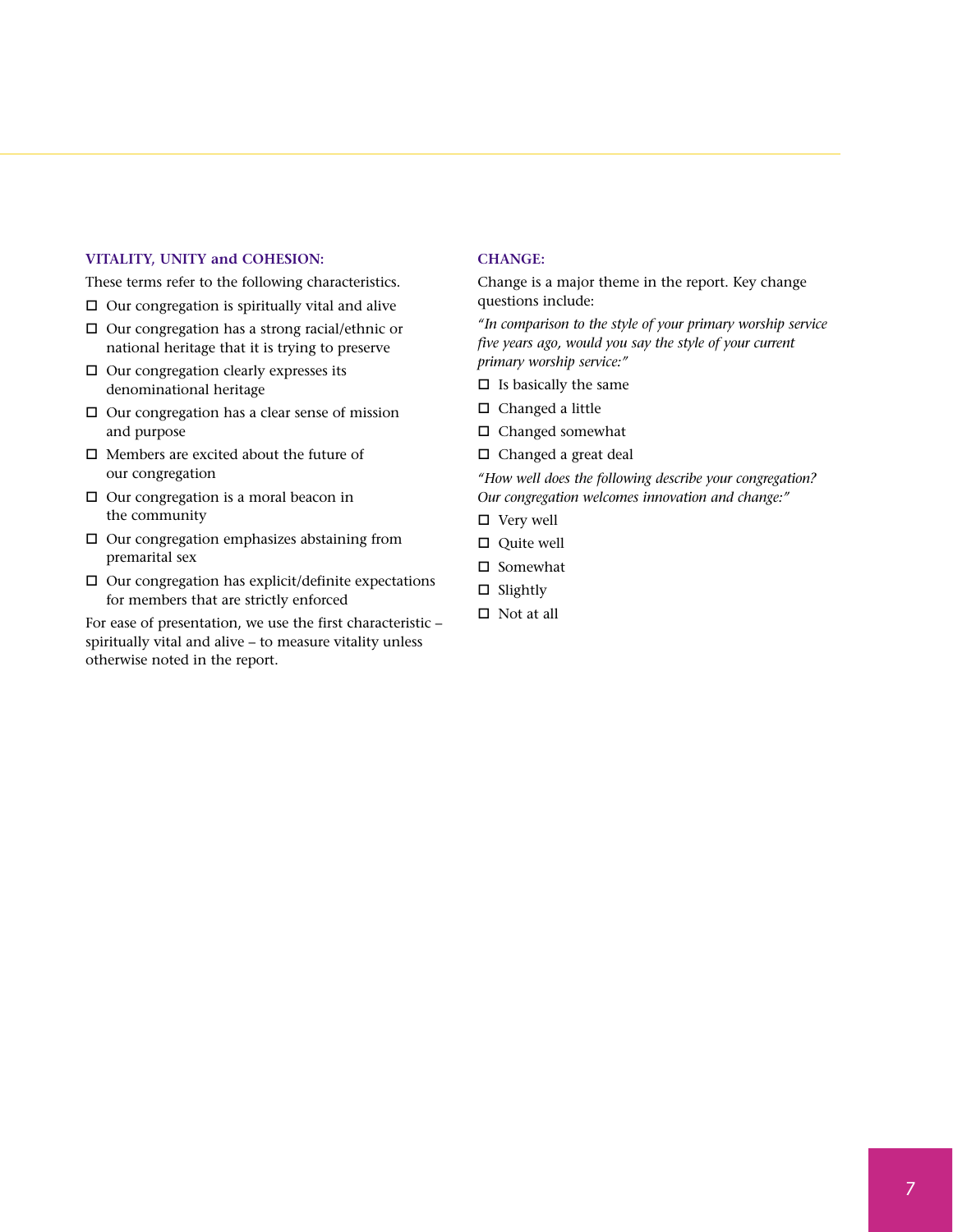# *Faith Communities Today:* The Basic Demographics

When the public thinks of congregations, the image that typically comes to mind is a mega-church or a highsteeple urban church. The reality, however, is that half of the congregations in the United States have fewer than 100 regularly participating adults (Figure 1.2) and just over half are located in small town and rural settings (Figure 1.3). Indeed, a full quarter of congregations has fewer than 50 regularly participating adults, while less than 10 percent have more than 1,000.

Figure 1.2 Half of Congregations Have Fewer Than 100 Regularly Participating Adults



Figure 1.3 Over Half of Congregations Are Located in Town & Rural Settings

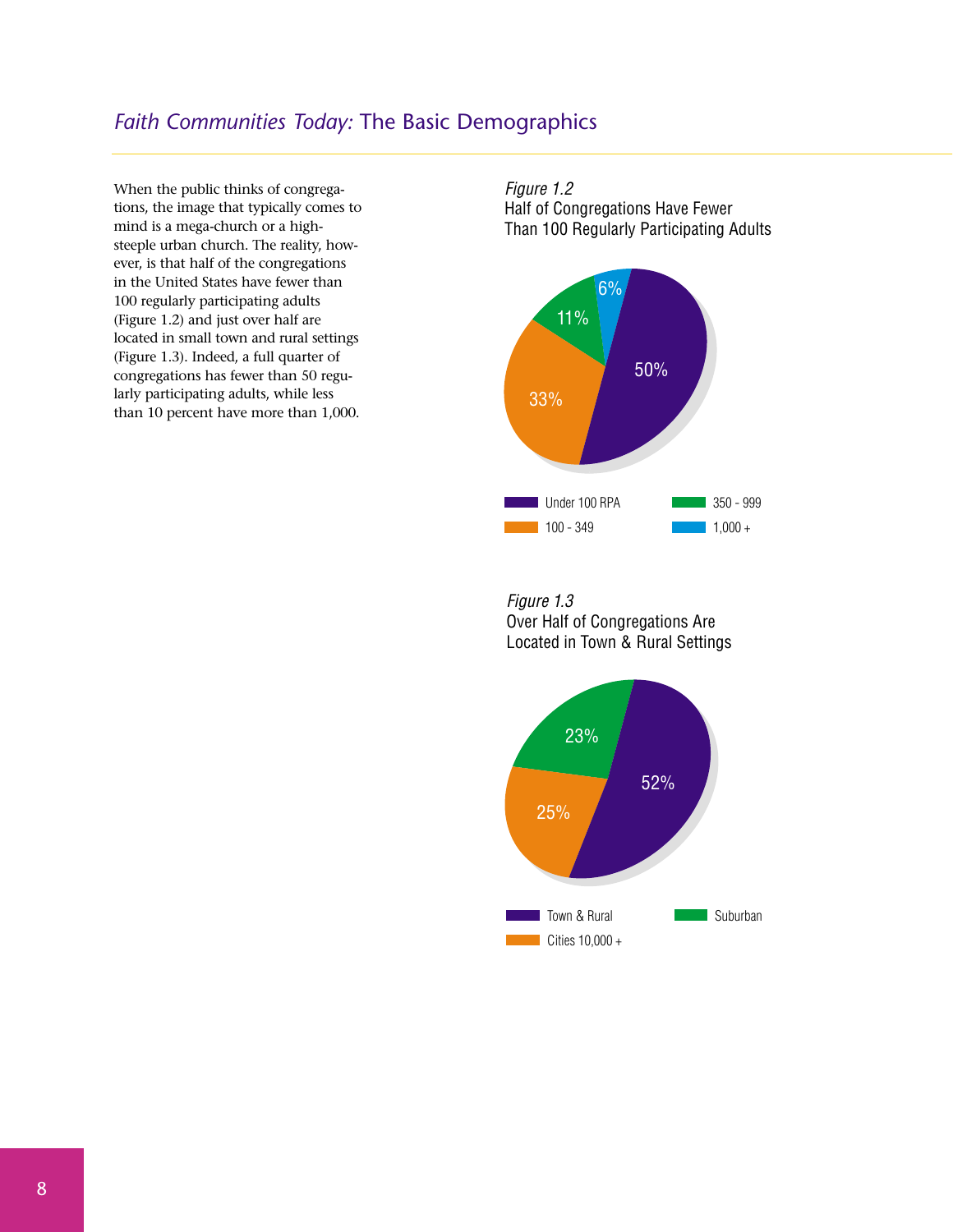The number of participants varies considerably by location and also by denominational group (Figure 1.4). The large size of Roman Catholic parishes is especially dramatic. The smaller size of rural and small town congregations – contrasted with the larger size of those located in newer suburbs – is consistent across denominations and faith groups.

Moderate Protestant congregations generally are smaller, which is consistent with the fact that these congregations are heavily concentrated in town and rural settings (Figure 1.5). Evangelical Protestant churches also are concentrated in town and rural settings. However, in contrast to other Protestant groups, Evangelical Protestants have a significant and growing presence in the suburbs. But it is Jewish, Bahá'is and Mormon congregations that are most concentrated in the suburbs, with more than 40 percent of the congregations of each group having a suburban setting.

# Average Size  $\overline{0}$ 500 1000 1500 2000 2500 3000

Moderate Protestant

Rural Town  $\blacksquare$  City

Liberal Protestant



Figure 1.5 Town & Rural Dominates Moderate Protestantism

**Older Suburb** Newer Suburb

**Evangelical** Protestant

Catholic & **Orthodox** 

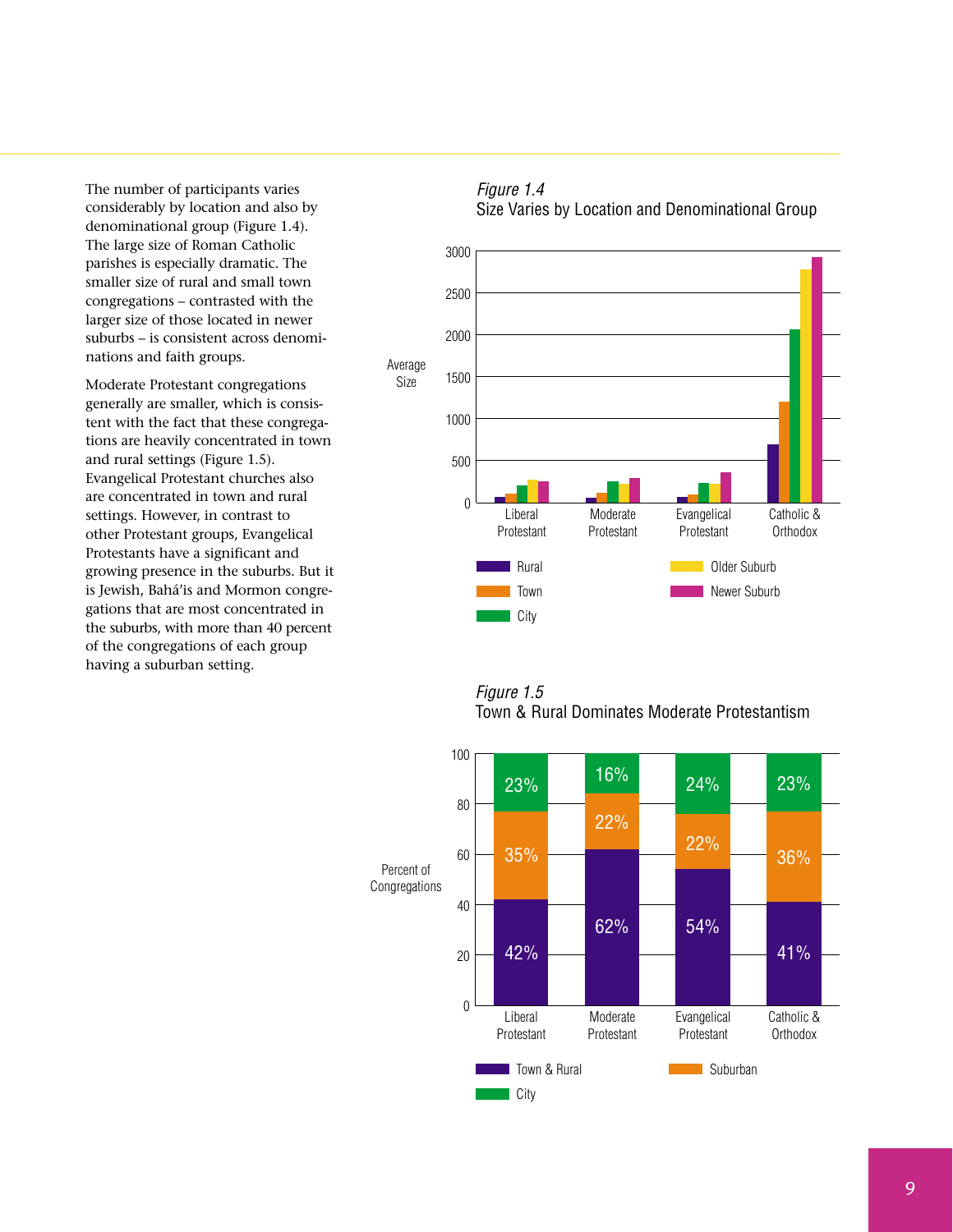Religion and community were inseparable for the waves of immigrants that founded and then populated the United States. It is not surprising, therefore, that the majority of United States congregations pre-date World War II (Figure 1.6). Also not surprising is a burst of new church development in the immediate post-war period, a period that combined economic expansion and the need for communityproviding institutions in the rapidly developing suburbs.

Perhaps less obvious is the dramatic shift over time in the geographic locus of new congregations. Congregational development in the West surpassed even the South in the last decade (Figure 1.7). This trend is something religious establishments, whose mindsets have yet to make the Westward shift, should note.

Figure 1.6 Over Half of Congregations Organized Before 1945



#### Figure 1.7 Westward Ho



Percent **Organized**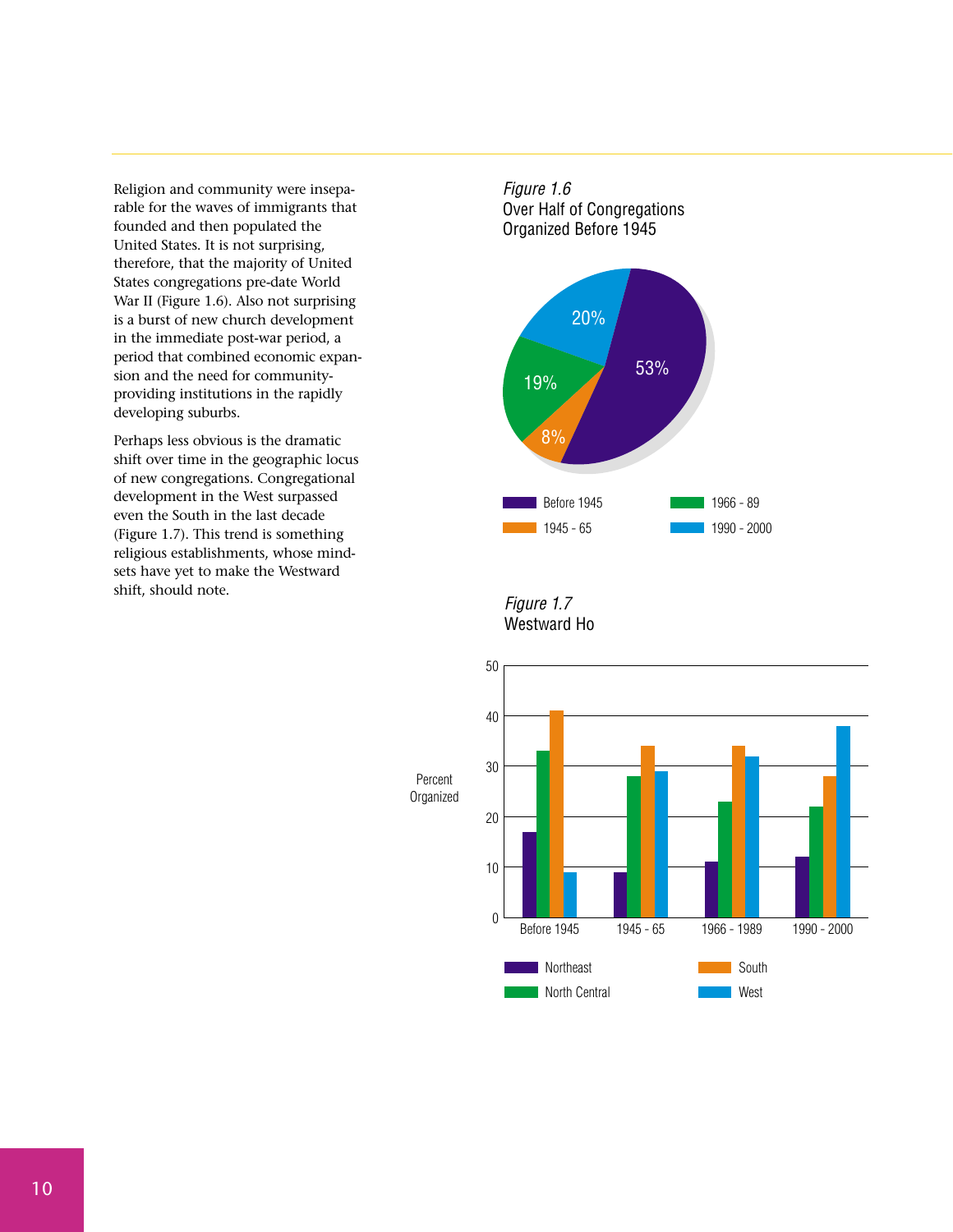The downturn in new church development in mainline Protestantism and surge in Evangelical Protestantism is familiar to most religious trend trackers. But they also should note the downturn among the Roman Catholic/Orthodox and the surge in the founding of congregations among Bahá'is, Muslims and Mormons over the last 20 years. This trend is rapidly putting a new face on American religion (Figure 1.8).



Mormon, Muslim

# Figure 1.8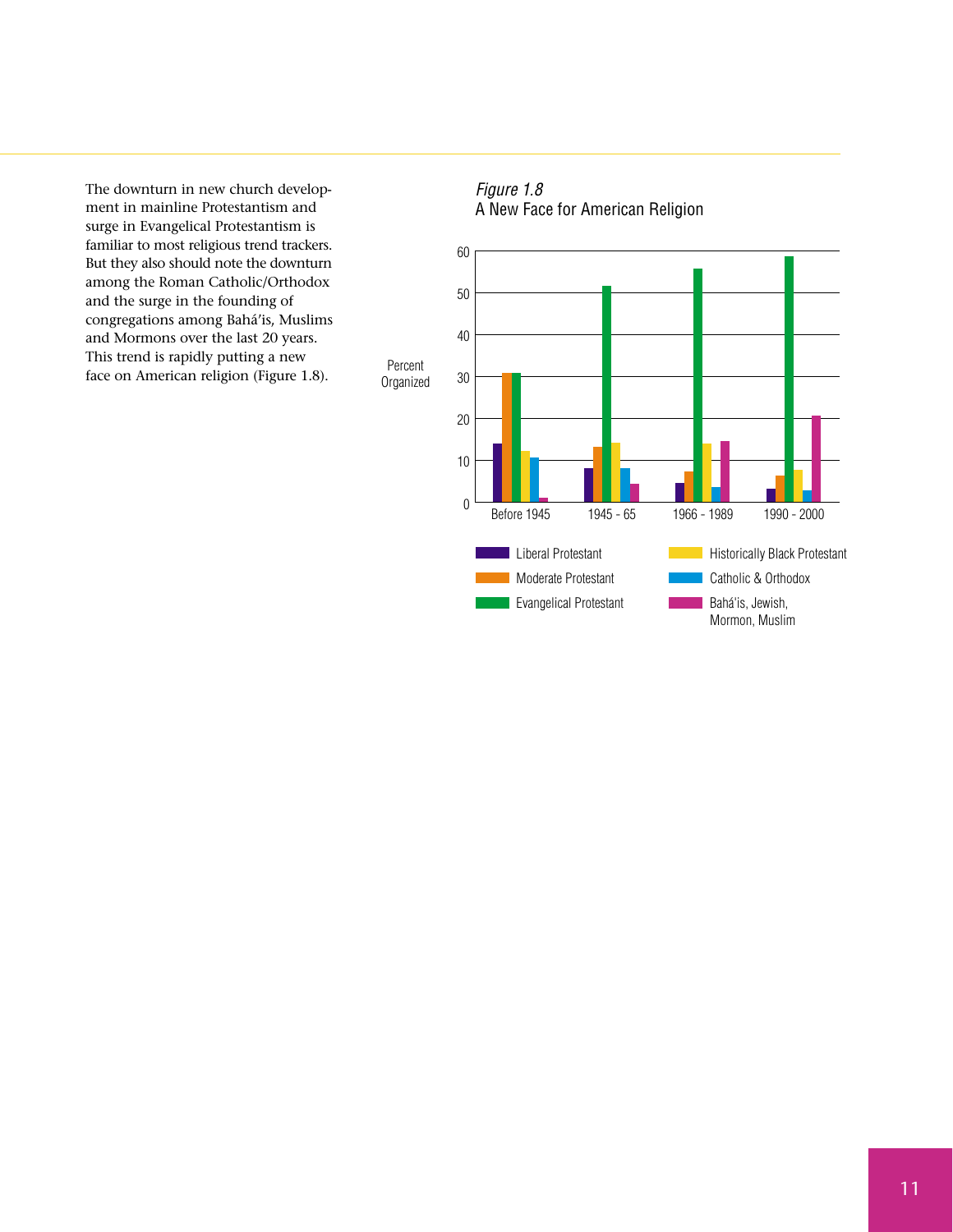A common adage connecting congregational life to the legacy of racism in the United States observes that Sunday morning is the most segregated time of the week. At first glance the racial profile of congregations seems to reinforce this myth. Seventy-six percent of congregations report that most or all of their regularly participating adults are white. Overlaying census data onto the FACT survey, however, yields a significant, although not overly encouraging, correction: Sunday morning is neither more (nor less) segregated than Saturday night. Specifically, congregations' participants represent a mirror image of the racial composition of the zip codes in which their congregations are located. Specifically, 75 percent of congregational zip codes are most or all white. (Figures 1.9a and 1.9b present various demographic characteristics of congregational members.)

That congregational participants reflect the demographic characteristics of their congregation's location is consistent with the traditional development of geographic parishes. Not surprisingly, the survey found that parishioners generally have a short commute to worship – one that is considerably less than a typical commute to work.

Congregational participants are more likely to be female and older than the general population. The fact that congregational participants are more likely to be married and to be in households with children than the general population offers support for those who have noted the close connection between organized religious involvement and traditional notions of family.

Characteristics of Regularly Participating Adults

#### Figure 1.9a



Figure 1.9b

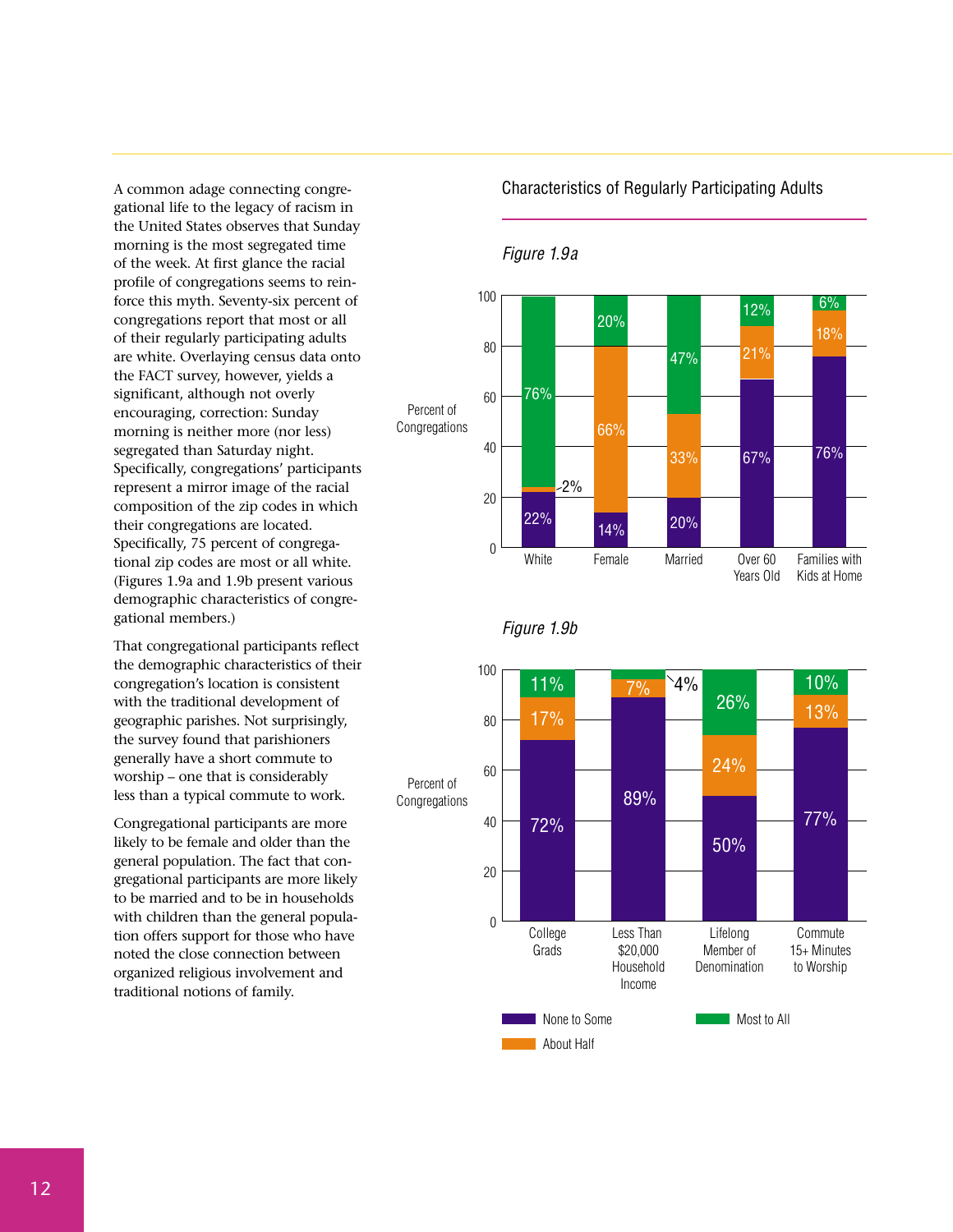The survey also shows that:

- Participants in FACT congregations are more likely to be college graduates than the general population.
- But they also are slightly more likely than the general population to be in households with annual incomes less than \$20,000.
- Among congregations organized since 1990, there is a higher proportion of participants who commute more than 15 minutes to worship. Religious community is increasingly less equal to residential community.
- Size of congregation matters when it comes to gender – the larger the congregation, the more males it has. This differential is found for both Protestants and Catholics.
- Similarly, the larger the congregation, the greater the proportion of young adult participants, again for both Protestants and Catholics.
- Slightly more than 25 percent of congregations report that a majority of their regularly participating adults are lifelong members of the congregation's denomination.

The effect of location is especially dramatic in regard to lifelong denominational members. The proportion of participants who are lifelong denominational members decreases steadily as one moves from rural to town to city to new suburban locations. The pattern of progressive differences in participant profiles as one moves from rural to new suburban locations is also stark for educational levels, age, child-present families, and household income (Figures 1.10, 1.11 and 1.12).





Figure 1.11 Different Demographic Profiles: Older vs Newer Congregations

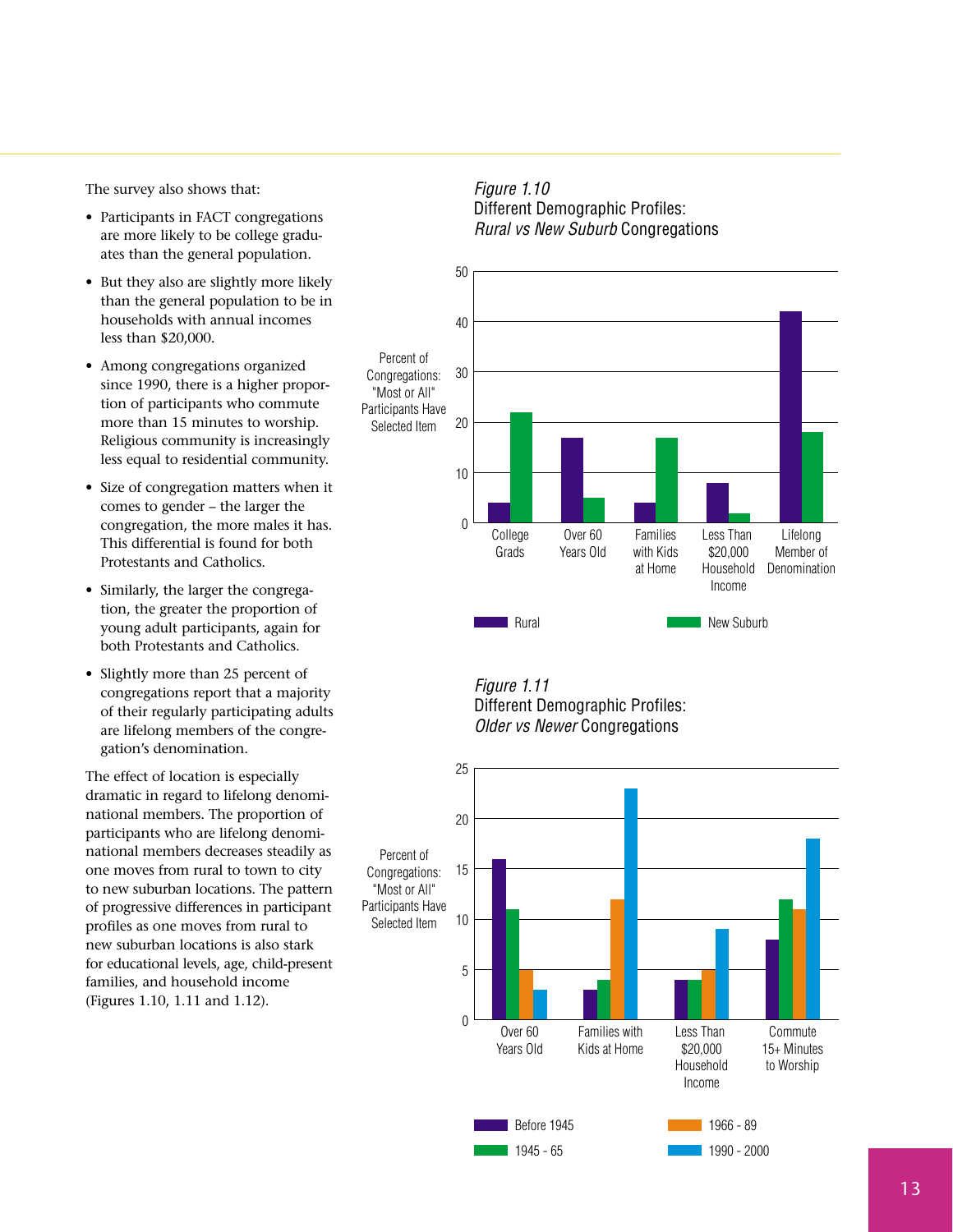Other notable differences in participant characteristics among denominational groups include:

- Liberal Protestant congregations tend to have higher proportions of college graduates.
- Evangelical Protestant congregations tend to have more young adults and families with children.
- Congregations in the Historically Black denominations tend to have more participants from low-income households.
- Congregations in the Roman Catholic/Orthodox group tend to have fewer long commuters.

Figure 1.12 Different Demographic Profiles: Smallest vs Largest Congregations

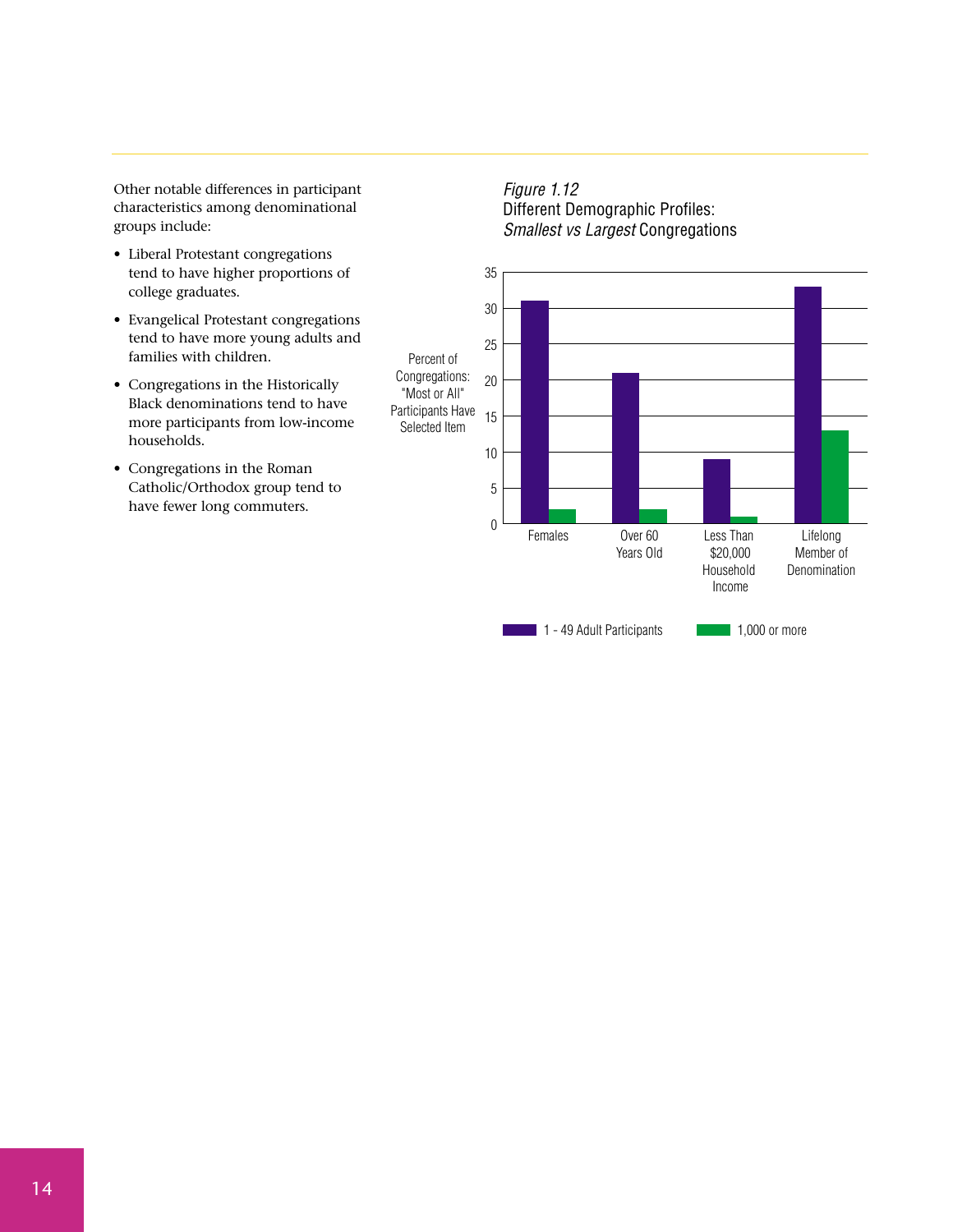# Section 2: Sources of Unity and Cohesion

Heritage, vision and moral commitment are three sources of cohesion for congregations. They help explain why congregations can remain vital. Some congregations are anchored in their accumulated past of faith practices, culture and tradition. Others emphasize a purpose and vision in their ministry that values change in order to meet the future. Still others place a premium on high moral standards for themselves and for their world. Across liberal and conservative, Protestant and Catholic, Christian and non-Christian lines, these three values, when located in favorable social conditions, help contribute to congregational stability, vitality, growth and fiscal health.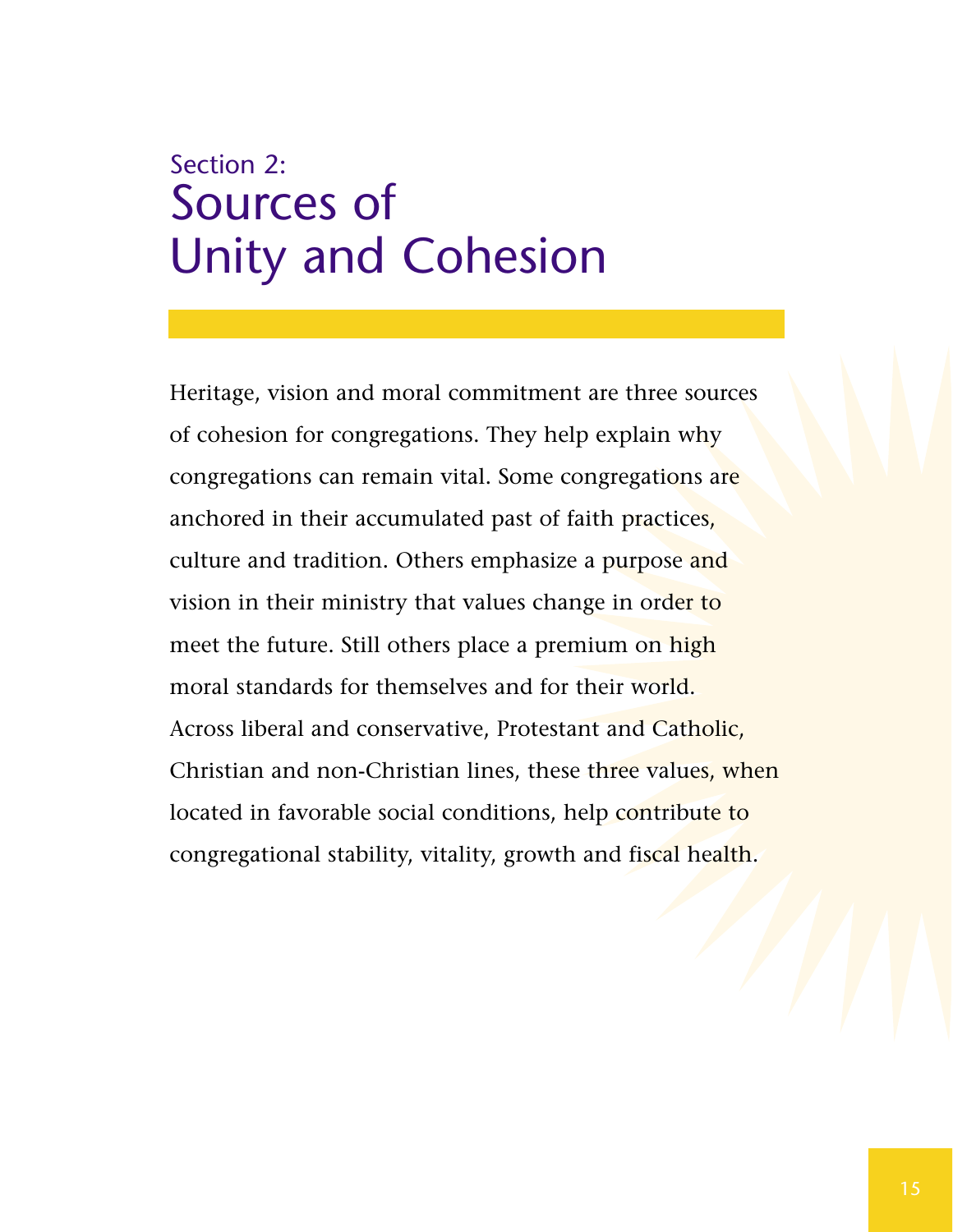### Denominational Loyalty and Religious Authority

Denominations emerged in Colonial America as ethnic communities, and the affinity between racial/ethnic and religious identity in the American context replayed itself through most subsequent immigrations (see Figure 2.1). The convergence of ethnic and religious identities is a mixed blessing. On the one hand, they can be mutually reinforcing. Just over 60 percent of majority Latino congregations, for example, and half of majority Black congregations are intentional about using their religious community as a resource for preserving their racial/ethnic heritage (Figure 2.2). On the other hand, a distinct racial/ethnic identity can present a barrier to potential new members. Majority-white congregations with a distinct national identity ("white with sub-group" in figures) are especially conscious about their need to increase their diversity.



Figure 2.2 Preserving Racial/Ethnic/National Heritage



Majority Race/ Ethnicity of Congregation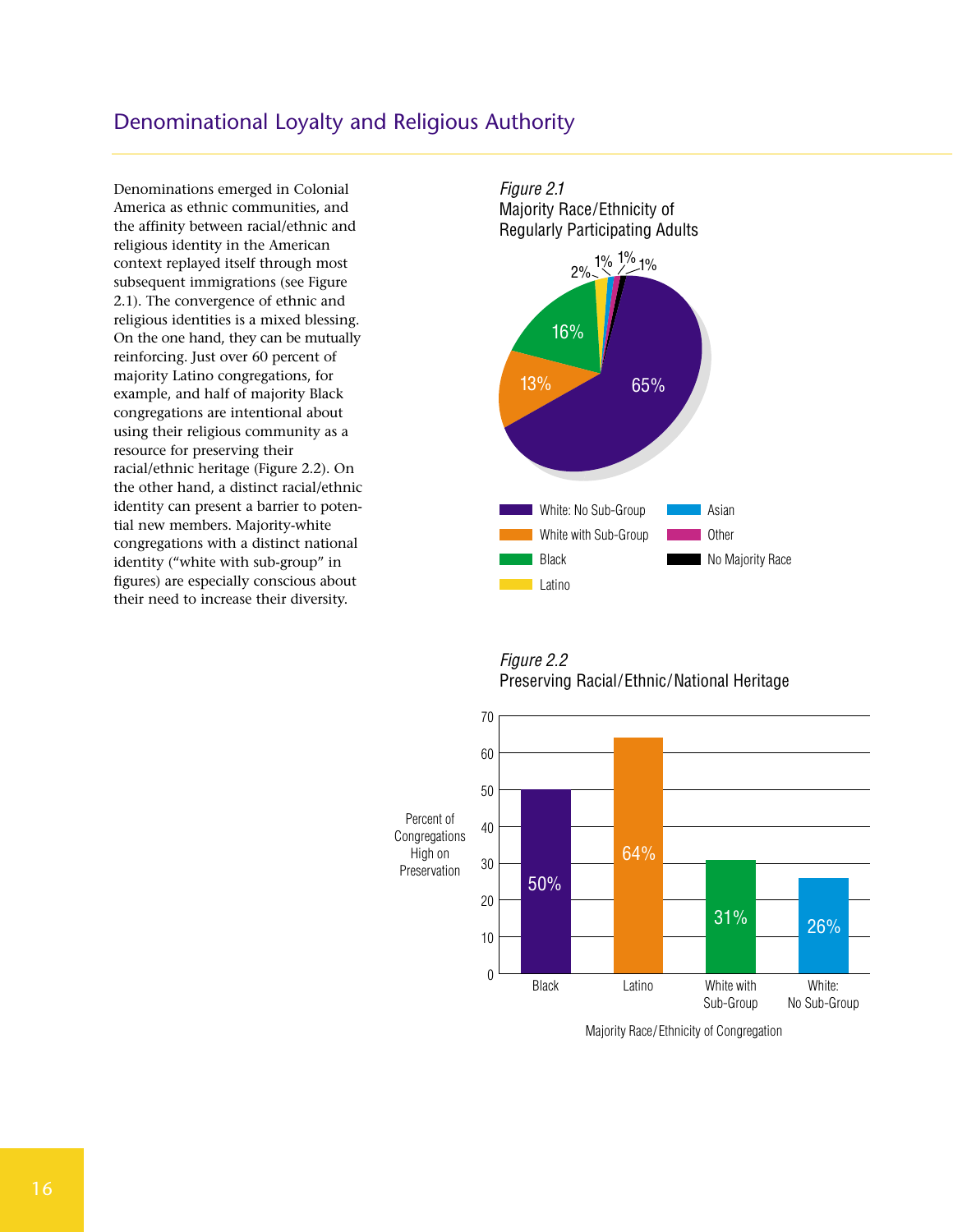Sociologists report that denominationalism is declining in significance for congregational identity. But 62 percent of congregations say they reflect clear expressions of their denominational heritage (Figure 2.3). One also finds that the expression of denominational heritage tends to be stronger in those congregations with a distinctive racial/ethnic/national identity (Figure 2.4).







Majority Race/ Ethnicity of Congregation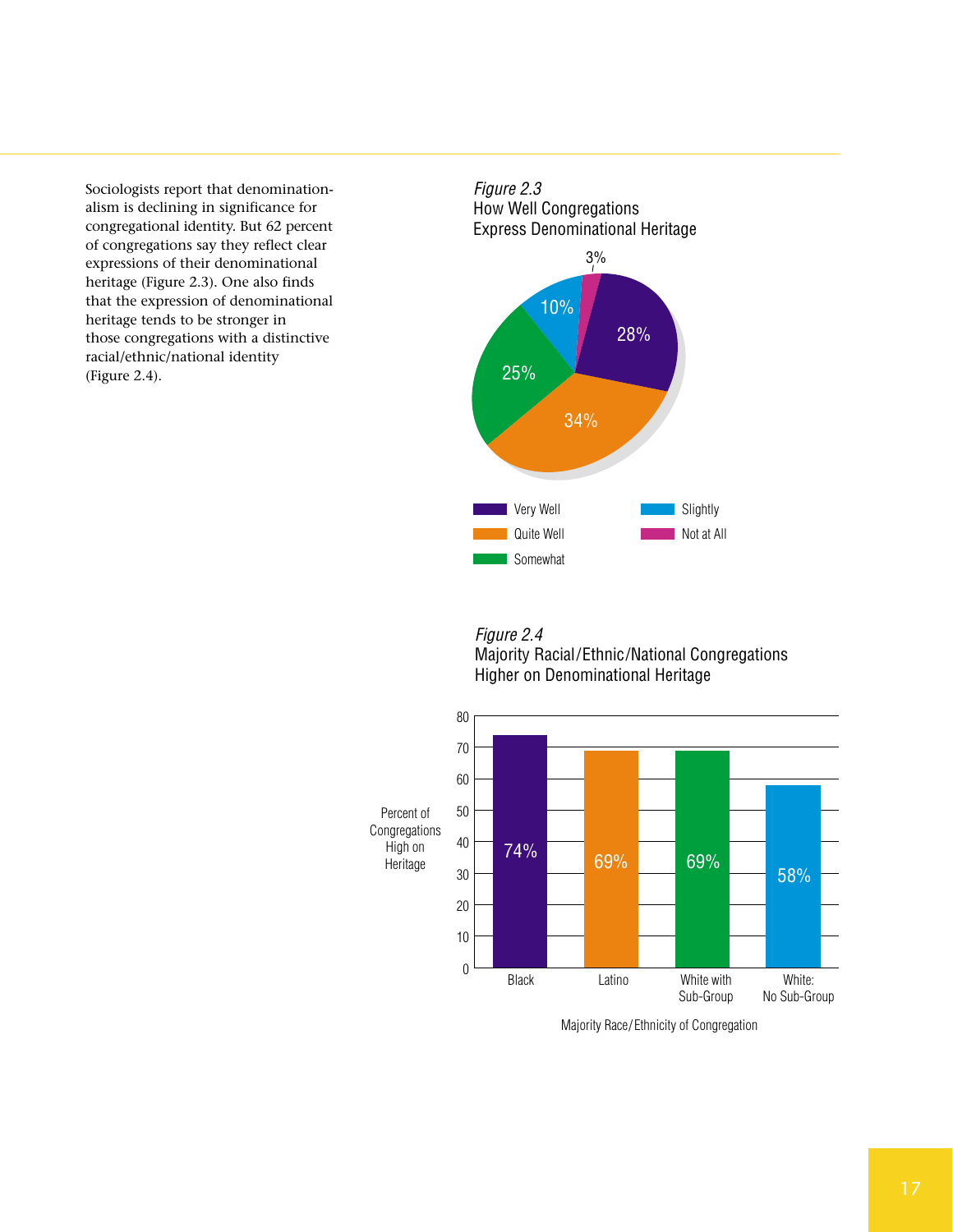With a survey's aura of scientific objectivity, we may forget that congregations are religious associations and their ultimate source of unity and purpose emanates from their relationship to the transcendent. In this regard, the foundational importance of sacred scripture is nearly universal (Figure 2.5). *(Note: the Roman Catholic survey did not ask the religious authority set of questions.)* The Holy Spirit also is acknowledged as a foundational source of religious authority in six of ten congregations, and while creeds, doctrines, reason and personal experience are important for large numbers of congregations, they are acknowledged as foundational in relatively few.

Among the specific findings, which are consistent with these groups' self-understandings:

- Baptists and Muslims are particularly oriented toward scripture.
- Orthodox Christians, Lutherans, Episcopalians and Mormons are particularly oriented toward creeds, doctrine and/or tradition.
- The Assemblies of God and Nazarene are oriented toward the Holy Spirit.
- Jewish groups and Unitarian Universalists orient themselves toward human reason.



### Figure 2.5 Sources of Religious Authority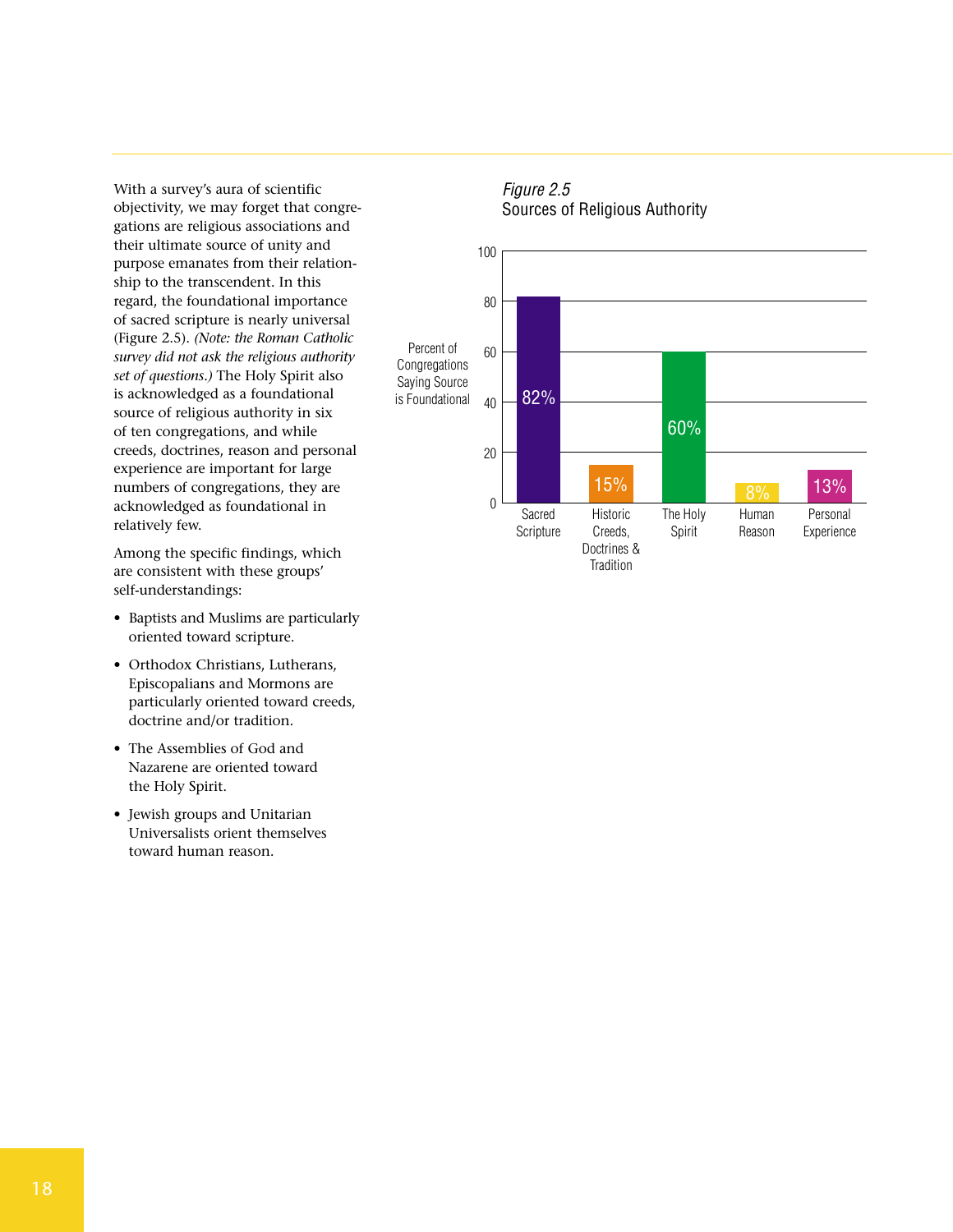Perhaps the most interesting relationship among the various sources of religious authority is revealed in congregations with a strong commitment to denominational heritage. These congregations have unusually high commitment to the foundational authority of creeds, doctrines and tradition (Figure 2.6).

The strength of denominational ties varies across the spectrum of participating groups. In broad strokes, congregations of Historically Black Denominations rate denominational connections the highest, while Liberal Protestant congregations report the lowest commitments to denominational ties. Although the structure and meaning of these commitments differs in the various faith communities, congregations that maintain connections with their denominational tradition and organization share at least one notable characteristic – financial stability (Figure 2.7).





No Roman Catholic data available for this set of comparisons.





Financial Health in 2000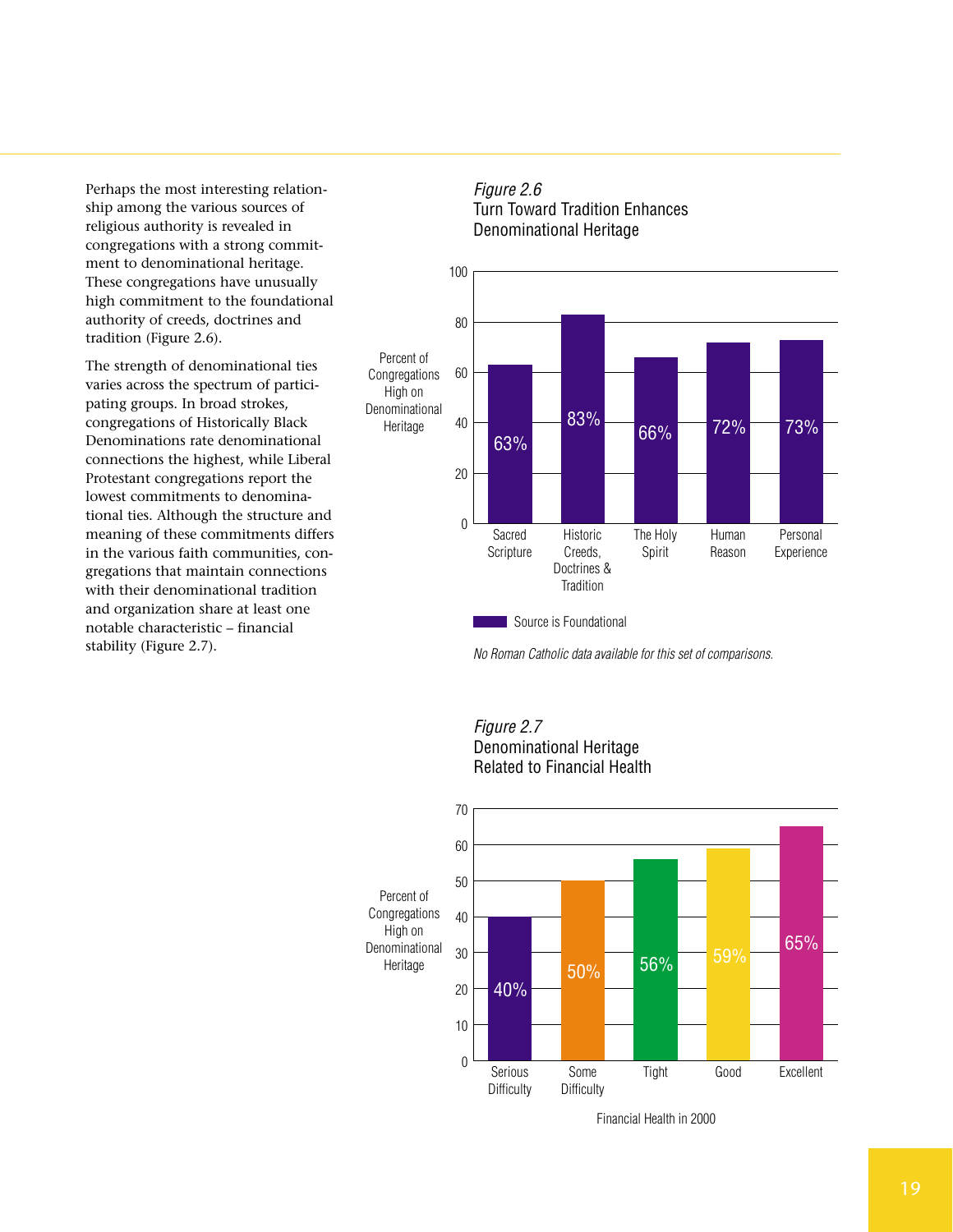# Clarity of Purpose

Congregations with a clear sense of purpose feel vital and alive (Figure 2.8). In contrast to feelings of unity based on heritage (the past), this center of cohesion looks to the future. This positive assessment extends across the spectrum of denominational groups.

Older, smaller, town and rural churches are less likely to claim a sense of purpose and vitality. But even in these conditions, more than half report that they feel vital and alive, and over half report being a moral beacon for their communities (Figure 2.9). Feelings of vitality occur most frequently in traditional Black congregations and significantly less often in Liberal Protestant congregations.

Although new suburban areas are financially and numerically more favorable to congregational growth, many faith communities in areas of declining populations still report high vitality. Larger, newer and growing congregations most clearly report feelings of being vital and alive. When conditions are less favorable, it is congregations that are clear in membership expectations and rooted in their denominational heritage that report vitality.



# Figure 2.8



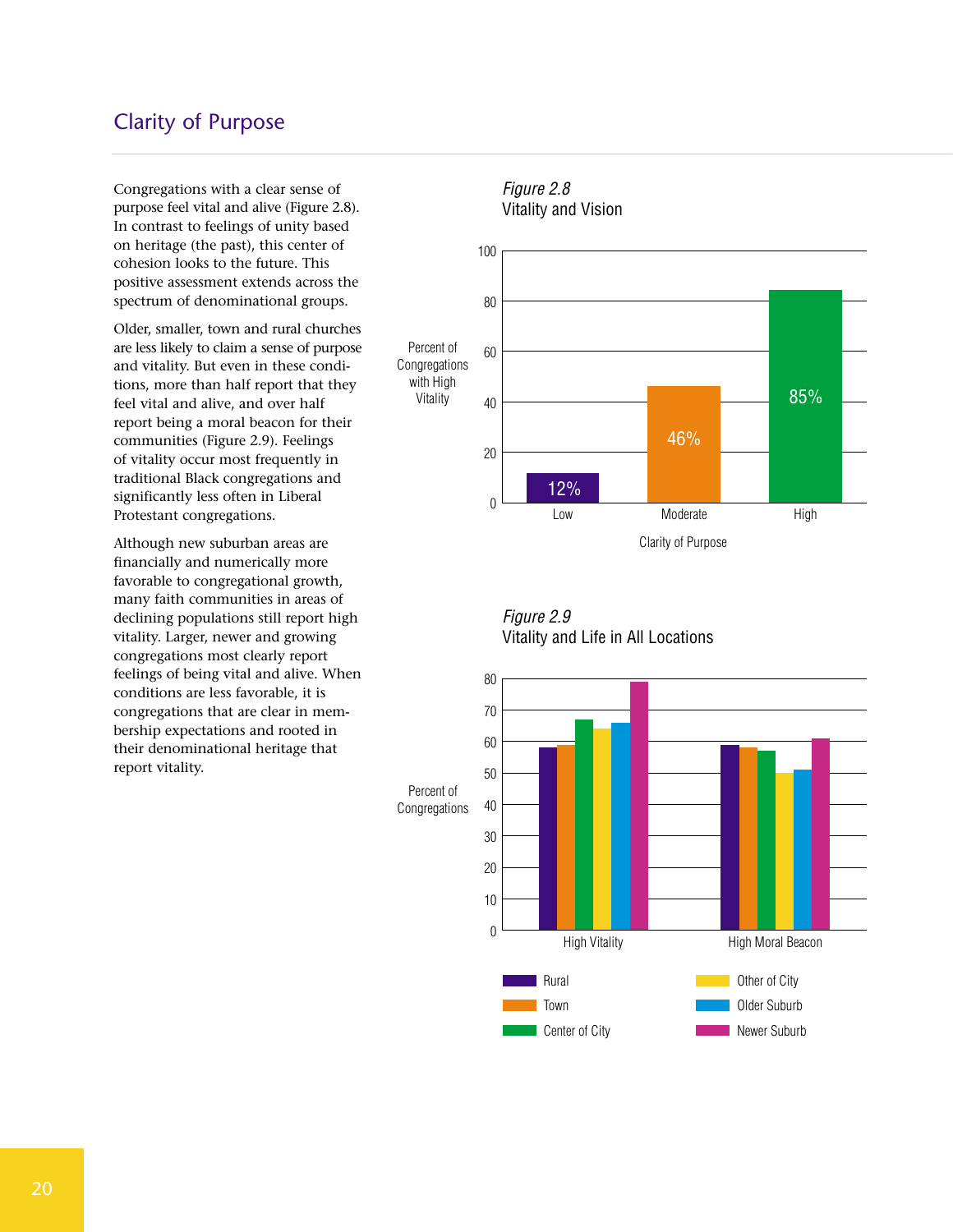Vital, purposeful congregations also have a more positive assessment about their future. Such optimism occurs most often in Historically Black churches, and significantly less often in Moderate Protestant congregations. Not surprisingly, the confidence of congregations in their future is closely tied to their ability to attract and mobilize the energies of their youth. Newer and larger congregations in growing suburban communities report a higher percentage of active high school youth (Figure 2.10). The ability to attract teenagers and youth also contributes to membership growth.

Purpose-driven vitality also can be measured by the quality and quantity of financial support that members give a congregation. Size makes a significant difference here. New churches, especially when they are small, report a precarious financial situation, while older, larger congregations, especially in suburbs, feel their financial health is stronger.

At the same time, struggling congregations also suffer from the perceived absence of sufficient volunteers, as if a critical mass is essential for basic program activities (Figure 2.11). All these limitations militate against rural and small town congregations. Yet, almost 60 percent believe that they are vital and a moral beacon in their world.



Figure 2.10 Teens, the Future and the Suburbs

Figure 2.11 Funds and Folks Together

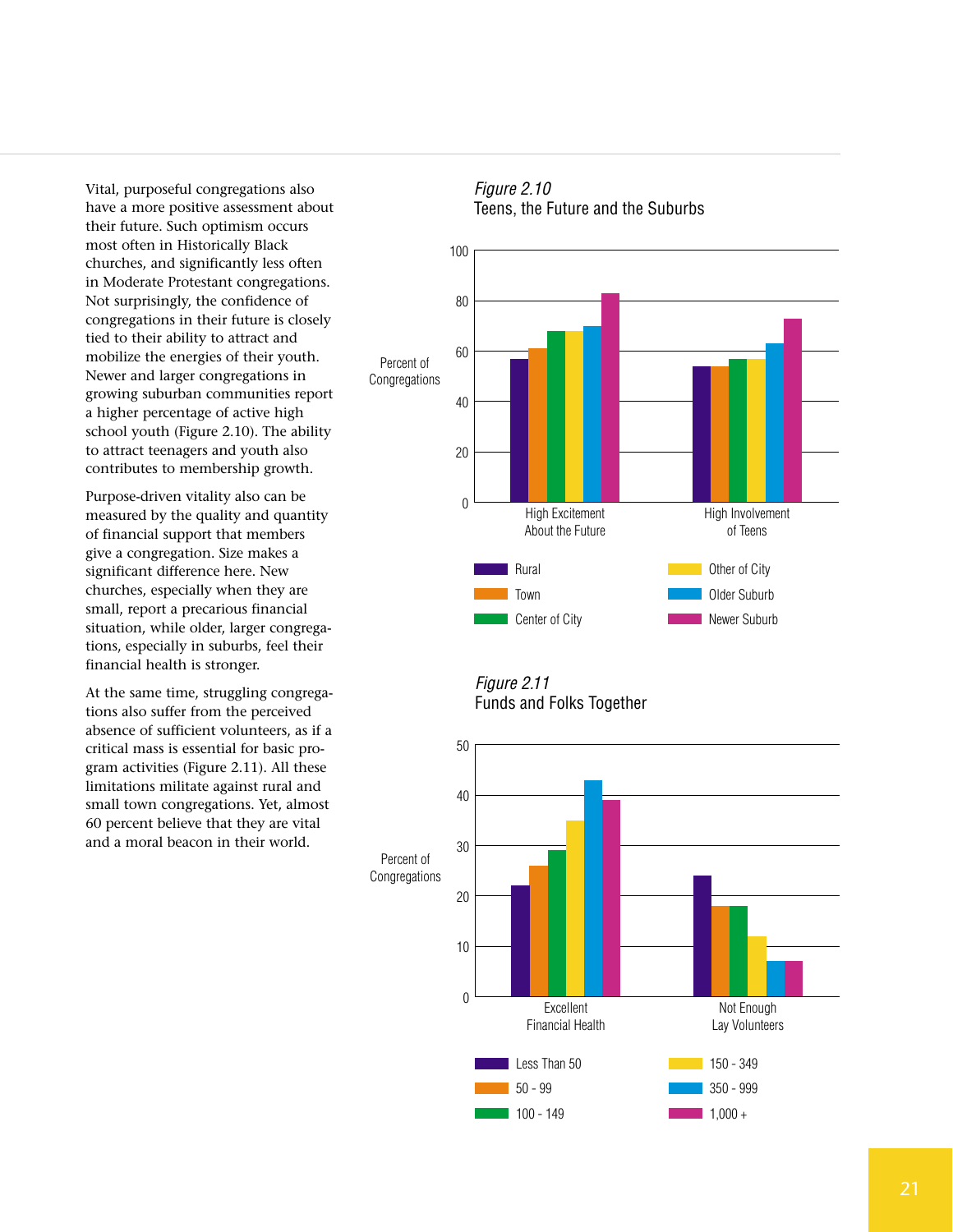# High Moral and Community Standards

Standards of personal morality and public justice offer a third source of cohesion that can be foundational for faith communities.

Moral boundaries make a difference. Two out of three congregations that emphasize personal and public morality also report healthy finances and membership growth (Figure 2.12). Congregations that place less emphasis on these standards are more likely to report plateaued or declining membership.

A large majority of the most vital congregations report that they have a clarity of purpose and explicit member expectations that are strictly enforced. This is especially true among newly organized congregations in Western states. As congregations age, this clarity declines consistently and progressively – suggesting that expectations become more implicit with the institutional aging process.





# Figure 2.12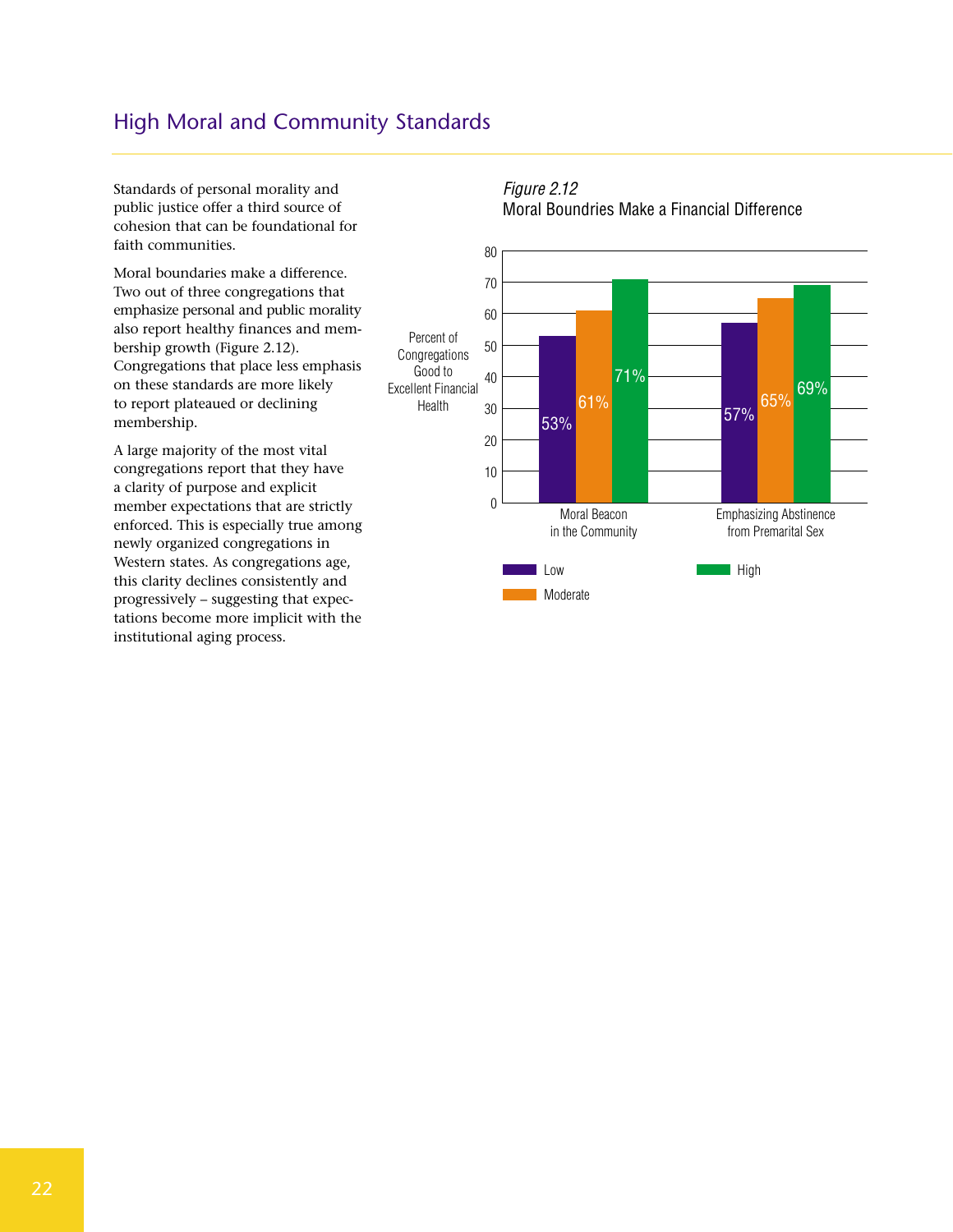Both purpose and strictness are directly related to membership growth and financial health (Figure 2.13). Larger congregations are more likely to be clear about their purpose.

Congregations are more likely to draw moral boundaries if they are located in newer suburbs, towns and rural areas. Congregations in older suburbs and cities were less openly demanding. Larger congregations are more likely to emphasize personal morality, but the claim to be a moral beacon was not related to congregational age or size. Evangelical Protestants, especially in the South, are more likely to establish demands in personal morality and to see themselves as a moral beacon to the community. Liberal Protestants are less likely to express these expectations. Congregations that draw moral boundaries report stronger financial commitment of their members.



0

**Low Moderate** 

25%

Clarity of Mission and Purpose

10

# Figure 2.13

Strictness of Member Expectations

 $\blacksquare$  High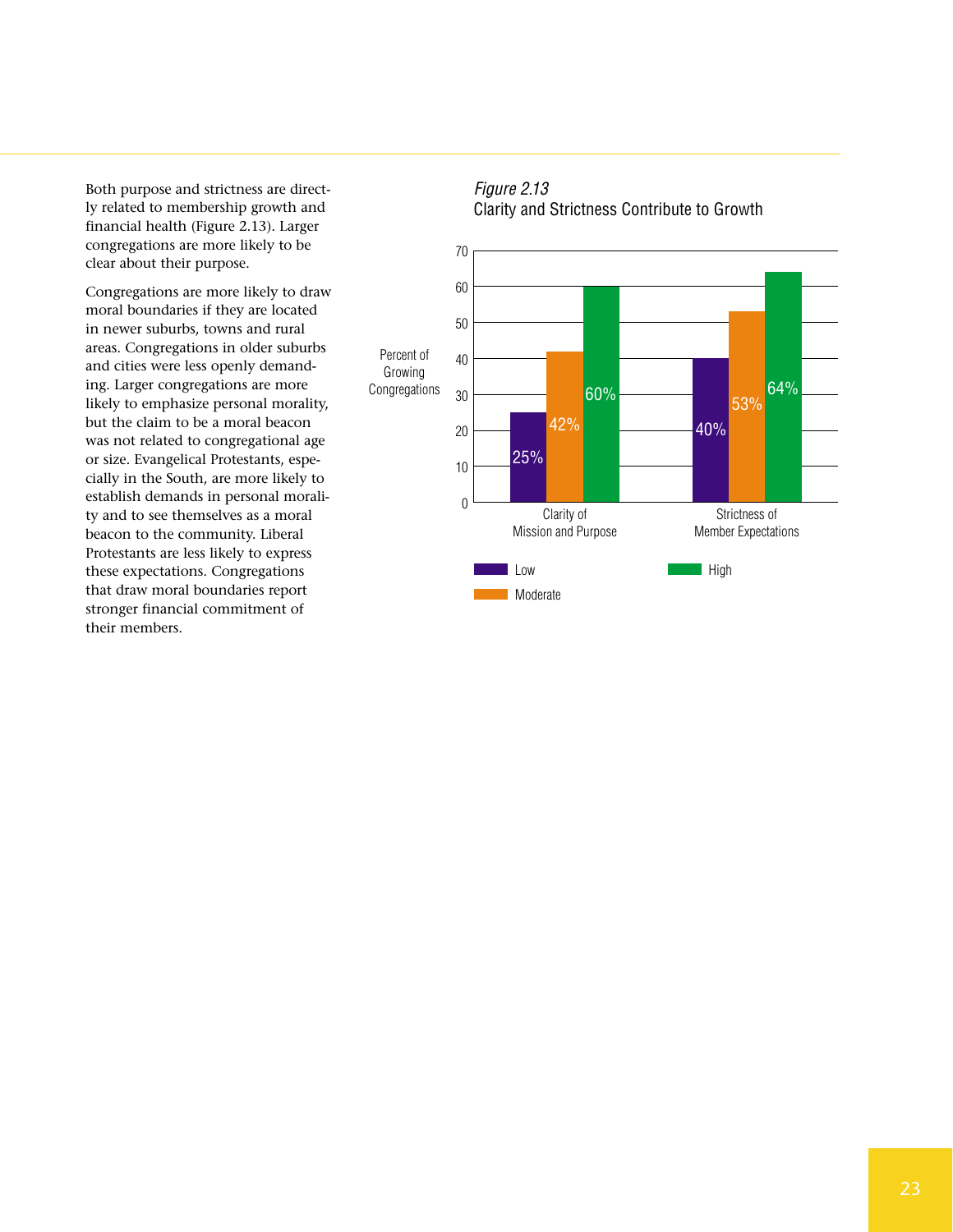Beyond personal morality, some congregations have strong, faith-based standards that enable them to engage their communities (Figure 2.14). They are willing to fight for issues of social justice, and to develop appropriate outreach ministries. Since many are lacking in financial resources, they would seem excellent candidates for government supported "charitable choice" programs of social concern. This pattern of social involvement contributing to congregational growth is sustained across denominational groups, although particular faith communities place special emphasis on different aspects of community needs.

*In summary, faith communities gain identity from a common heritage and culture, purposeful work toward a common future and the values they hold for themselves and their communities. These themes provide centers of unity and cohesion.*



**Moderate** 

#### Figure 2.14 Social Involvement Enhances Vitality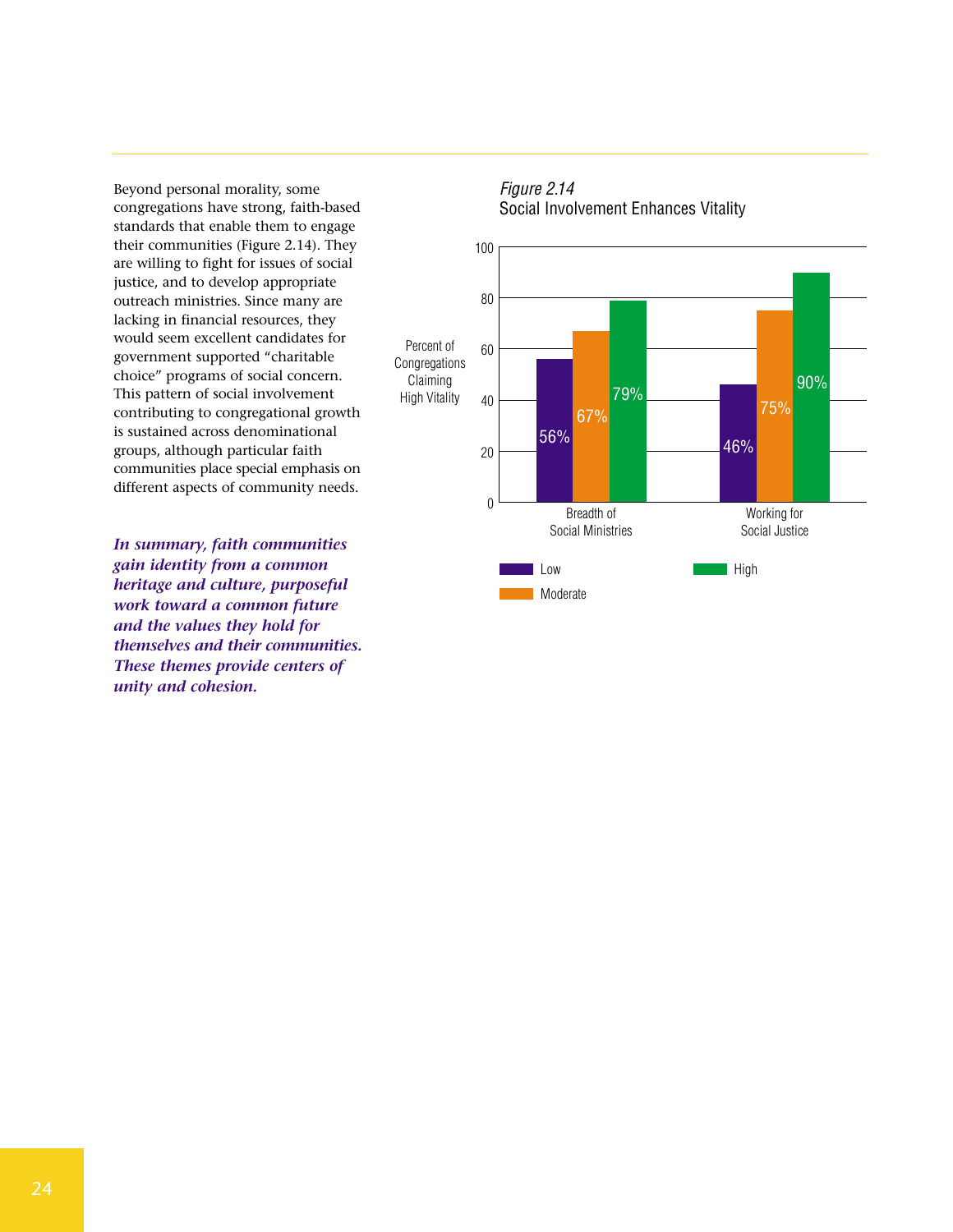# Section 3: Growth, Change and Conflict

In this section, we discuss three surprising facts:

- Fifty percent of congregations report that they are growing.
- Most congregations report that they welcome change.
- Changes in worship often prompt serious congregational conflict.

Data from other sources (such as annual denominational reports) suggest a slight "halo effect" concerning growth in this report, that is, that congregational observers are giving the most favorable interpretation of their faith communities' real conditions. Although their reported figures may be slightly – but not greatly – inflated, we believe these observers are providing significant insight about what works, and what does not, in their congregations.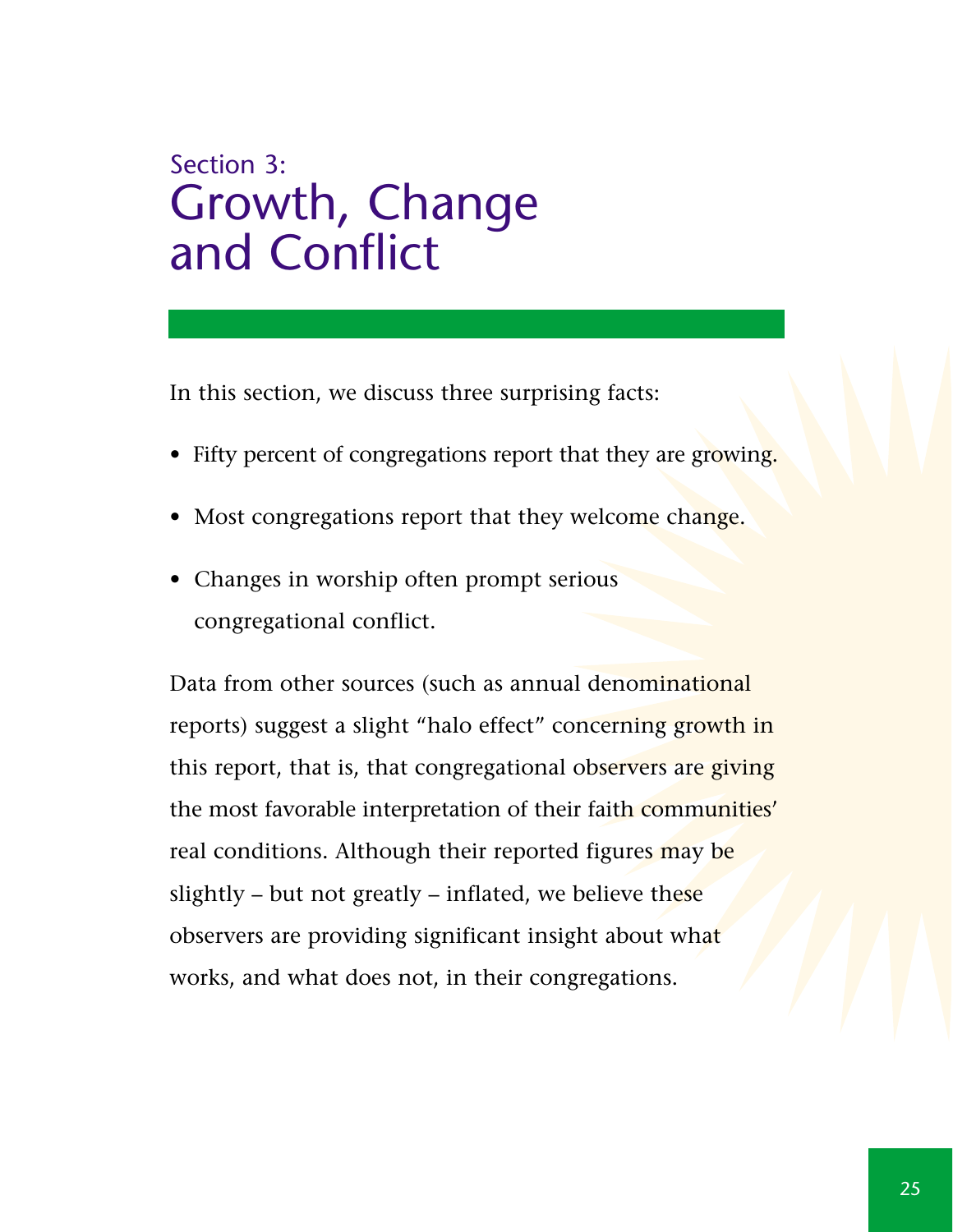## Growth

Fifty one percent of congregations report that they have grown in the previous five years (see Figure 3.1). Although Historically Black Denominations used a somewhat different question, the direction and vitality of their growth is essentially the same.

Congregations grow in different ways. Our data shows that they grow by:

- Cultural affinity, finding "our kind of people"
- Community involvement, keeping in touch
- Organizational focus, vision in action
- Offering both care and discipline for members
- Finding inspiration in worship
- Promotional programs, which may not produce growth but strengthen congregational vitality

Congregations grow in locations where they find like-minded people in the demographics of their communities. New suburban communities especially are favorable to growth of faith communities, where religious participation is supported by family composition, higher educational levels and income, available teenagers and young adults, and a higher percentage of male participants (Figure 3.2). Opposite demographic factors are associated with membership decline, such as lower education, lower income, more elderly, more women, and, for congregations, more lifelong members.

Figure 3.1 Half of Congregations Are Growing in Size



#### Figure 3.2 Growth Everywhere, Especially in Suburbs

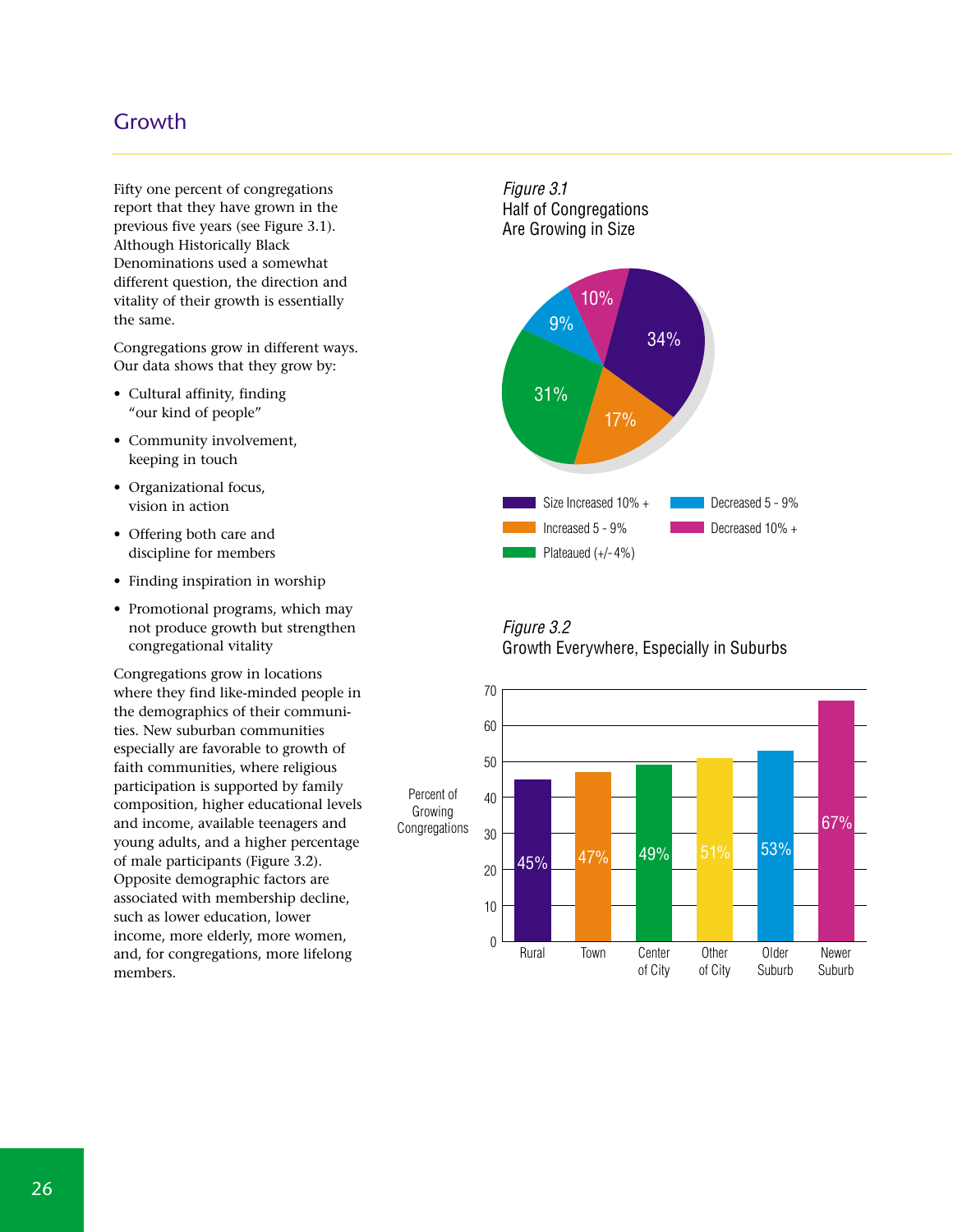Congregations with high concentrations of families with children are growing – up to a point (Figure 3.3). (Those few congregations with 80 percent or more families with children show markedly less growth.)

Contrary to some published experts, congregations with a strong commitment to social justice and with direct participation in community outreach ministries are more likely to be growing than other congregations (Figure 3.4). This pattern of social involvement contributing to congregational growth is true across all denominational groups. But recently organized growing congregations tend to have fewer outreach ministries than older growing congregations that are firmly established. It takes these new congregations time to mobilize their outreach.

#### Figure 3.3 Family Based Congregations Sustain Member Growth



Figure 3.4 Community Outreach Contributes to Growth

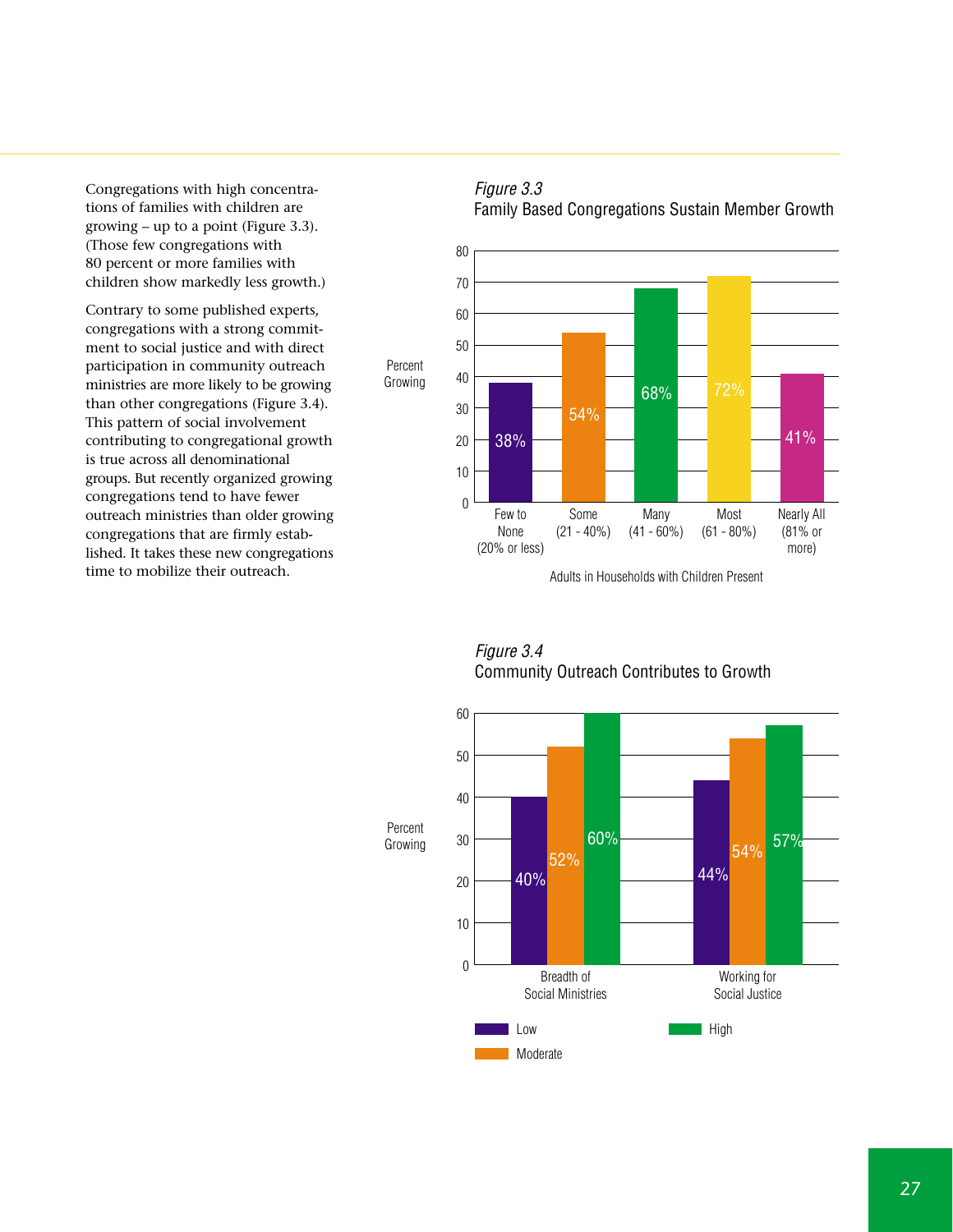Growing congregations, as noted earlier, reflect a combination of factors that include denominational loyalty, congregational vitality, confidence in the future, and serving as a moral beacon to the community. Additionally, both a clear sense of mission and a crisp organizational style have a powerful, positive influence on the capacity of congregations to attract and sustain new members (Figure 3.5).

A combined emphasis on discipline and personal relationships contributes to member growth (Figure 3.6). The bonding of members into the group also is essential in the character of growing congregations. Congregational leaders must show that they know and care about their members.

#### Percent of Congregations Decreased 10% + Decreased 5 - 9% Plateaued (+/- 4%) Increased 5 - 9% Increased 10% + 0 10 20 30 40 50 60 70 80 Clarity of Purpose and Mission Well Organized Programs

#### Figure 3.5 Focused Congregations Grow

Figure 3.6 Tough Love Works Too

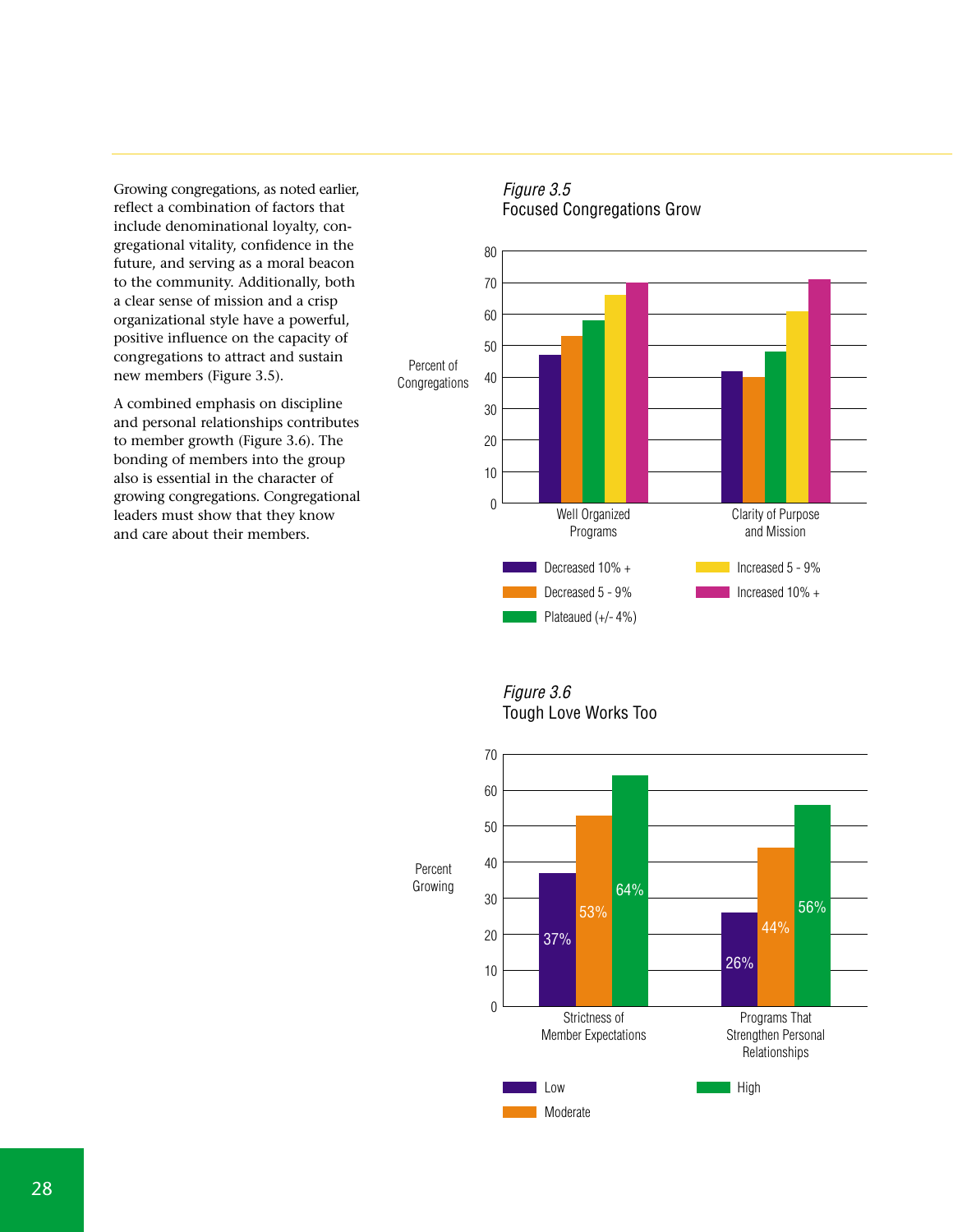Uplifting worship and spiritual nurture make a genuine contribution to congregational growth in every denominational group (Figure 3.7). In a later section on worship, we will learn that the factors that contribute to a satisfying worship experience are significantly different among faith groups and among generations. Protestant groups that have emphasized contemporary worship and electronic musical instruments, rather than traditional forms, show a dramatic increase in their appeal to new members, for example (Figure 3.8).

Of the ten promotional programs listed in the survey, the largest majority of congregations report that they most frequently engage in clergy calling on prospects, laity calling on prospects, encouraging members to witness to others about their own faith, and using newspaper ads. Larger congregations are more likely to use mailings and mass media, city and suburban congregations lean toward revivals and big events, and Evangelical Protestant churches are more likely to be engaged in evangelical campaigns.

#### Figure 3.7 Good Worship Gives Growth



Figure 3.8 Contempory Worship Supports Protestant Church Growth



Percent Rapidly Growing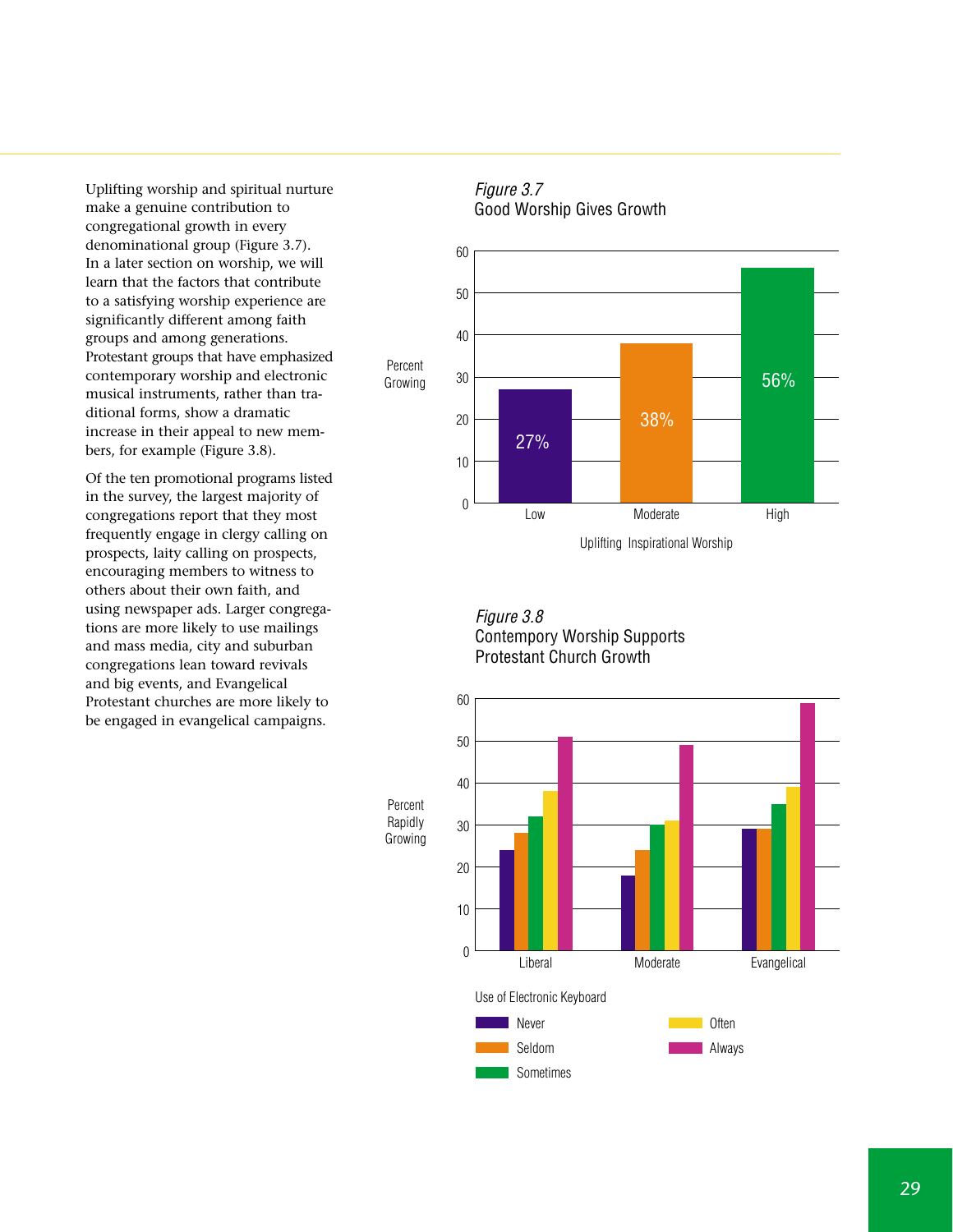P.T Barnum, the famous circus entrepreneur (but not remembered for his religious zeal), admitted that he knew that at least half of his advertising was wasted, but he did not know which half. The results of this survey suggest a similar conclusion. Although selected promotional programs apparently are effective for various faith groups in particular communities, in the aggregate none of the various programs for promoting congregational growth appear more than marginally effective. Thus it is difficult to pinpoint which promotional activities are likely to result in congregational growth

However, participation in promotional programs often impacts congregational vitality more than growth. That is, the major impact of promotional programs is typically their positive effect on the energy and commitment of members. For example, the use of several promotional programs – radio advertising, evangelistic campaigns, personal witness, revivals and big events – is directly associated with congregations reporting high vitality (Figure 3.9).

#### Figure 3.9 Promotional Efforts Strengthen Vitality More Than They Impact Growth

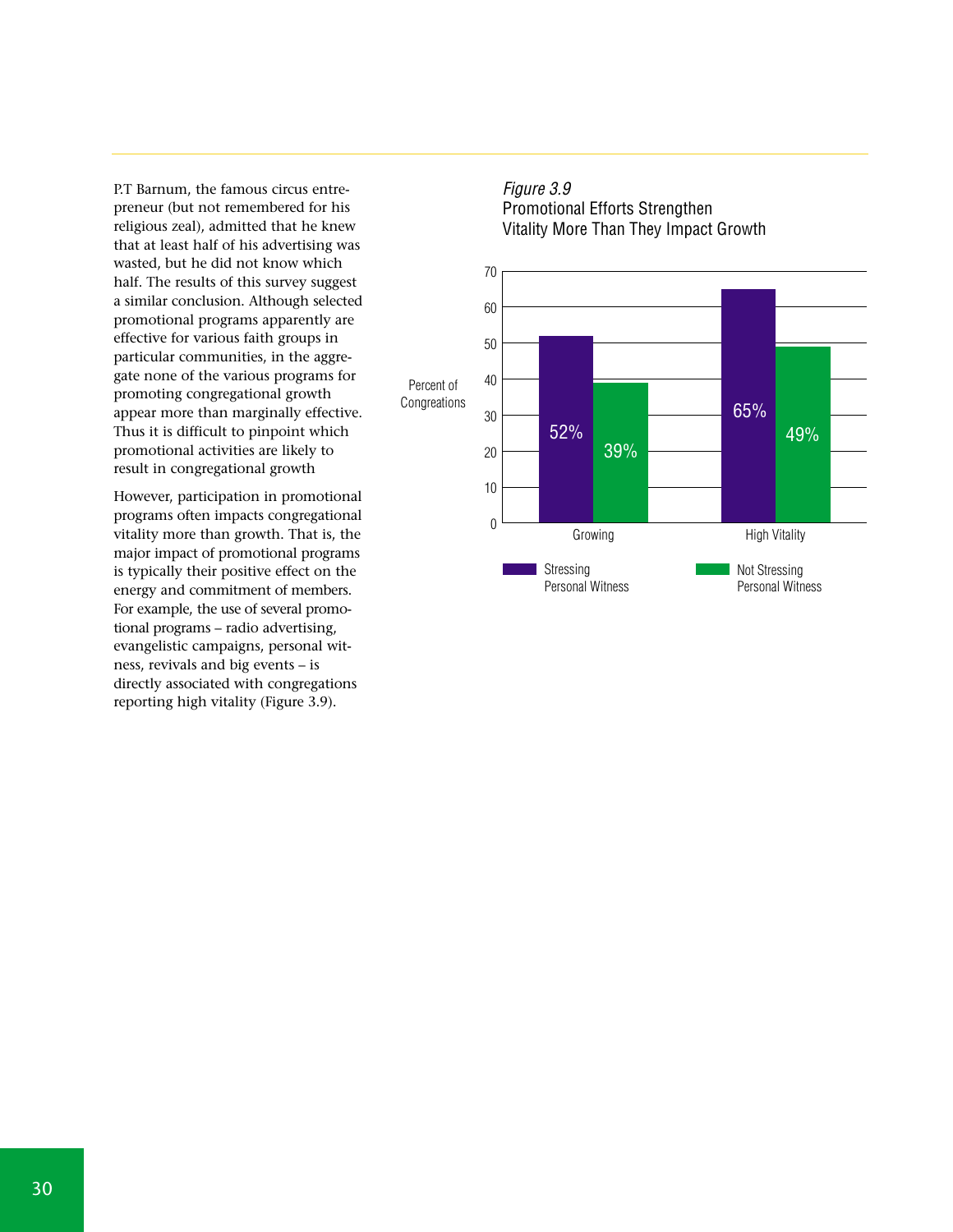# **Change**

Larger congregations are more likely than others to welcome change (Figure 3.10), especially if they are Evangelical and located in growing suburban areas or Western states. *(Note: The Historically Black and Roman Catholic denominations did not ask the change questions.)* Smaller and declining congregations, especially in towns and rural areas, do not feel as receptive to innovation.

Congregational age also makes a difference (Figure 3.11). Older congregations have more established patterns, and seem less willing or able to make changes, while more recently organized congregations appear more responsive to change.

#### Figure 3.10 Increased Size Enhances Openness to Innovation



Figure 3.11

Congregational Age Inhibits Openness to Innovation

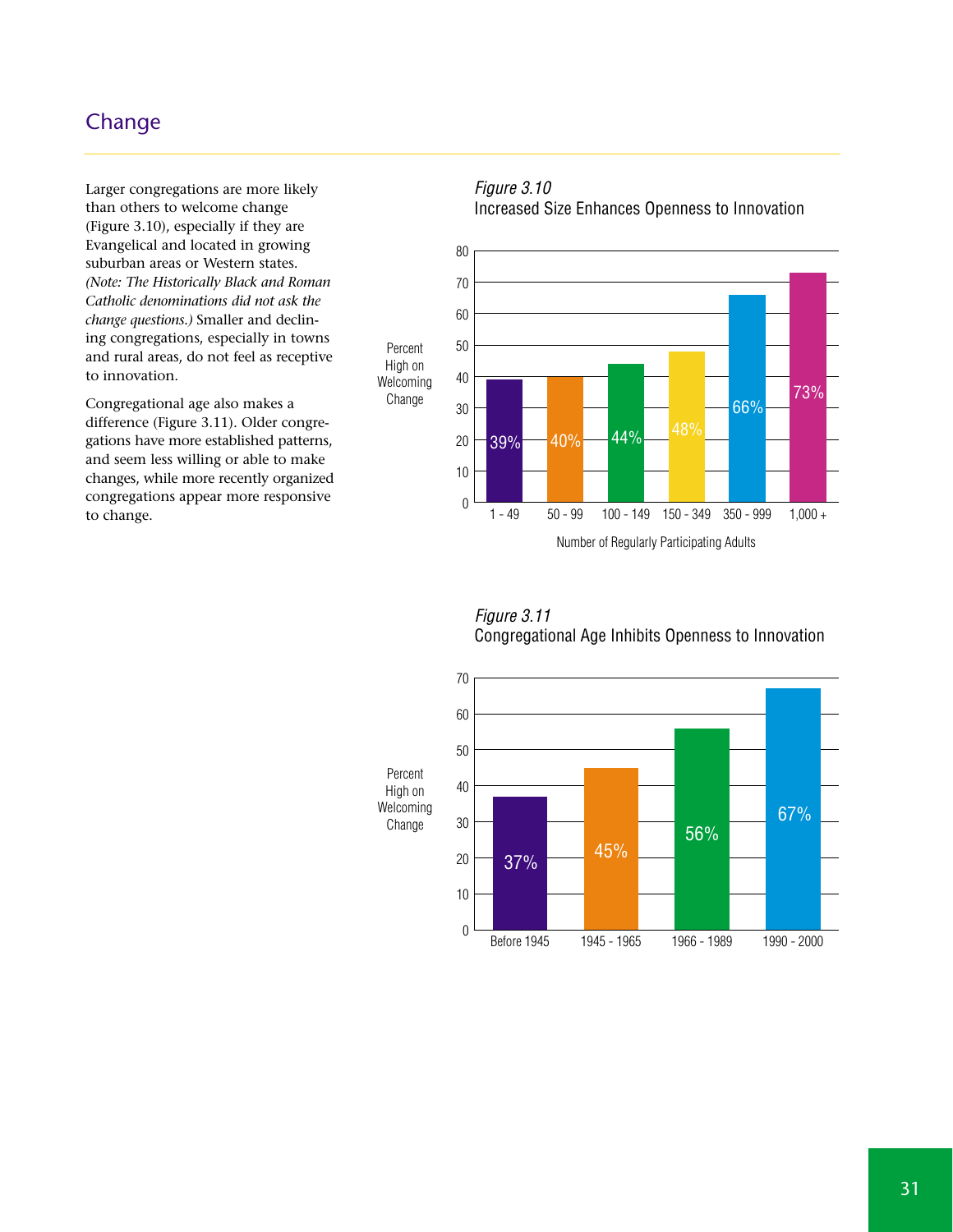Change happens when congregations receive new members. All groups report an acceptance of these new members. But Historically Black churches report more acceptance than other Christian groups. And acceptance of new members is rated even more highly among some World religions (Bahá'is, Mormon, and Muslim), which include faith groups that are growing at an exceptionally rapid rate (Figure 3.12).

Location makes a major difference as well. Congregations in suburbs are more likely to be growing, while those in rural areas are apt to be losing members, regardless of their openness to change or willingness to accept new members.

Where populations make it possible, change for many congregations also means an effort to increase their racial/ethnic diversity. Congregations most committed to increasing diversity are in the centers of metropolitan areas, while faith communities least committed to increasing their racialethnic diversity are located in rural areas, villages and towns, where the opportunities are fewer (Figure 3.13). By denomination, the Catholics report the highest level of effort to increase the inclusiveness of their congregations.

Figure 3.12 Assimilating Others Varies by Denominational Group



Figure 3.13 Opportunity Shapes Attitudes

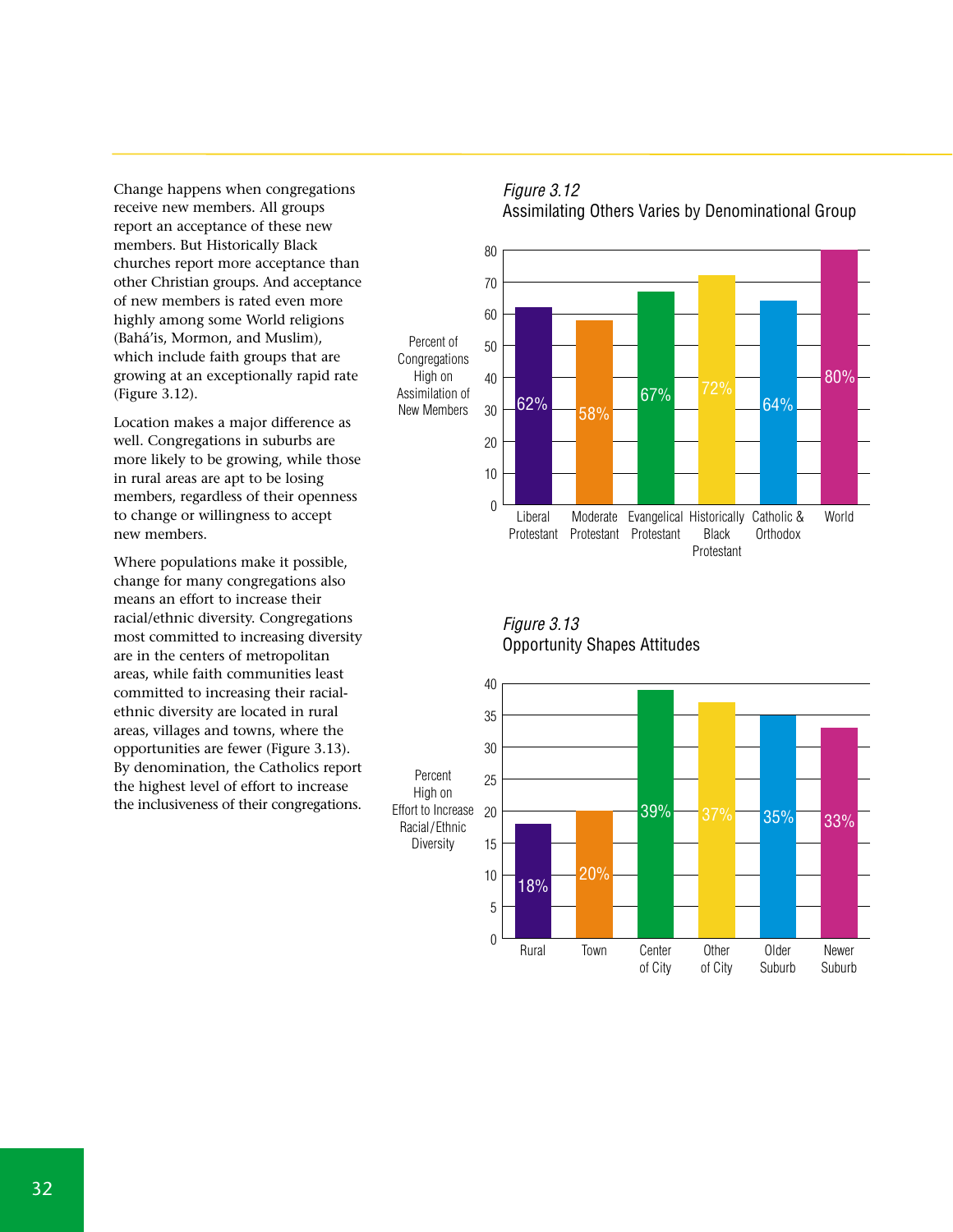Changes in congregational worship, like growth, are associated with size and location, apparently as congregations respond to changing community and cultural conditions.

Congregations are more likely to have changed their worship in the past five years if they are larger, older and located in metropolitan areas (Figure 3.14). Evangelicals are the most likely to have changed worship, while Liberal Protestants are the least likely. Congregational change in worship reflects a major strategy by congregations to adapt to socially transitional communities.



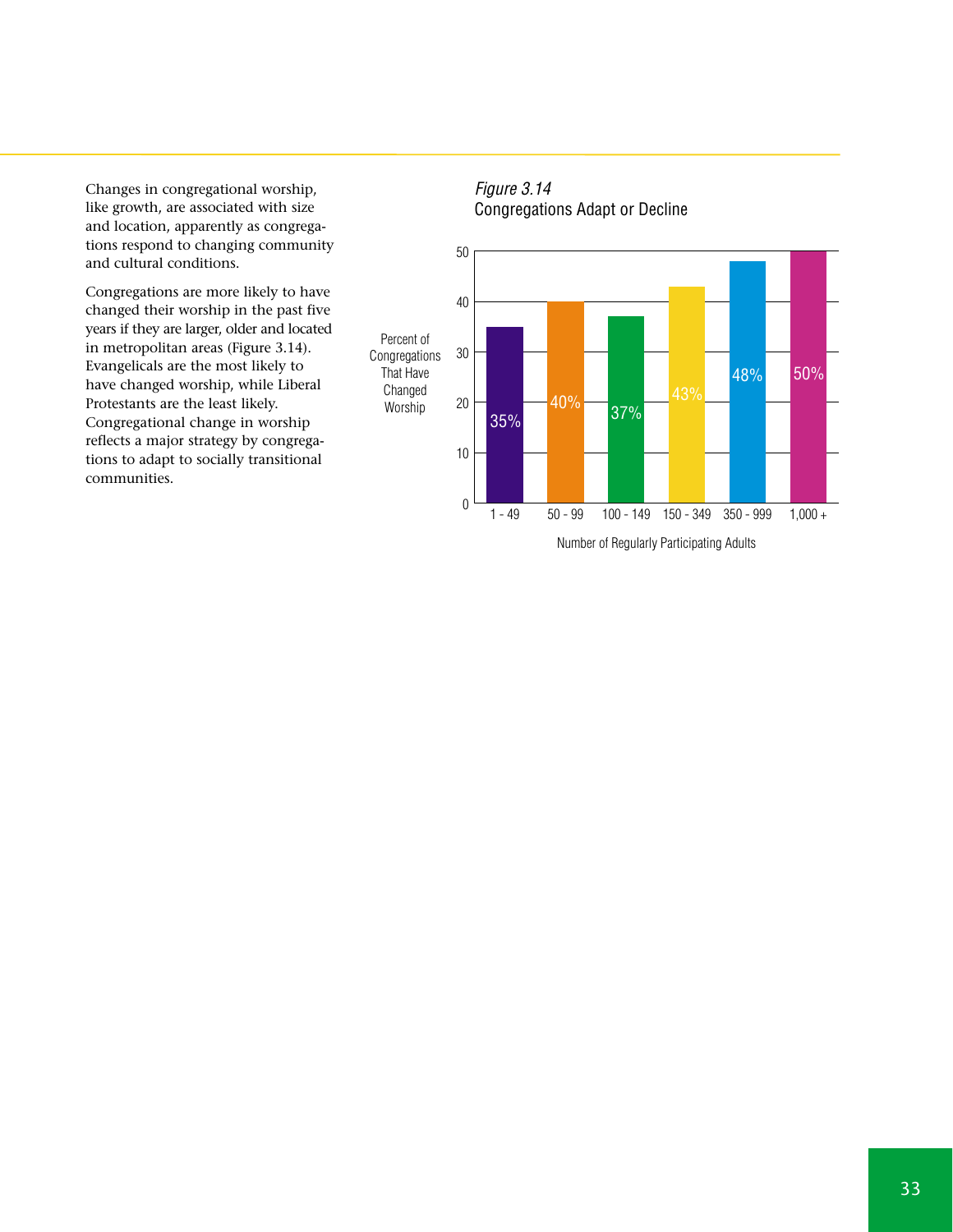# **Conflict**

This study provides an unusually comprehensive window on the worship expressions of faith communities that were organized in different generations during the past century. Although comparable Roman Catholic and Historically Black denominational data are missing, we believe that worship particularly reflects generational trends and changing emphases transcend denominational differences in the religious landscape of the United States.

Congregations, like children, are as much a product of their generation as they are a result of their theological parents. Generations make a difference. Worship styles dramatically reflect the decade when the congregation was organized. That is, congregations that were organized more recently show progressively different emphases in worship from those organized in three previous historical periods. They report differences in such practices as using creeds and statements of faith, lighting candles or playing the piano or organ in worship (Figures 3.15a - 3.15c).

Generational change has led to a decline in traditional practices of worship and the emergence of new patterns, especially in musical expression. These include using the electronic keyboard, electric guitar or other more contemporary instruments.

#### Old Traditions in Tension with New Worship Expression



#### Figure 3.15a



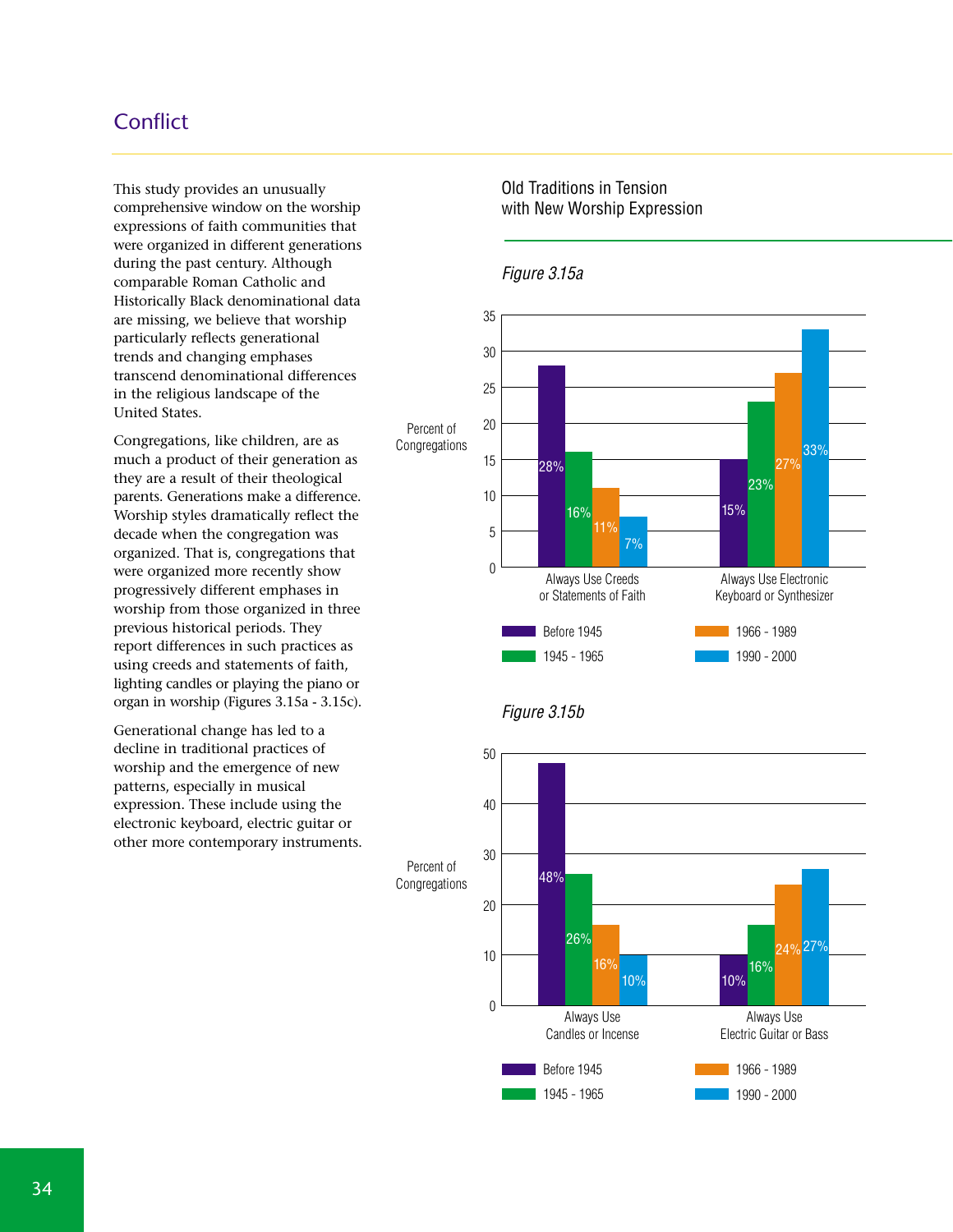

Figure 3.15c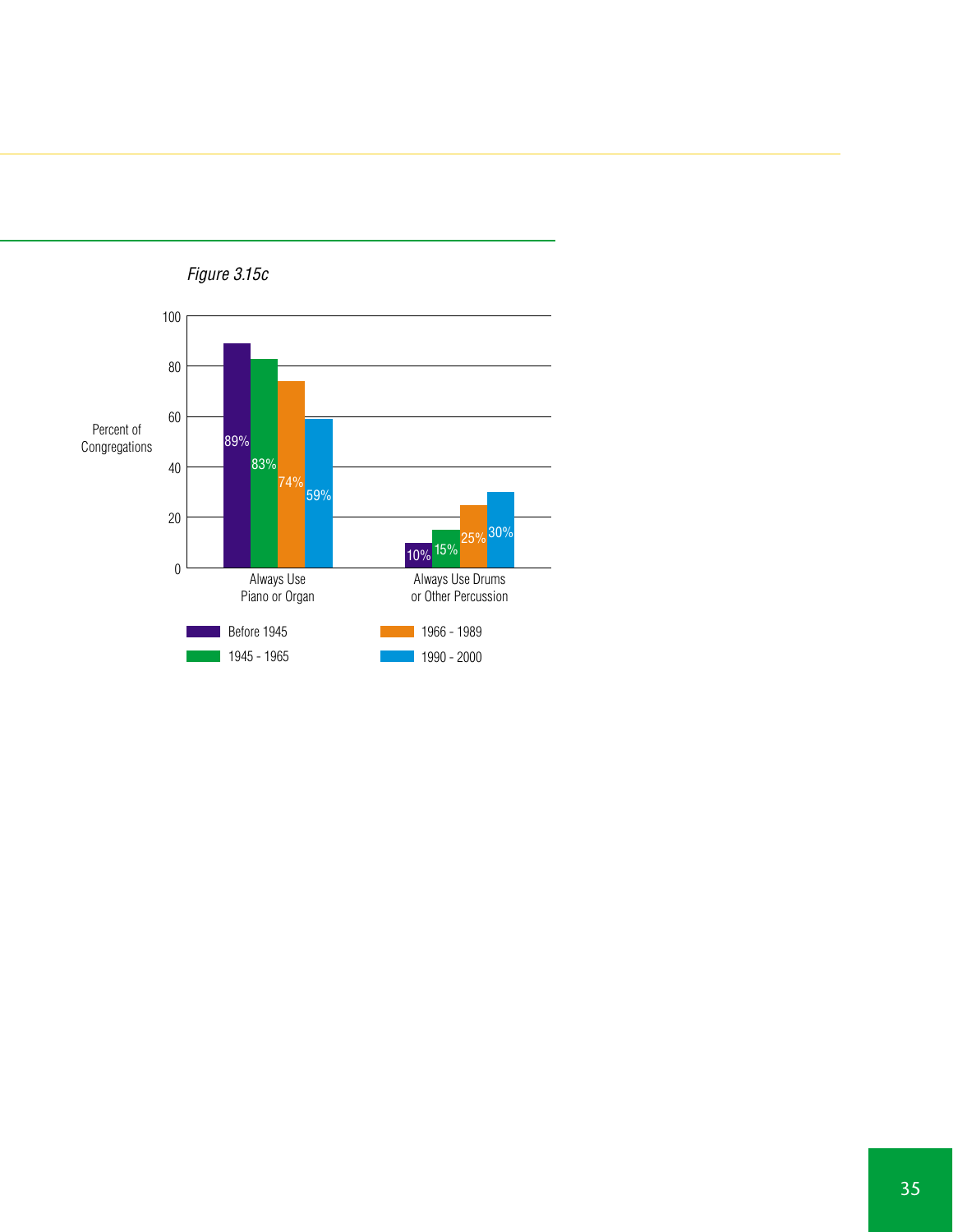Congregational age directly influences the rating of worship as spiritually uplifting. Older congregations are more likely to have changed their worship in the past five years (Figure 3.16), perhaps because the congregations more recently formed feel that their worship is already contemporary. At the same time, more recently formed congregations are more willing to rate the spiritual uplift of their worship as very high, while earlier generations are somewhat more reserved. Thus, younger congregations think their worship is more spiritually uplifting, while older congregations are more willing to change. Change has a positive effect on these older congregations. Those older congregations that make changes are more likely to rate their worship as more spiritually uplifting.



#### Figure 3.16 Older Congregations More Likely to Change Worship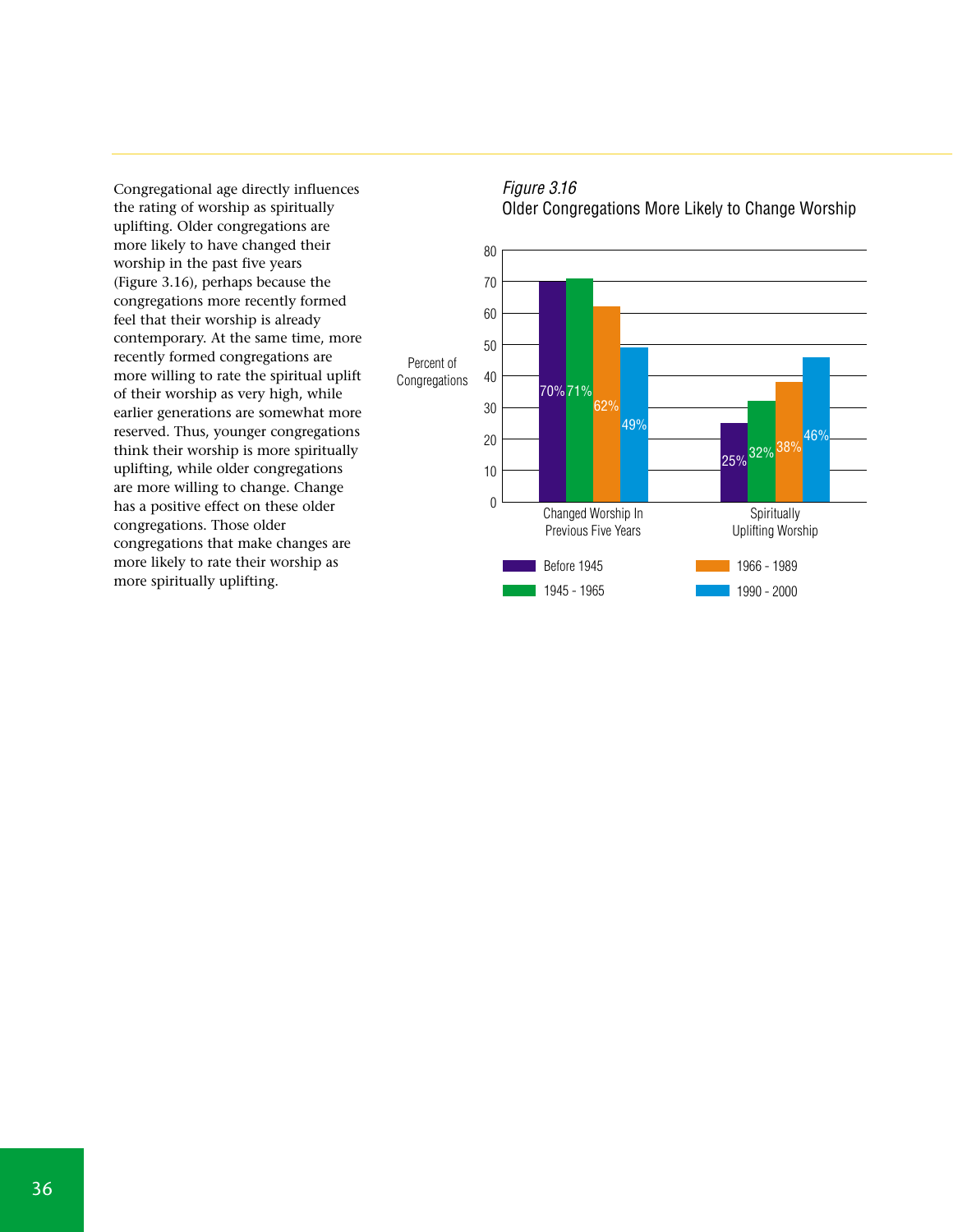But the process of change may be difficult for leaders and disruptive to the congregation (Figure 3.17).

The impact of change in contemporary worship is clear throughout this report. Changes in worship patterns, especially in using new instruments (electric guitar and electronic keyboard, for example) have a strong, positive association with congregational vitality, member growth, financial stability and other signs of a healthy congregation. Although we cannot tell if these particular symbols of change will be a passing fad or enduring aspect of worship, they point to a dynamic of change to which some congregations are responding.





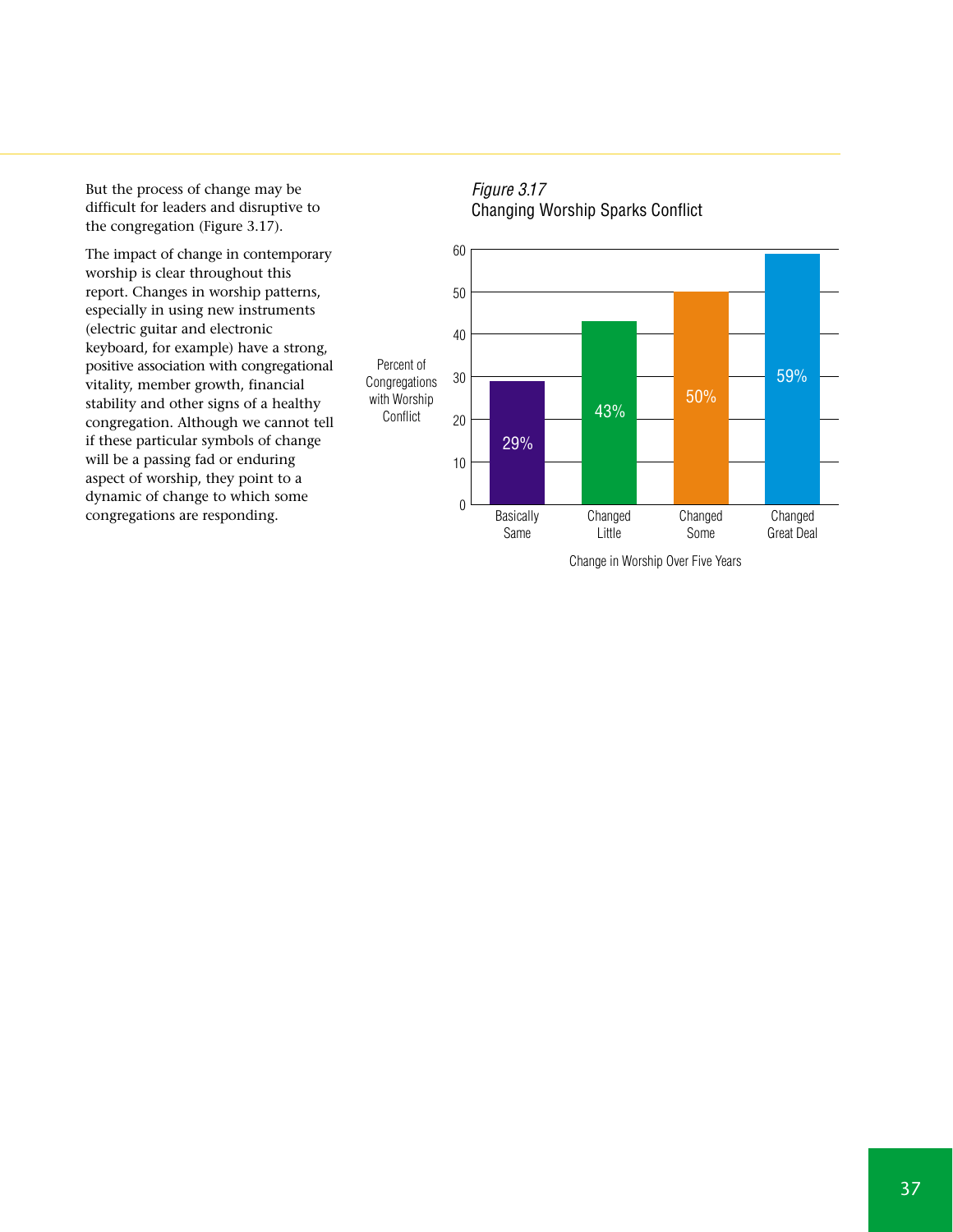But change does not come without the emotional cost of conflict. The tensions around change are compounded when congregations are faced with dwindling financial resources. Congregations report an increase in conflict as their resources become more limited (Figure 3.18). Or perhaps their resources become more limited because they engage in conflict.

Conflicts around worship are more likely to occur in center city congregations, where social diversity is higher and finances are less available. Conflicts also are more evident in congregations located in new suburban areas, where the funding may not be as limited (depending on congregational size and age) but the pressures to reach contemporary audiences are even stronger.

*In summary, growth, change and conflict are interrelated. Congregations see themselves as growing by cultural heritage, by intentional and focused sense of mission and by affirming standards of personal morality and social justice. They see themselves as willing to change, especially where they can imagine the alternatives. They are aware that the process of change may bring significant conflict. We suspect that conflict may serve as a natural part of the process that makes change and growth more possible.*



#### Figure 3.18 Conflict Increases with Financial Crises

Financial Health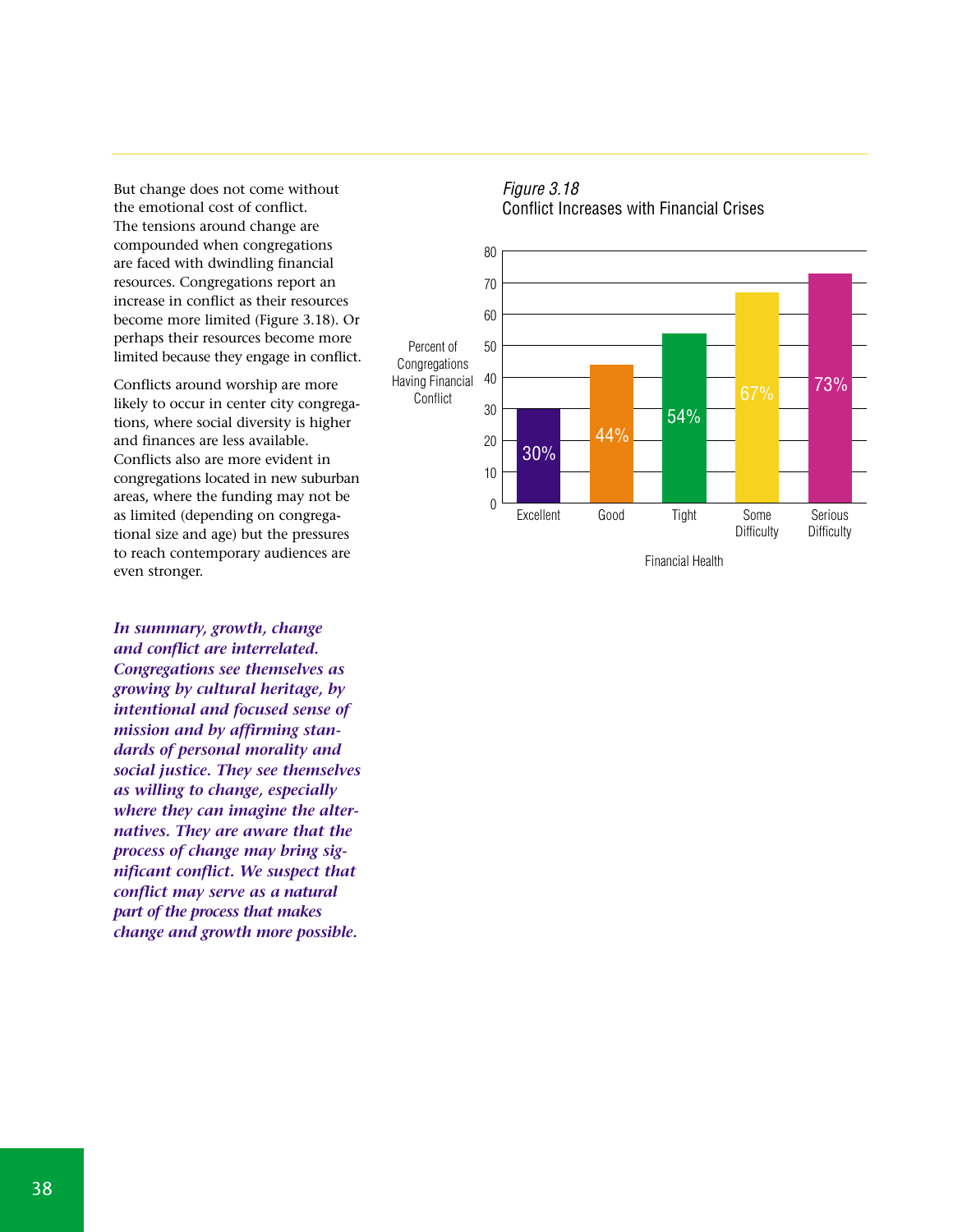# Section 4: Congregational Life

Many congregations show remarkable similarities in their activities, despite wide differences in beliefs. Congregational size and location often shape these similarities. Thus, for example, the activities of two small rural congregations of different faith groups are more similar to each other than they are to the activities of their suburban denominational counterparts. Lived religion in local communities gives these congregations their enduring strengths. We note four areas of comparison:

- Worship and Spiritual Nurture
- Congregational Activities
- Community Outreach
- Ecumenical and Inter-Faith Relations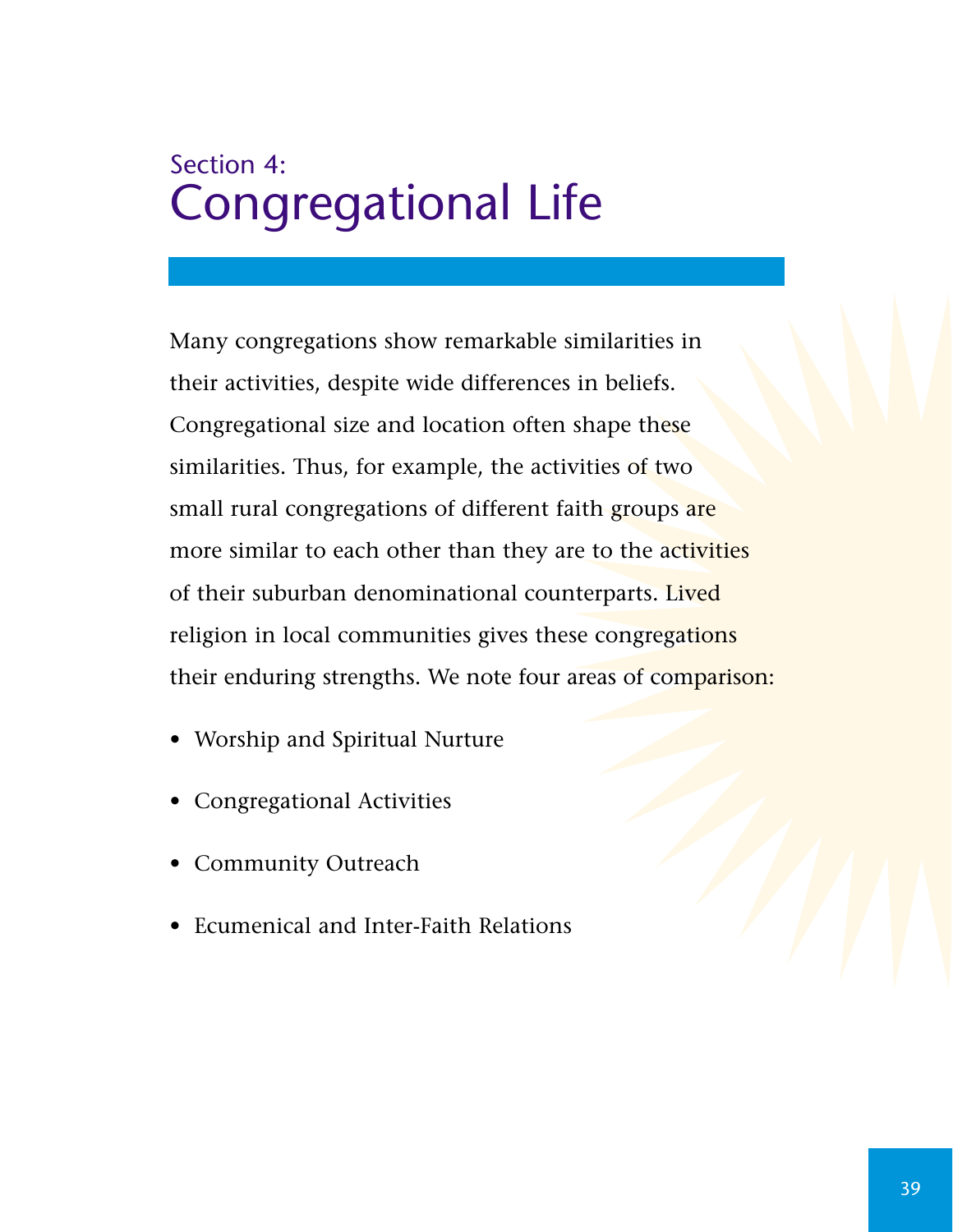### Worship and Spiritual Nurture

Worship is a primary task of congregations, reflecting the unique character of individual congregations. Congregations provide a vast array of alternative approaches in worship (see Figure 4.1).

Among the different worship emphases and approaches, however, the vast majority of participating congregations reports a common emphasis on "God's love and care" and on relating this to "practical advice for daily life." Although the ritual, leadership, content, energy and participation is vastly different among these groups, the great majority feel that their worship is spiritually uplifting and nurtures their spiritual growth.

We already noted that the introduction of new musical instruments marked one aspect of change in congregations organized since 1945. More than merely new styles of musical presentation, these new musical styles are accompanied by a profound shift in the location of religious authority (Figure 4.2). The authority of scripture remains high for all groups. But among the congregations that use electronic instruments, there also is a radical increase in the authority of the Holy Spirit, and a dramatic decrease in the emphasis on creeds and human reason. In contrast, congregations that put a priority on denominational heritage place a higher authority in historic creeds, doctrines and tradition. The immediacy of the Holy Spirit seems parallel to contemporary worship practices such as use of electronic instruments.



Percent of Congregations That Always Include These Elements



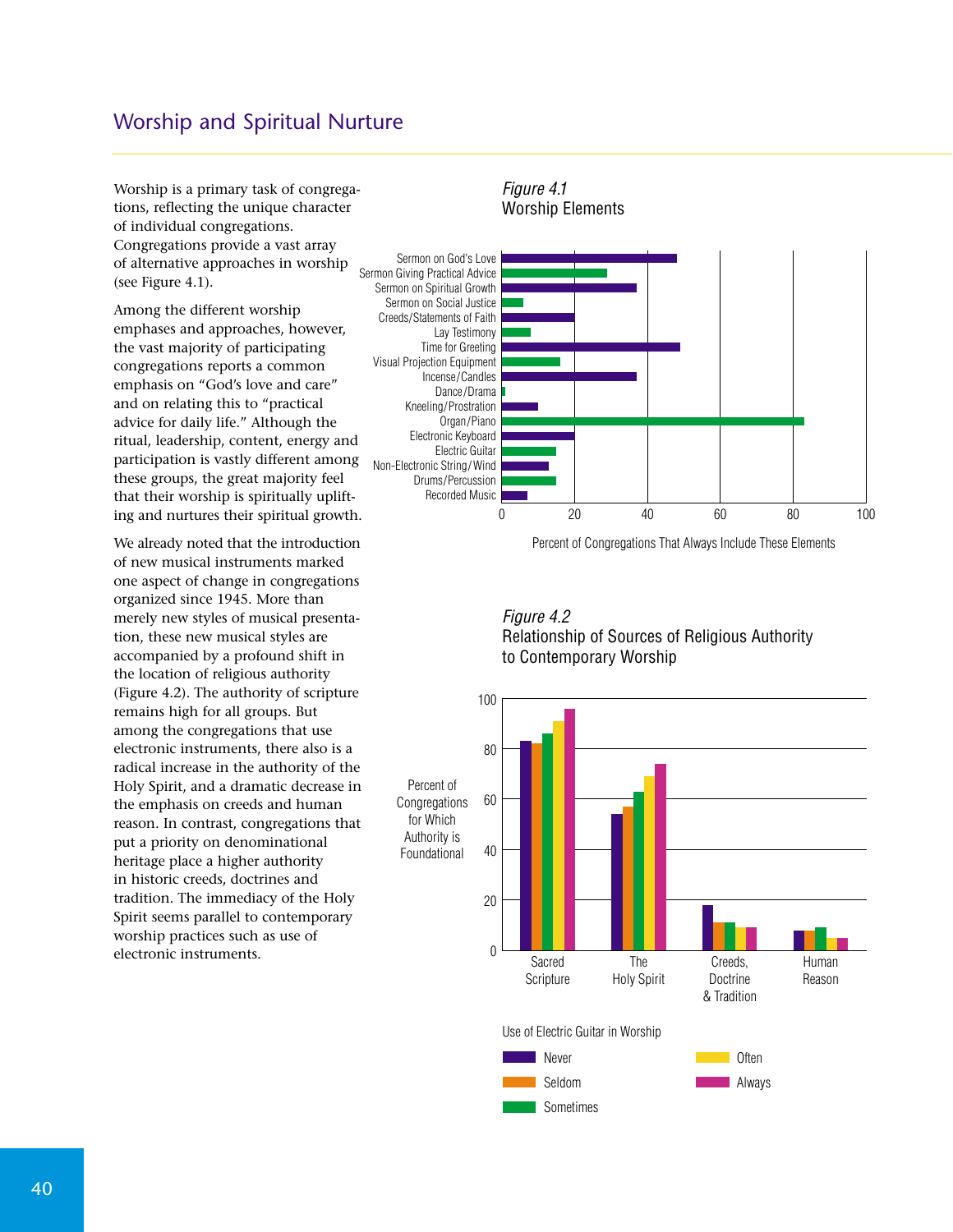Larger congregations of every faith group use a broad array of alternatives to provide their members with a rich diet of music and other energizing worship experiences (Figure 4.3). Growth occurs when this diversity of nurturing worship accompanies good organization, caring for members and clear vision.



Figure 4.3

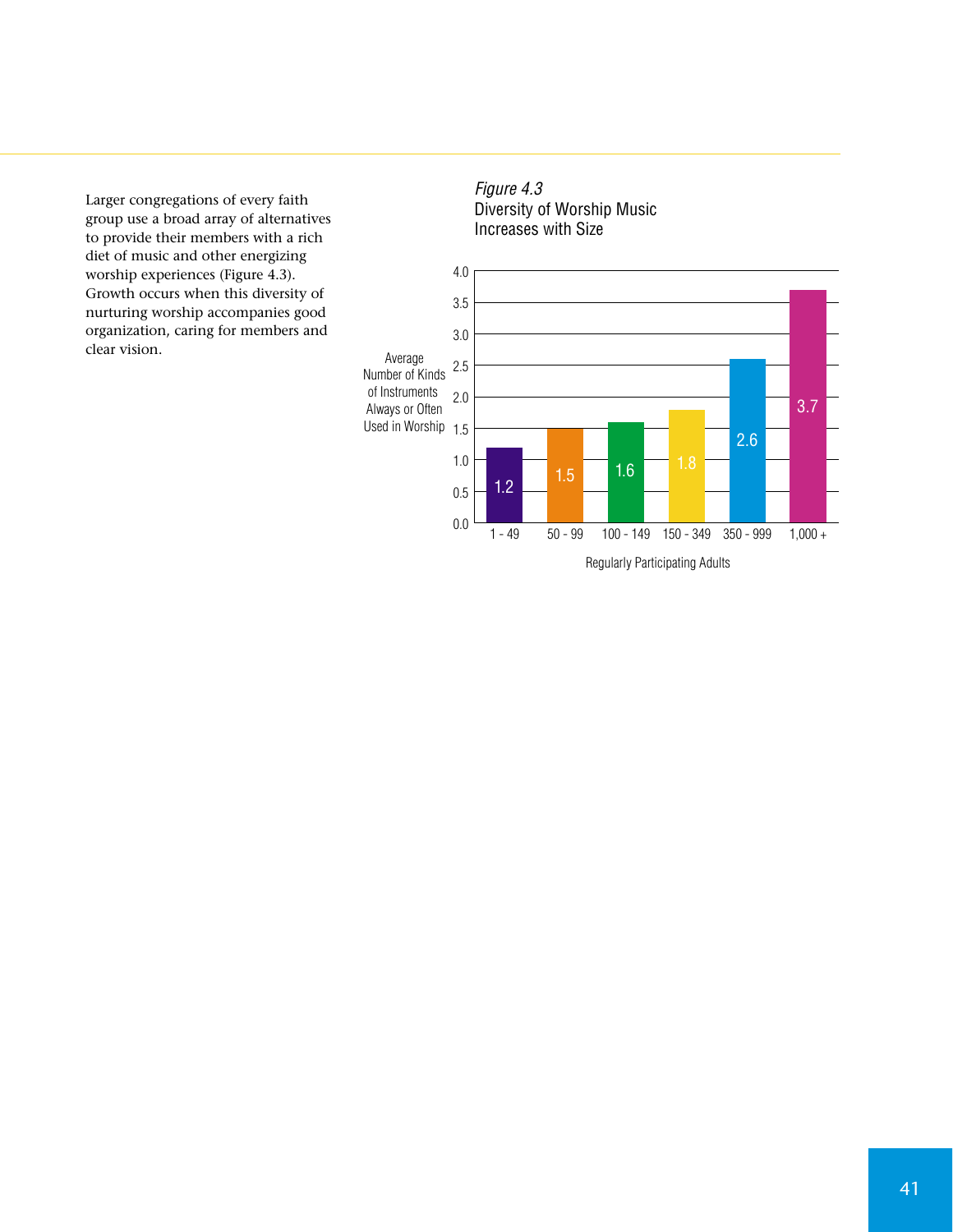Congregations, regardless of size, find strength by encouraging particular religious values and home practices among their members (Figure 4.4). Although with different meanings and levels of importance, these values are broadly practiced among distinctively different groups. The majority of congregations, for example, encourage personal and family devotions – with different content. Keeping the Sabbath has a strong association with religious commitment, even though it is a different day of the week – Friday, Saturday or Sunday – for different faith groups. The extent to which a congregation emphasizes keeping the Sabbath varies dramatically by faith group (Figure 4.5).



Percent of Congregations with a High Emphasis on the Practice



Figure 4.5 Preserving the Sabbath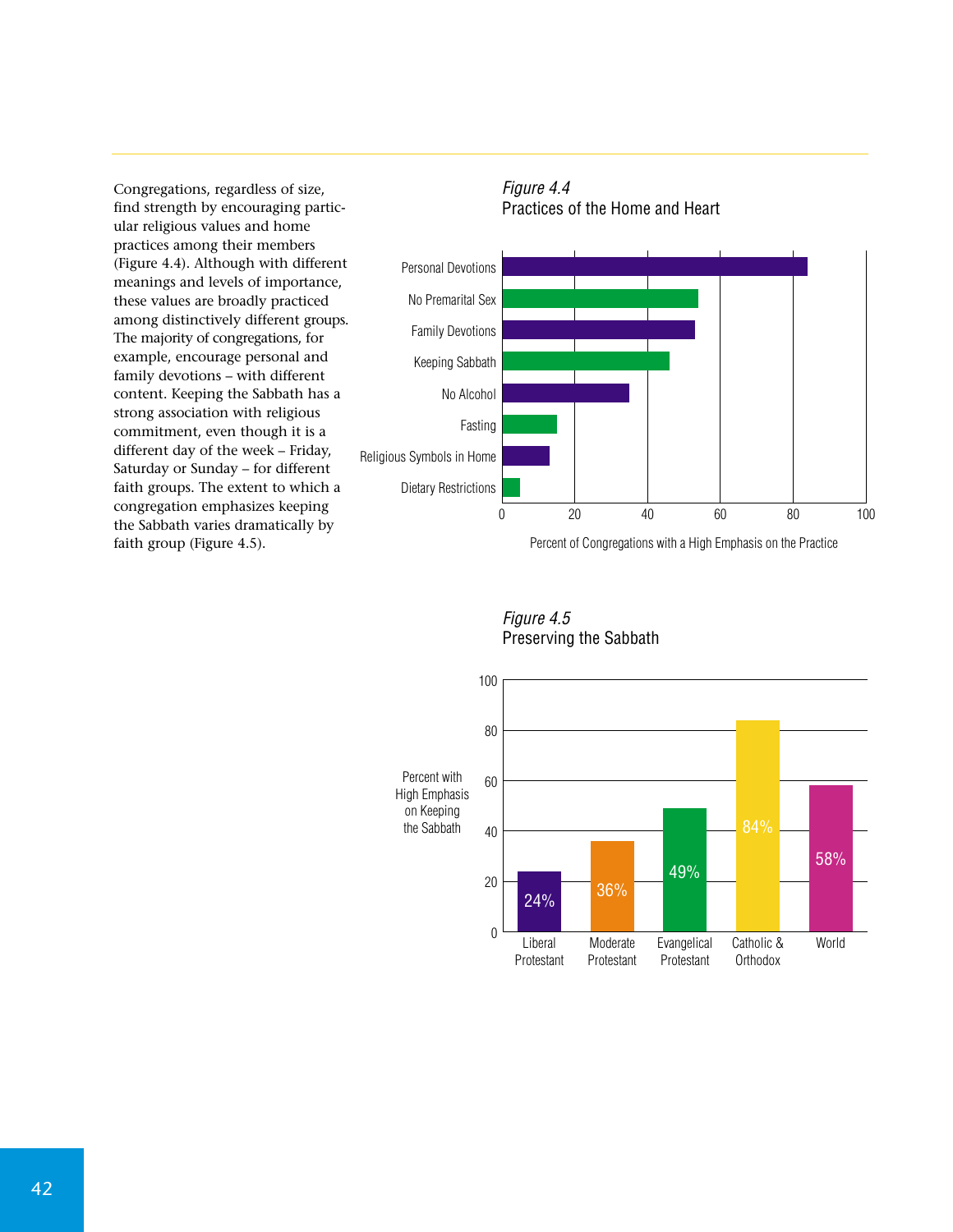# Congregational Activities

In addition to worship, the common member-oriented program activities of congregations have remarkable similarities. Programs to encourage spiritual nurture (such as education, Scripture study, prayer and meditation) are most common, while programs for social and personal enrichment (self help, book/issue discussions, sports teams) are less frequent, but not unimportant (Figure 4.6).

Although the content may be different, the programs serve a few, commonly held goals: namely, spiritual growth for the members, artistic expression of the faith and support for teenagers, young adults and parents/families. Providing members the opportunity for community service – reported by 85 percent of the congregations – apparently expresses both spiritual compassion and social concern. Fewer than half the congregations reported programs on self-development, sports, and physical fitness.

Denominations show distinctive patterns that reflect their religious and social heritage. For example:

- Catholic/Orthodox congregations more frequently sponsor programs of theological or doctrinal training, spiritual retreats and programs for young adults and marriage enrichment.
- Historically Black churches are more likely to emphasize prayer groups and opportunities for community service.
- Liberal and Moderate Protestants more distinctively support opportunities for community services and the arts.
- Evangelical Protestants are high in support of prayer groups.

#### Figure 4.6 Congregational Activities



Figure 4.7 Vital Congregations Encourage Both Body and Spirit

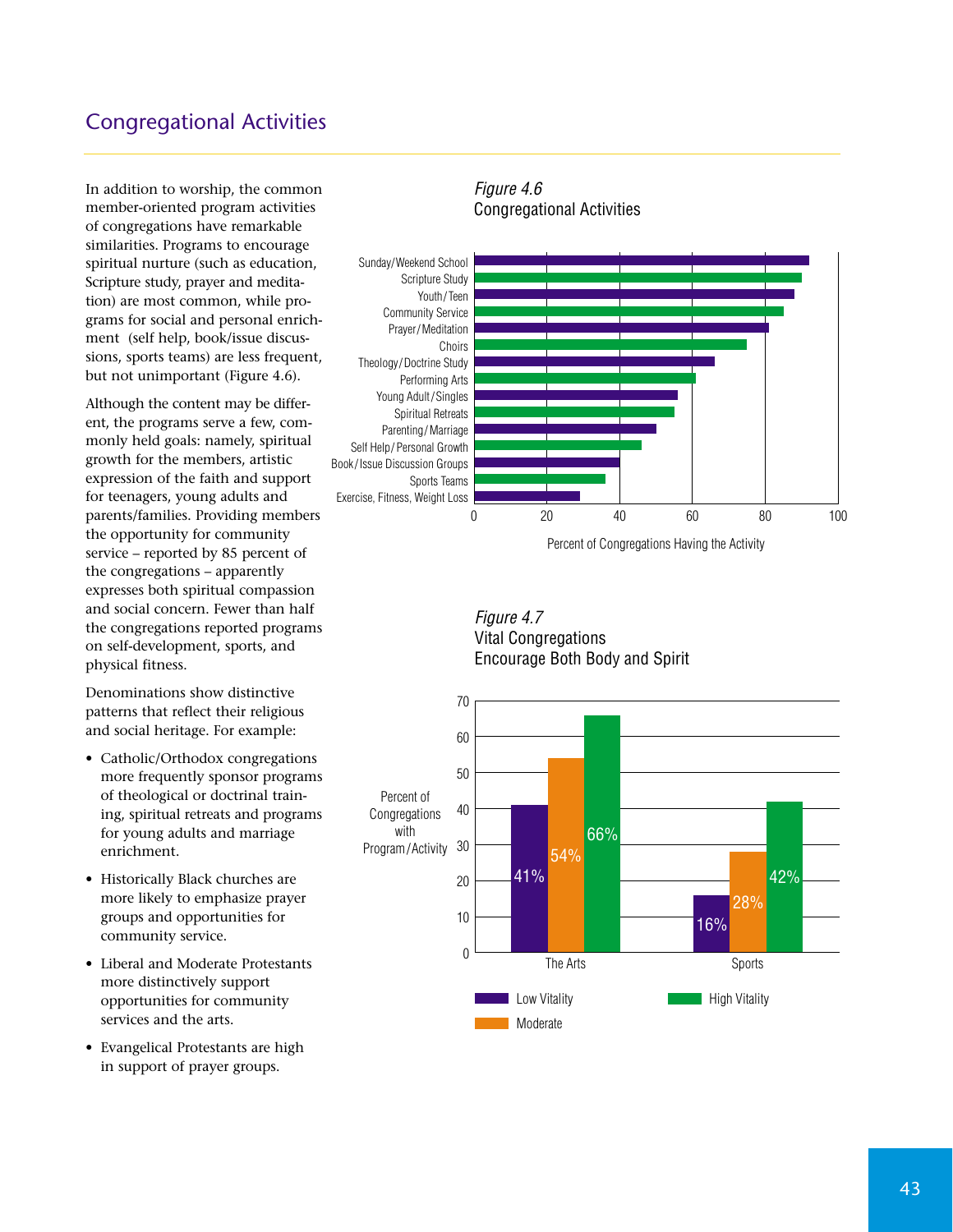Congregations reporting high vitality sponsor more programs for spiritual nurture. In fact, congregations with higher scores on vitality also are more likely to sponsor prayer groups, retreats, and parent/marriage enrichment programs – which in turn can escalate the feelings of congregational vitality. But this kind of energy is not limited to spiritual nurture. These same congregations are more likely to support all sorts of artistic and even athletic activities (Figure 4.7).

In developing member-oriented programs, size (along with community location) makes the most significant difference (Figure 4.8). While Sunday School (or equivalent), Scripture study and prayer groups are the most universal programs (over 80 percent even among the smallest congregations), other programs for spiritual development seem to require a minimum critical mass of participants, funding and building space to sustain the activity. Larger congregations, therefore, have the option of developing a much broader range of programs (for example, arts, music, and drama) (Figure 4.9).

#### Figure 4.8 Programs/Activities in Theology and Spiritual Retreats by Size



#### Figure 4.9 Programs/Activities in the Arts and for Young Adults by Size

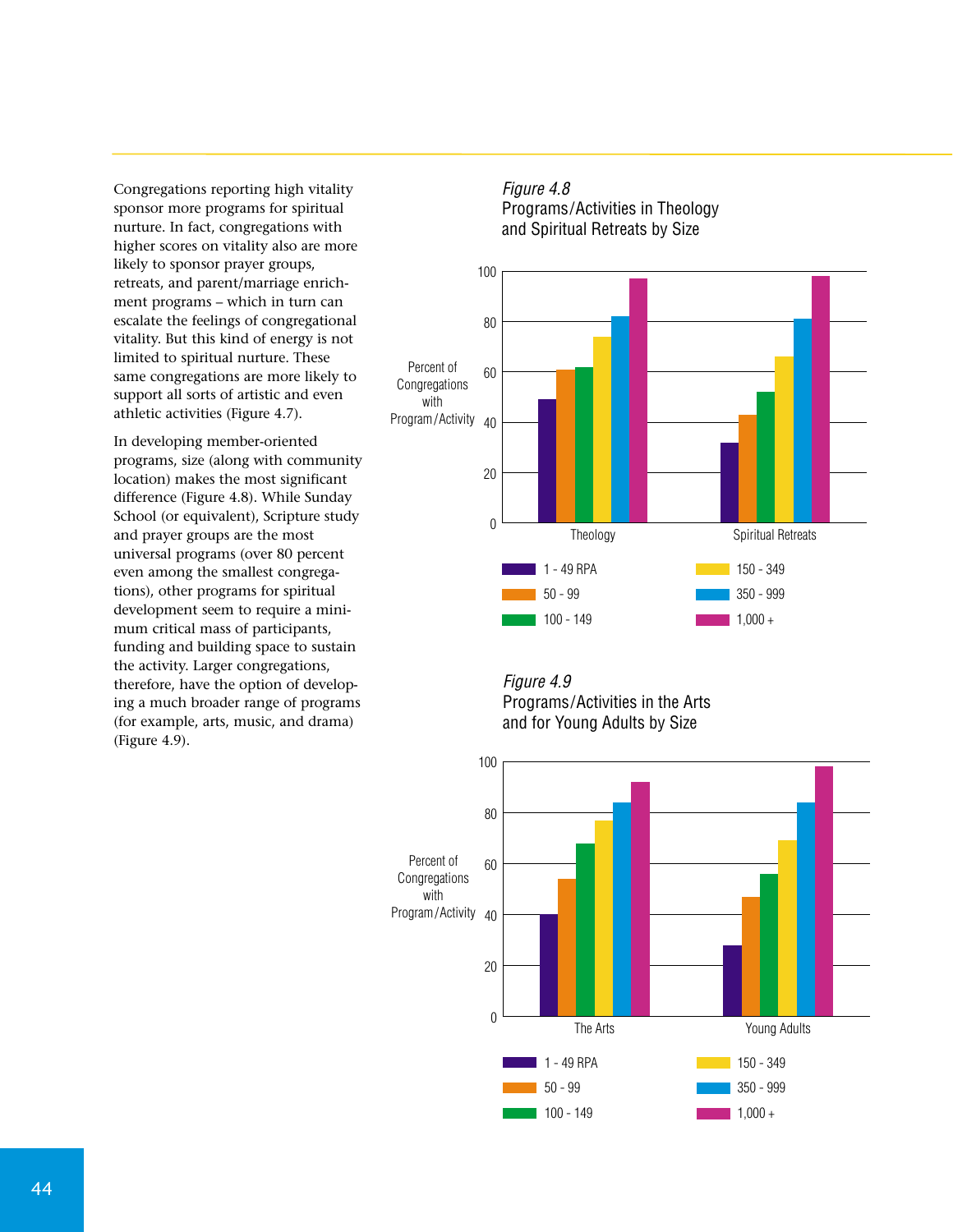The breadth of programs in which a congregation is involved is directly related to congregational wealth and resources, human and material (Figure 4.10). Center city churches rival the new suburban congregations in the breadth of programs they offer, while a narrower range of programs are offered by congregations in rural and town settings.

Congregations with the broadest offerings of programs report greater vitality among their members. This combination of program choices and congregational vitality appears to have the effect of attracting new members to the congregation. Thus growth is associated with breadth of programs overall. More programs appear to help congregations grow, which is an option more available to larger congregations. Figure 4.11 illustrates these points.

#### Figure 4.10 Programs Reflect Resources



Figure 4.11 Programs Strengthen Vitality and Produce Resources

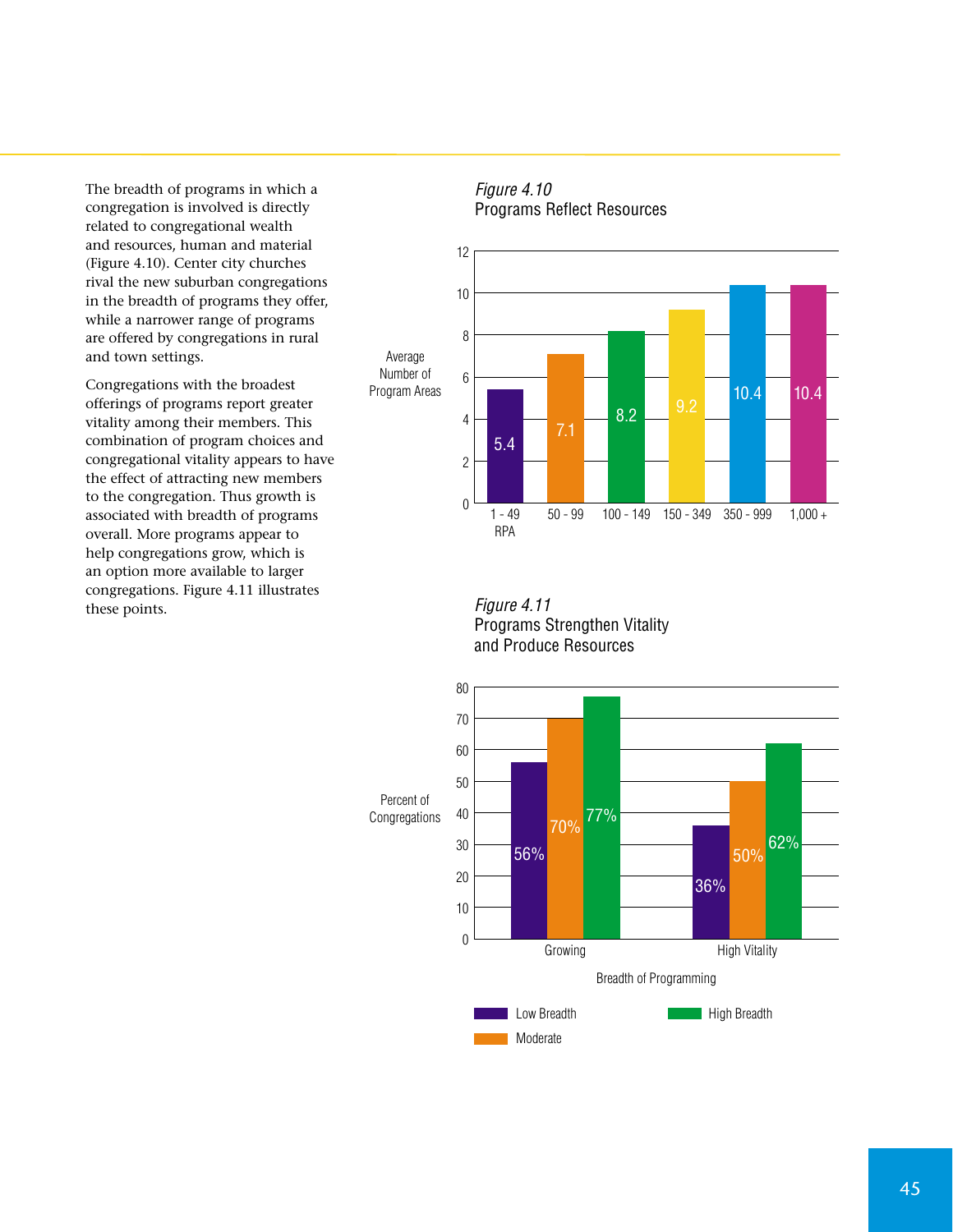# Community Outreach

Congregations develop a variety of ways to assist people in times of special need, sometimes helping their own members, but also reaching out to help others in their communities. These include services that congregations provide directly, and outreach programs that they share with other congregations and faith-based agencies (Figure 4.12).

*(Note: Historically Black Denominations are included in the overview, but not in data about location.)* 

Congregational outreach programs provide a national, personal network of human services extending to virtually every community (Figure 4.13). More than two out of three congregations reports sponsoring or supporting a thrift shop, for example, and more than one out of three are involved in tutoring. Their response would suggest more than 200,000 congregations supporting thrift shops and more than 120,000 congregations helping to tutor children and youth nationwide. Even if we modify these projections by assuming that about a third of these congregations combine with others to provide shared services, the contribution to the welfare of communities is far greater than many estimates suggest.

#### Figure 4.12 Social Outreach Programs 0 20 40 60 80 100 Cash Assistance Food Assistance Thrift Store/Donations Hospital/Nursing Facilities Counseling/Hotline Senior Citizen Elderly Housing Prison Ministry Day Care, Pre-, After-School Substance Abuse Tutoring Health Education Social Issue Organizing Voter Registration/ Education Employment Related Migrant / Immigrant Percent of Congregations Supporting

at Least One Program in the Listed Area

Figure 4.13 Congregational Ministries in Every Corner of the Country

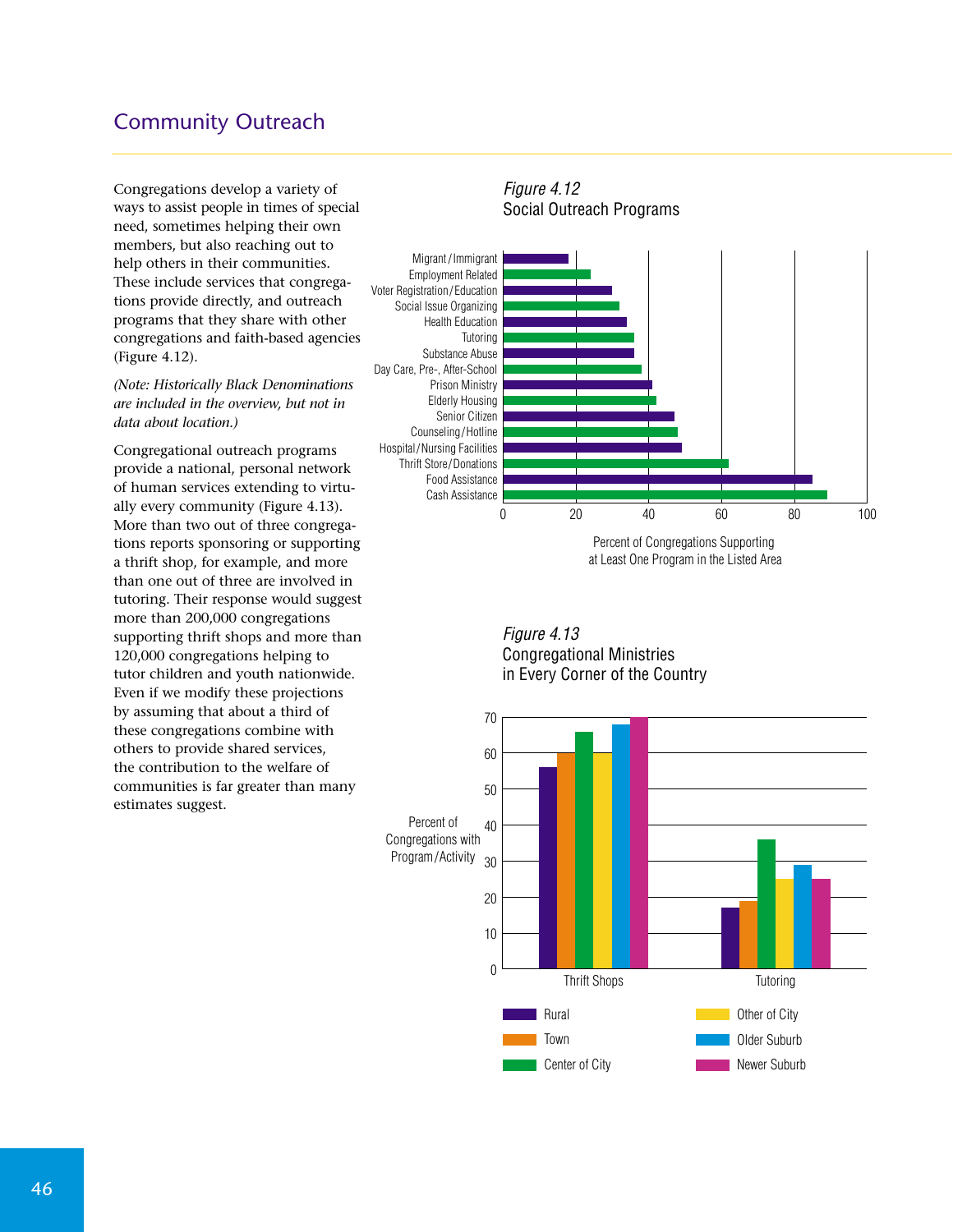Some outreach activities, like day care and health clinics, are well advertised and many are required to meet government standards (Figure 4.14). At the same time the majority of these human services are provided less formally in congregational facilities using local staff and lay volunteers, frequently at minimal or no cost to the public or the recipient. These programs often are located in remote or impoverished communities, where other services are absent or would be more expensive than the recipient can afford.

Congregations typically are approached for crisis care. Congregations most frequently provide services for individuals and families in emergency situations – cash, food, clothing and shelter. Faith communities are often the places where members share their moments of crisis and despair. These congregations also serve as the beacons of hope that strangers approach as a last resort, presenting needs that often push congregations to organize new forms of service and social justice.

Outreach ministries receive a major commitment of energy and other resources. Listed by 85 percent of congregations as one of their memberoriented activities, providing opportunities for community service appears more frequently than prayer groups, choirs, and theological study programs. Because of the importance given to this commitment to community, we may infer that, for many participants, community outreach is as much an expression of faith as participation in prayer groups, liturgical practice or doctrinal study. Congregations working for social justice and with a broad array of outreach ministries are more likely to express vitality (Figure 4.15).





Figure 4.15 Vital Congregations Show Justice and Compassion

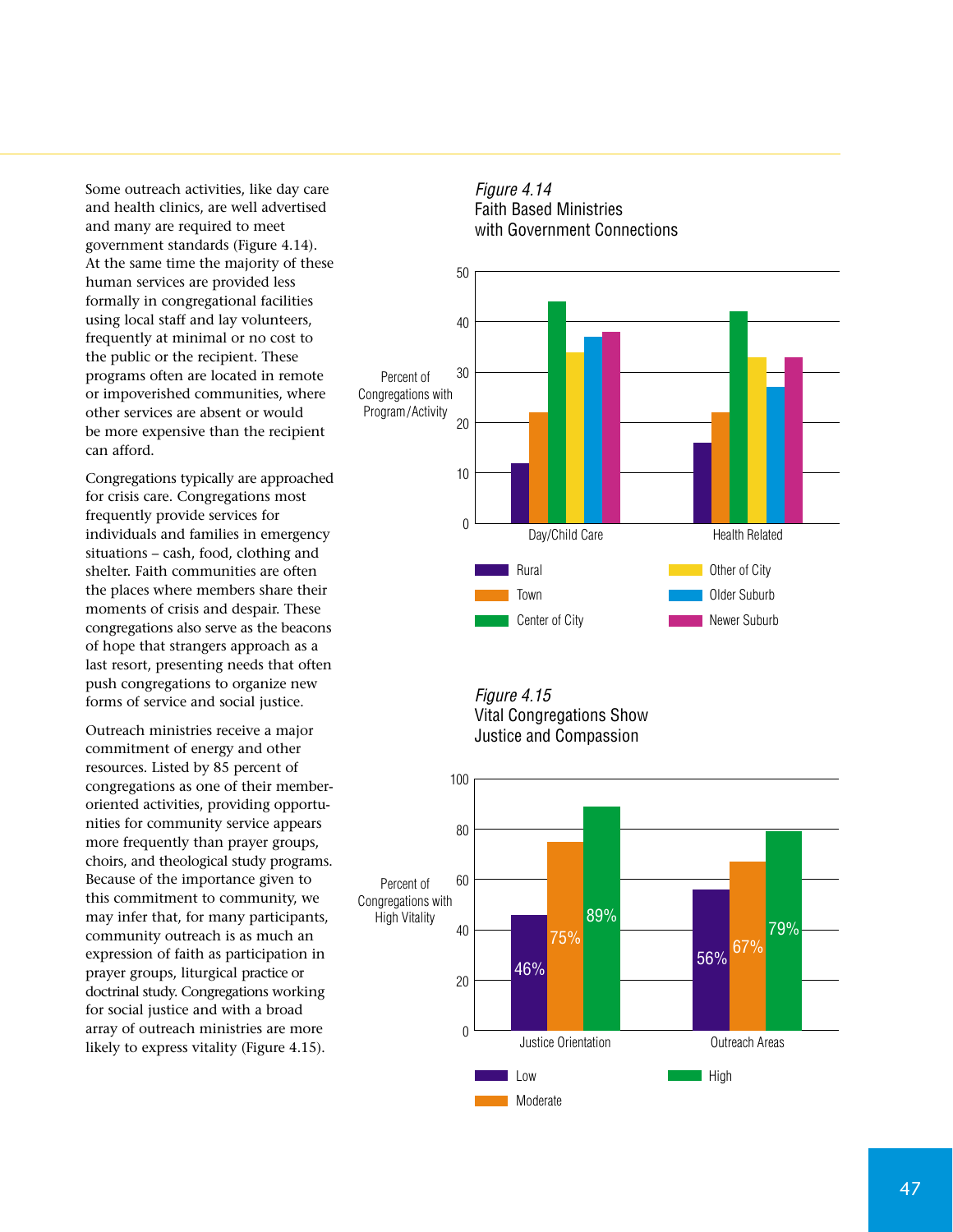Congregational size has the predictable effect on social ministries, with larger congregations generating more programs and speaking to more issues. Perhaps surprisingly, older congregations do not differ from more recently organized groups in the number or kinds of social ministries (except that the most recently organized congregations are less likely to be involved).

Since community ministries are designed to respond to community needs, location of the congregation has a dominating effect on developing particular ministries. Congregations in the center city are clearly more involved in supporting social ministry programs (Figure 4.16), while rural areas show a lower level of program response. Support for soup kitchens in the new suburban areas seems surprising, and probably reflects the frequency of volunteering for soup kitchens from suburban congregations to other parts of the metropolitan area, thereby providing their members opportunities to enact their faith in service.

Although the majority of congregations develops resources to respond to basic human needs in emergency situations, denominational preferences emerge around particular ministries. The accompanying chart, showing the total number of programs supported by each denominational group, reflects both the faith commitments of their congregations and their location in communities of need (Figure 4.17).



# Figure 4.16 Congregational Ministries

Figure 4.17 Faith Groups and Range of Outreach Ministries

Average

**Outreach** 

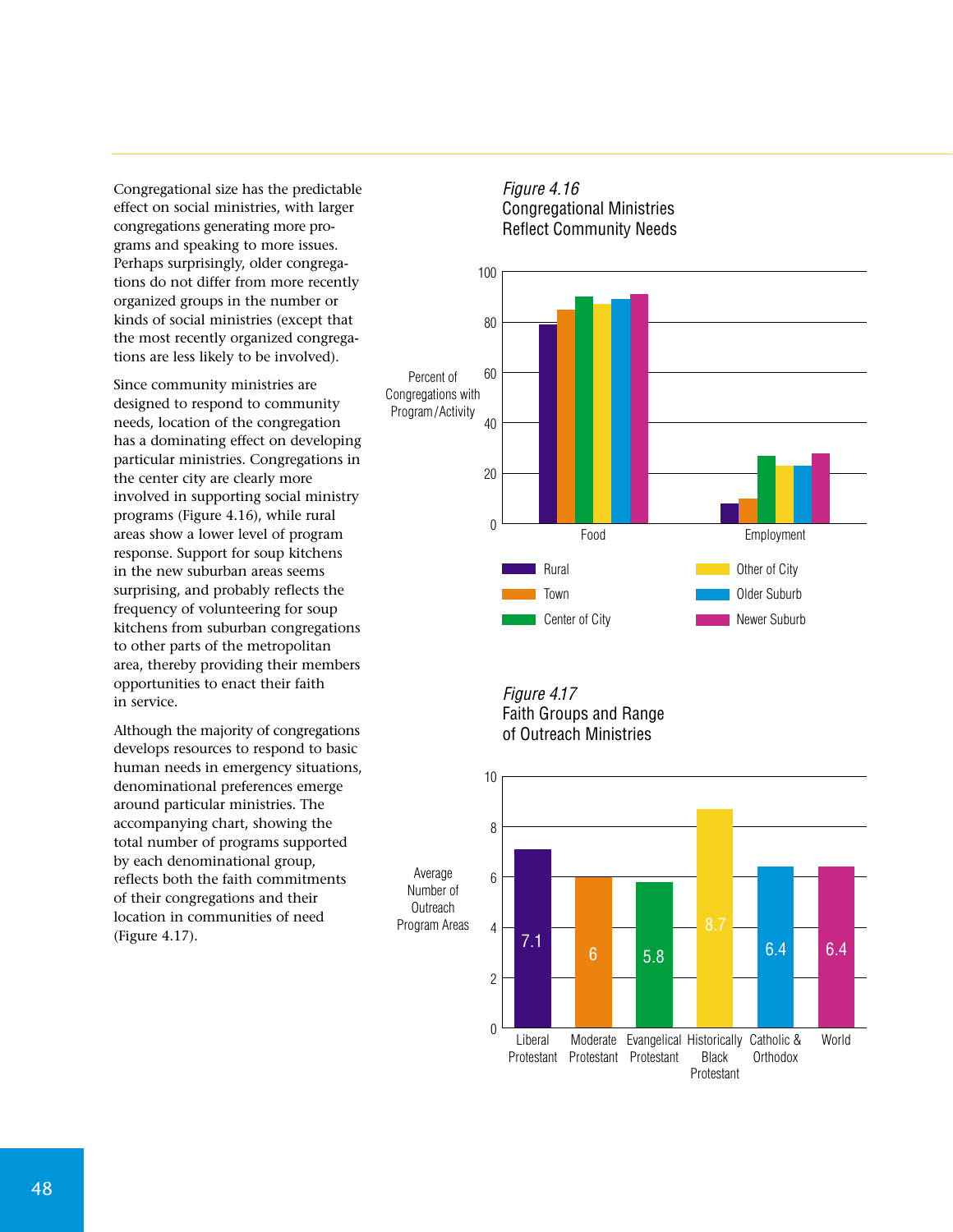When it comes to the willingness of congregations to go beyond service and become involved in organized social issue advocacy or community organizing, Historically Black churches rate both issues more highly than all other faith groups (Figure 4.18).

Partnerships are important to make community outreach happen. In developing partnerships, congregations are not restricted to working within their own denominational contacts. In fact, coalitions for social ministry are much more likely to cross denominational boundaries than remain within the same faith community (Figure 4.19). These partnerships occur more frequently in metropolitan areas. Fewer, but still a significant number of congregations, form inter-faith alliances to achieve these social ministries.

#### Figure 4.18 Faith Communities Differ in Justice Priorities



#### Figure 4.19 Social Ministry Partnerships: More Ecumenical than Denominational

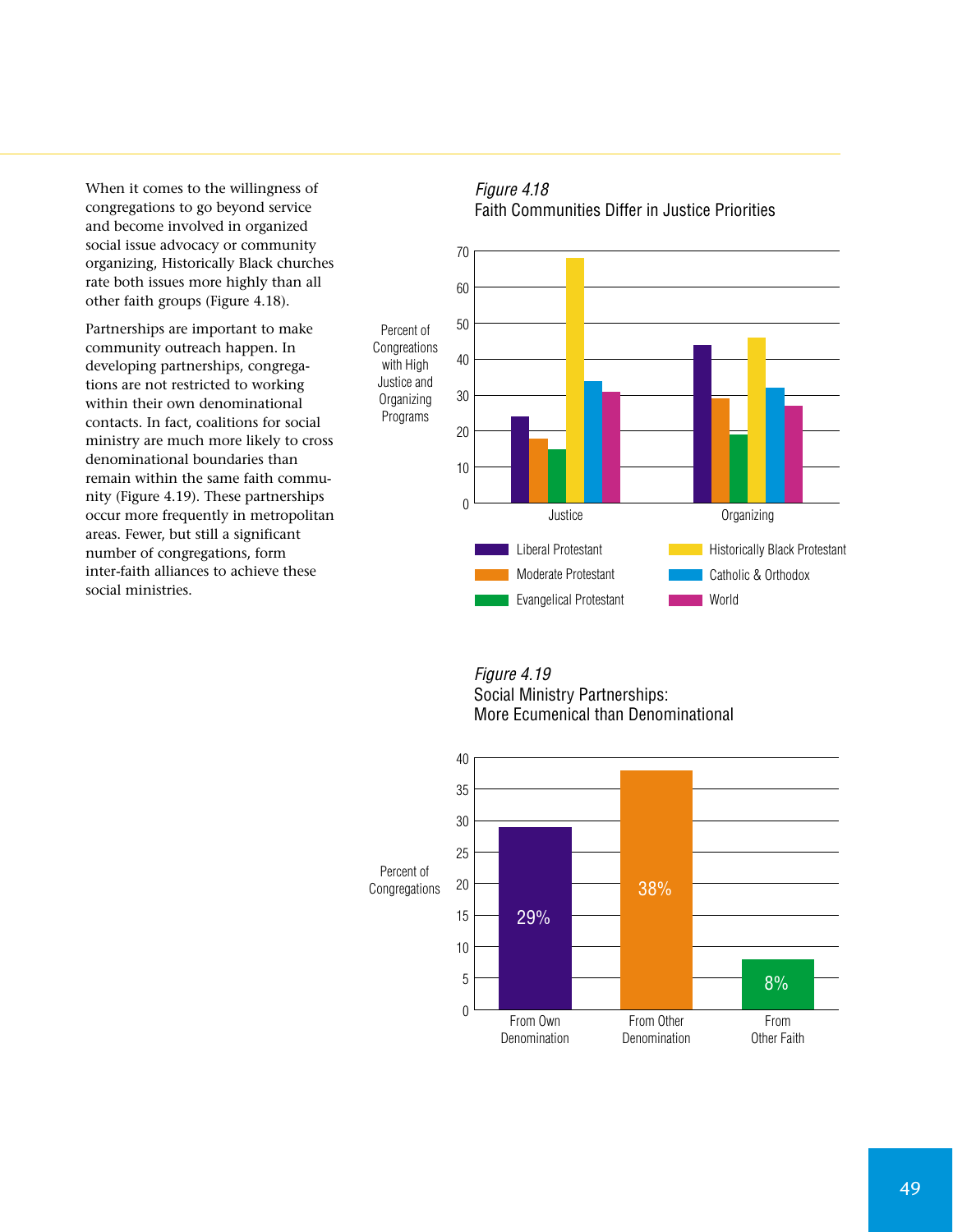# Ecumenical and Interfaith Relationships

Shared worship, even more than common community programs, provides the arena for crossing boundaries of historical denominational separation. Forty-five percent of Christian congregations share in ecumenical worship. Far fewer, eight percent of all congregations, share interfaith relationships (Figure 4.20).

Because of the breadth of participation in this study, comparative responses to denominational, ecumenical and interfaith relationships assume special significance. Christian congregations more frequently worship with ecumenical groups than with other congregations of their own denomination. However, fewer congregations have worshiped with another faith. Congregations appear slightly more likely to work together than to worship together across faith traditions.

Catholic/Orthodox congregations joined with Liberal and Moderate Protestants to be the most active participants in ecumenical activities, including the development of local councils of churches, synagogues, mosques, and other religious bodies (Figure 4.21).

*(Note: Historically Black churches are omitted since they substituted a different question, concerning inter-racial rather than inter-faith events.)* 

*In summary, worship as the corporate act of sharing a sense of God provides the foundational activity among congregations, within themselves and with others. These faith communities also provide a wide array of educational and fellowship events within their congregation, depending on their location and institutional resources. High on their priorities for congregational life are the outreach programs by which congregations express their faith in action.*





Figure 4.21 Worship, Outreach and Councils with Congregations of Other Denominations

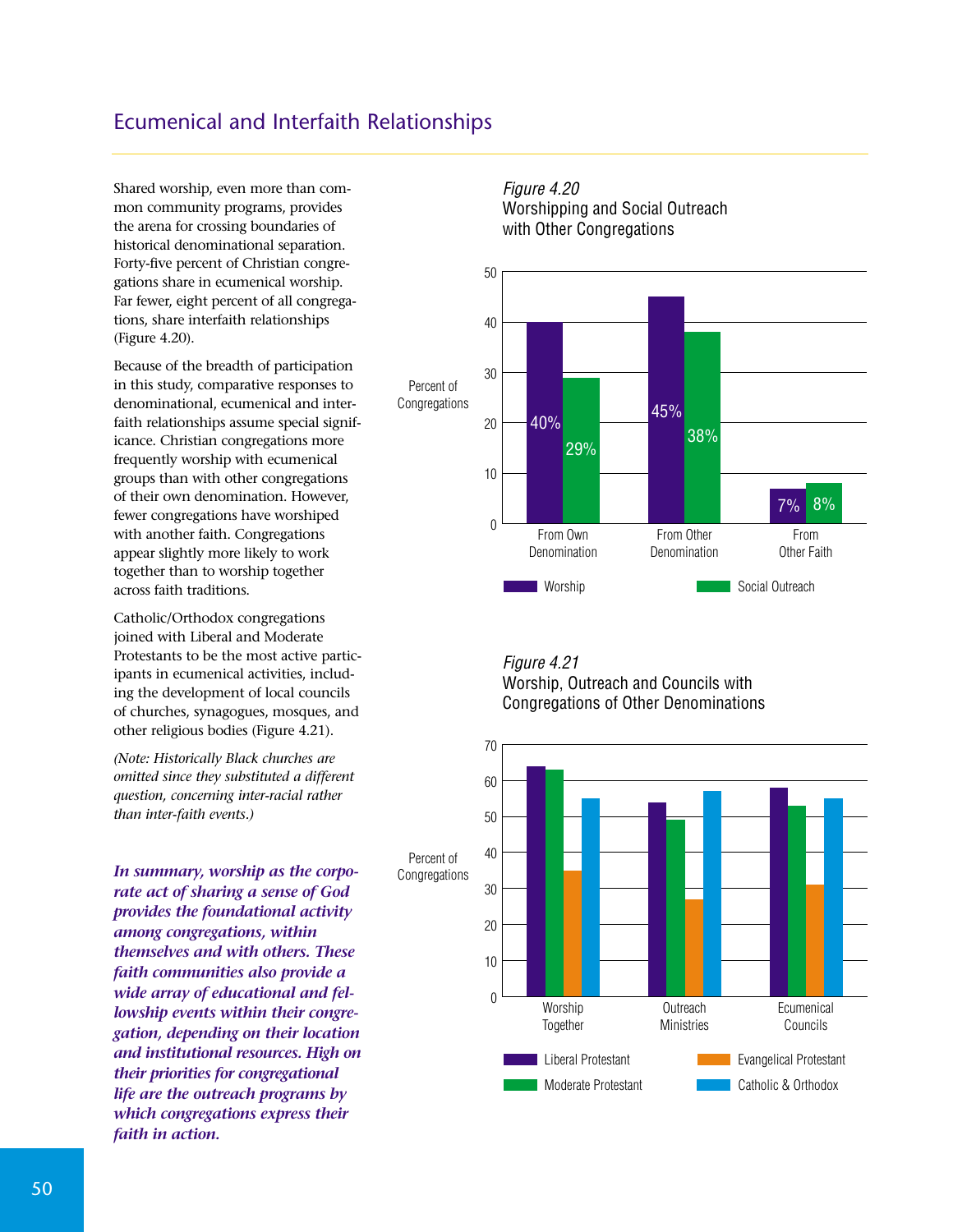# Section 5: Congregational Resources

Where congregations purchase their materials, the condition of congregational facilities and finances are elements that are especially helpful for denominational planning and allocation of resources. This overview provides a graphic profile of these resources.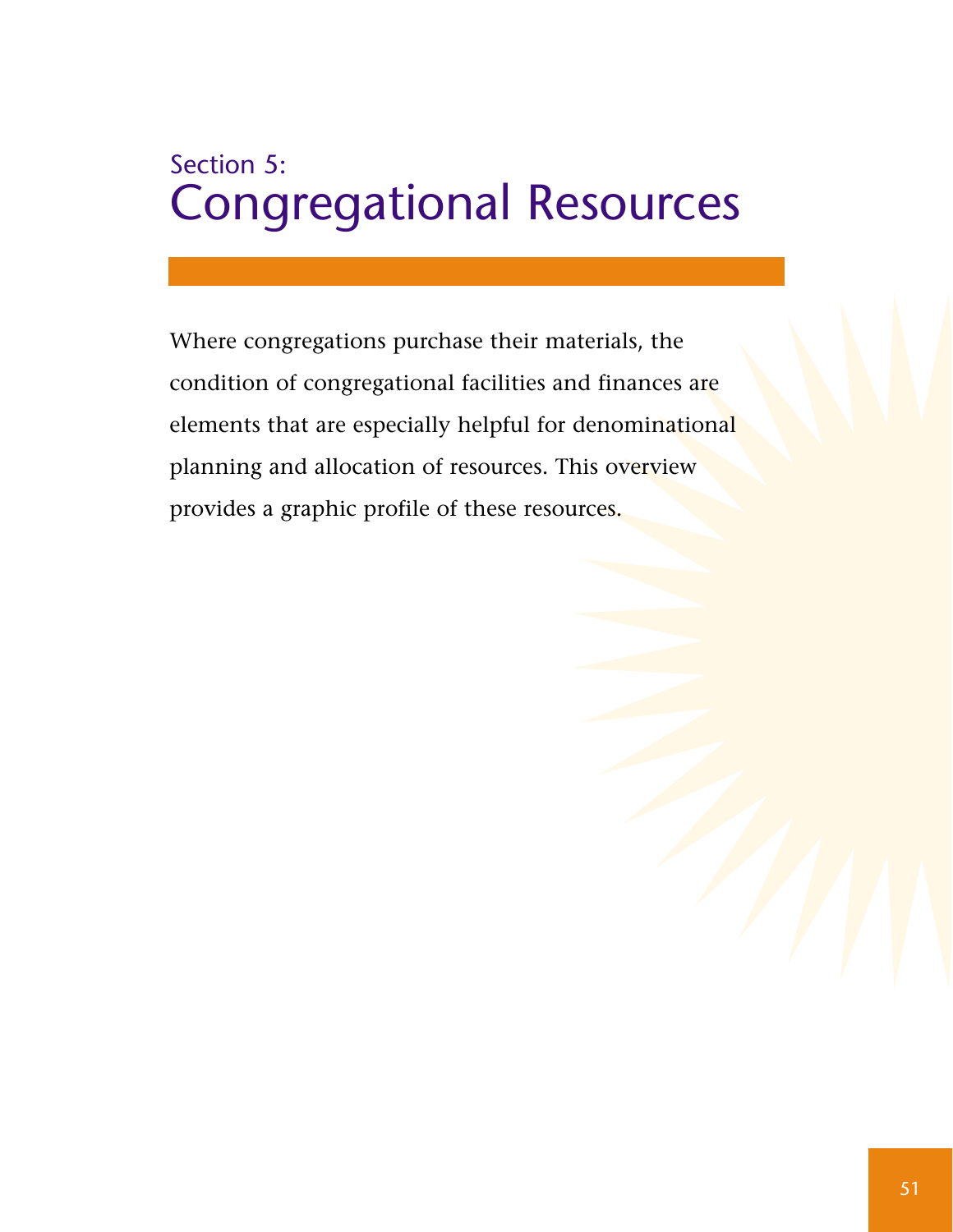## Denominational Materials

Purchase of denominational materials provides an important measure of denominational commitment. Six out of ten congregations purchase their worship, educational, stewardship and evangelism materials exclusively or primarily from denominational sources. Older and smaller congregations are more likely to purchase materials primarily from their denominations than are younger and larger congregations (see Figure 5.1). Among the faith groups, Catholic/Orthodox are most likely to purchase from their own denomination, Evangelical Protestants least likely.

However, vital congregations are slightly more likely to buy outside their denomination (Figure 5.2), perhaps to support their breadth of programs and growing membership.

#### Figure 5.1 Buying Denominational Material by Size



Figure 5.2 High Vitality Congregations Slightly More Likely to Buy Outside Denomination

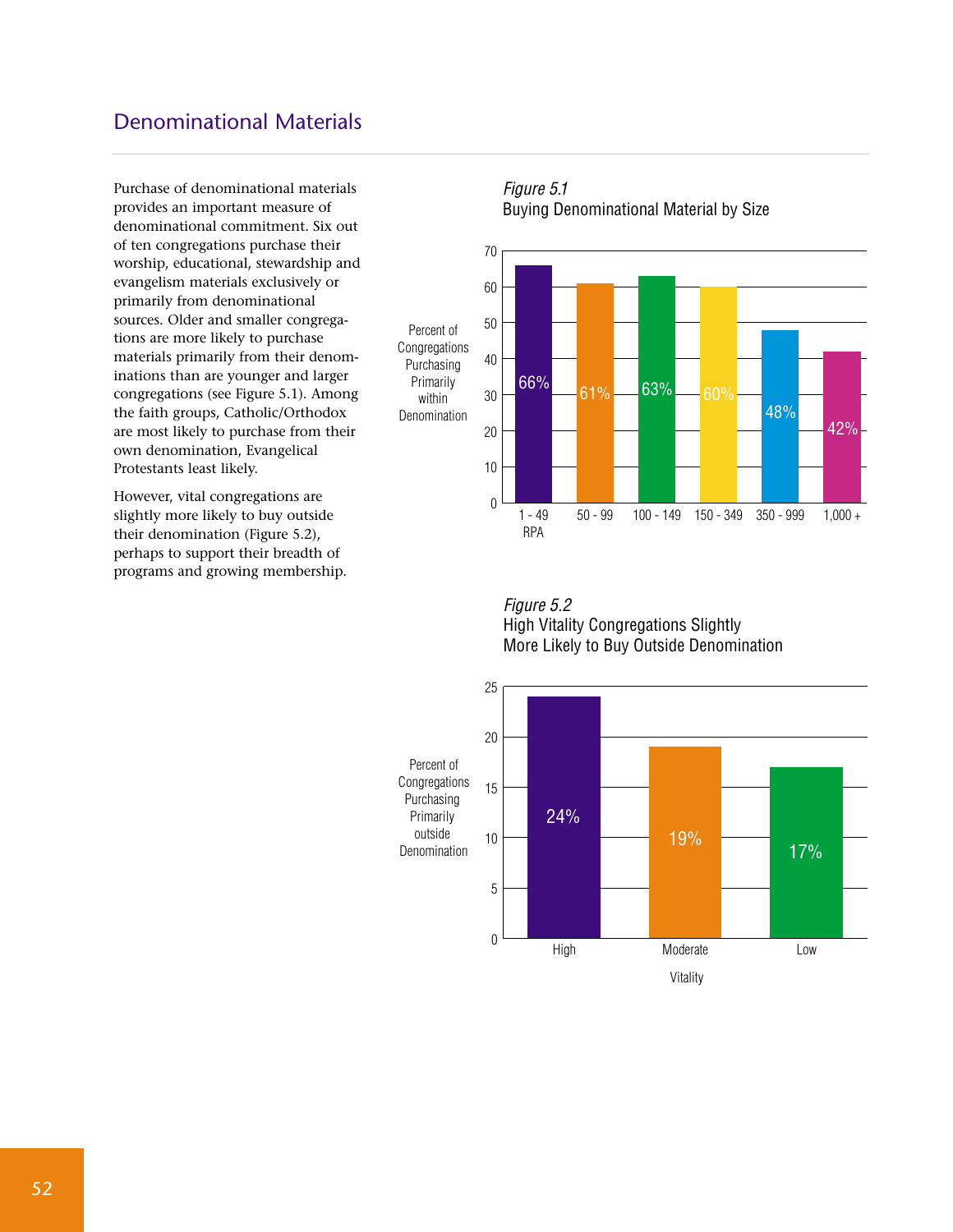# Facilities

With the vitality and growth shown by congregations, it is not surprising that many report a need for additional space. Although worship space is reported as a less critical need – perhaps because it is a priority in initial construction – almost half of congregations are in some or significant need of additional space for education and fellowship (Figure 5.3).

Congregations feeling the greatest pressure for additional space are located in the growing suburbs (Figure 5.4). The most crowded facilities are directly associated with membership growth. Heavy use of the building is linked to increasing financial health, sense of vitality and number of regularly participating adults.



Figure 5.4 Space Pressure in Newer Suburbs

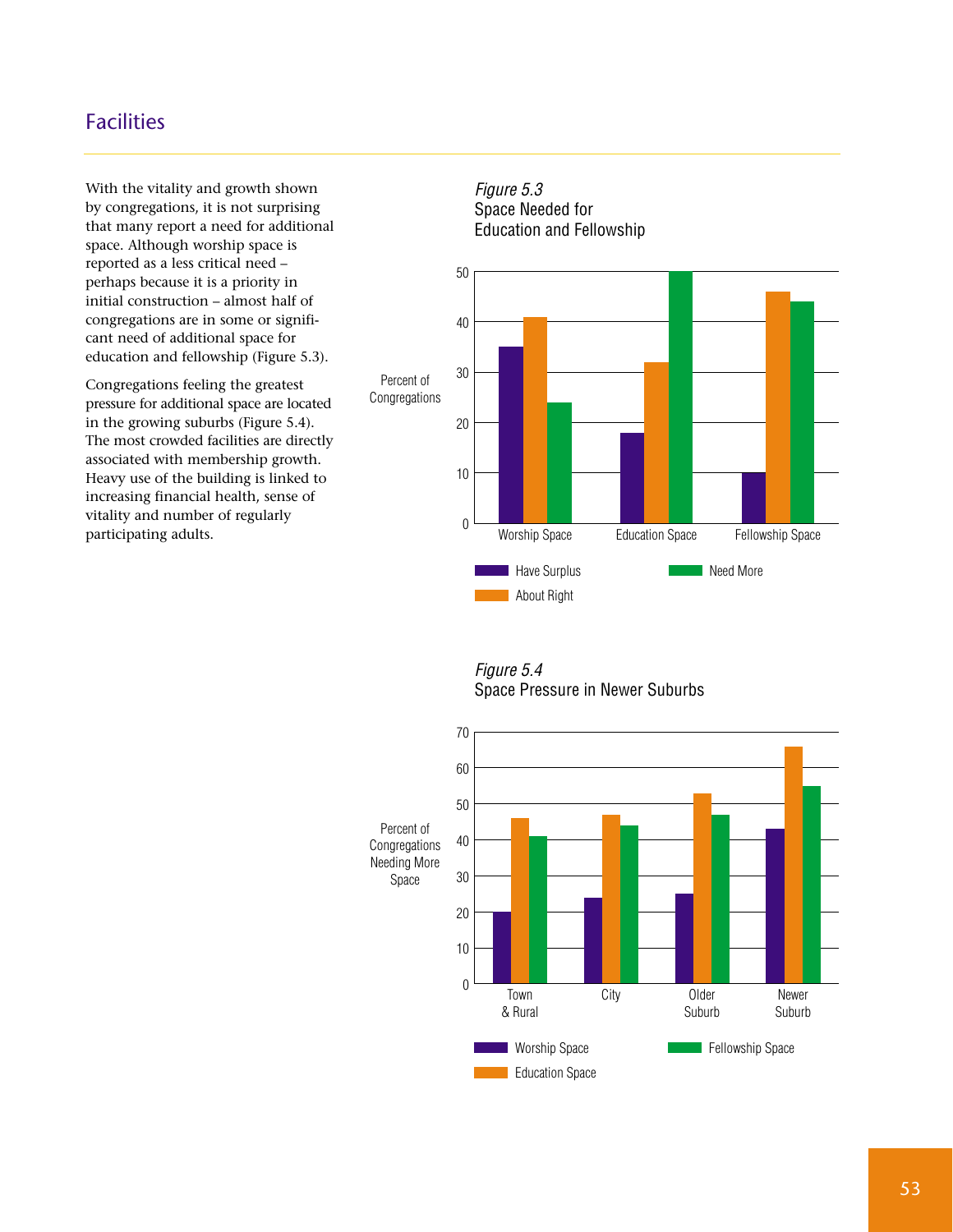Many congregations outside the suburbs report more space than they need. Fortunately, many of the congregations with additional or unused room are located in communities of greatest need for human services in rural and central city settings (Figure 5.5). They are uniquely situated to respond with space and facilities to provide faith-based social ministries to strengthen their communities, where no other such buildings may be available.



Newer Suburb

Older Suburb

**Other** of City

Center of City

Rural Town

# Figure 5.5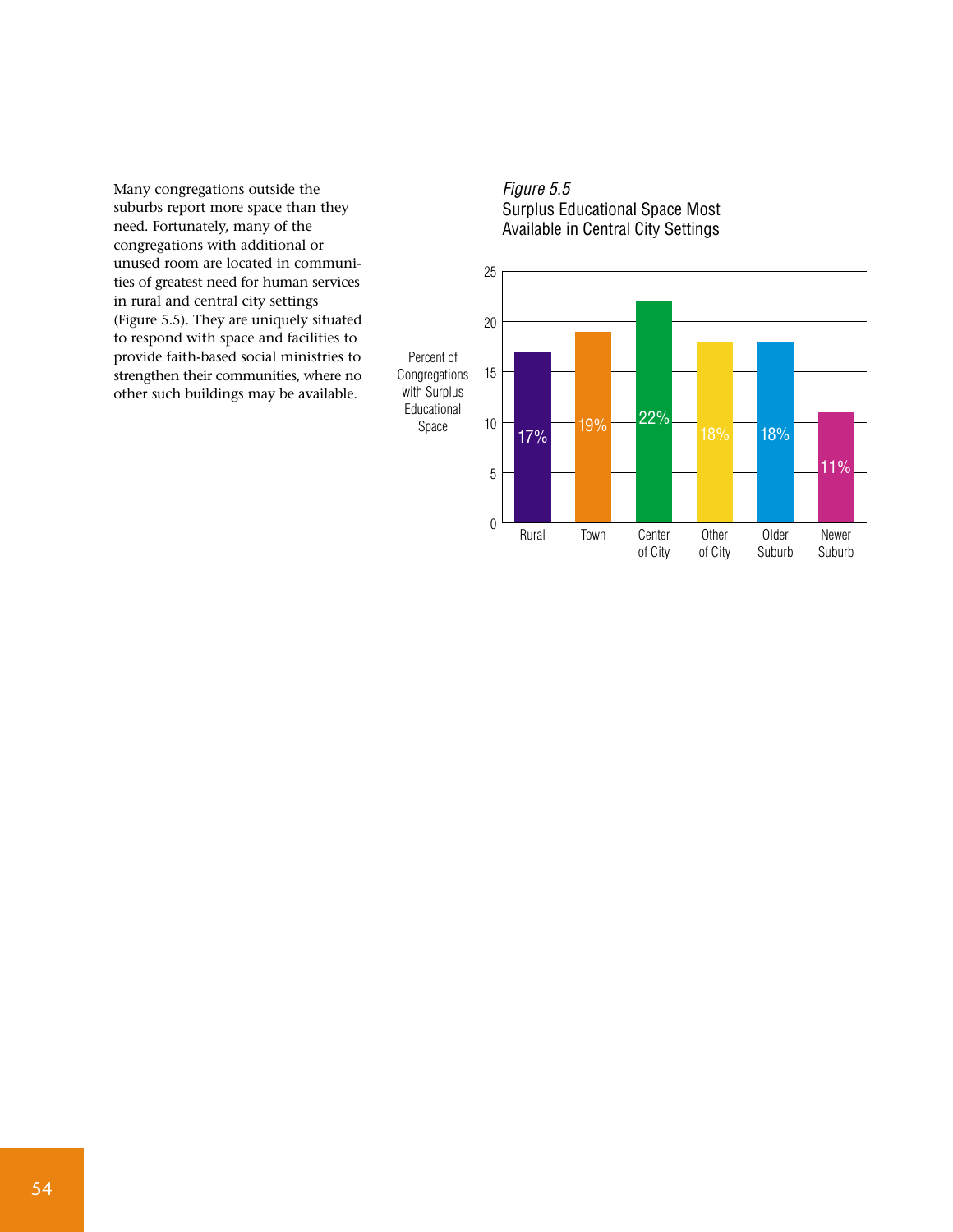The need for additional parking presents a very different profile than the need for building space. In all, 45 percent of congregations report the need for additional parking. Older congregations, that typically have sufficient or surplus building space, are often land locked in their aging neighborhoods without parking space to accommodate their increasingly commuter congregation (Figure 5.6). As a region, the Northeast feels the parking crunch most sharply (Figure 5.7).



Percent of Congregations Needing More Parking

0

Rural Town

45%

10

20

31%

30

Figure 5.7 Older Northeast Feels Parking Crunch

Center of City

Newer Suburb

Older Suburb

45% 44% 44%

**Other** of City

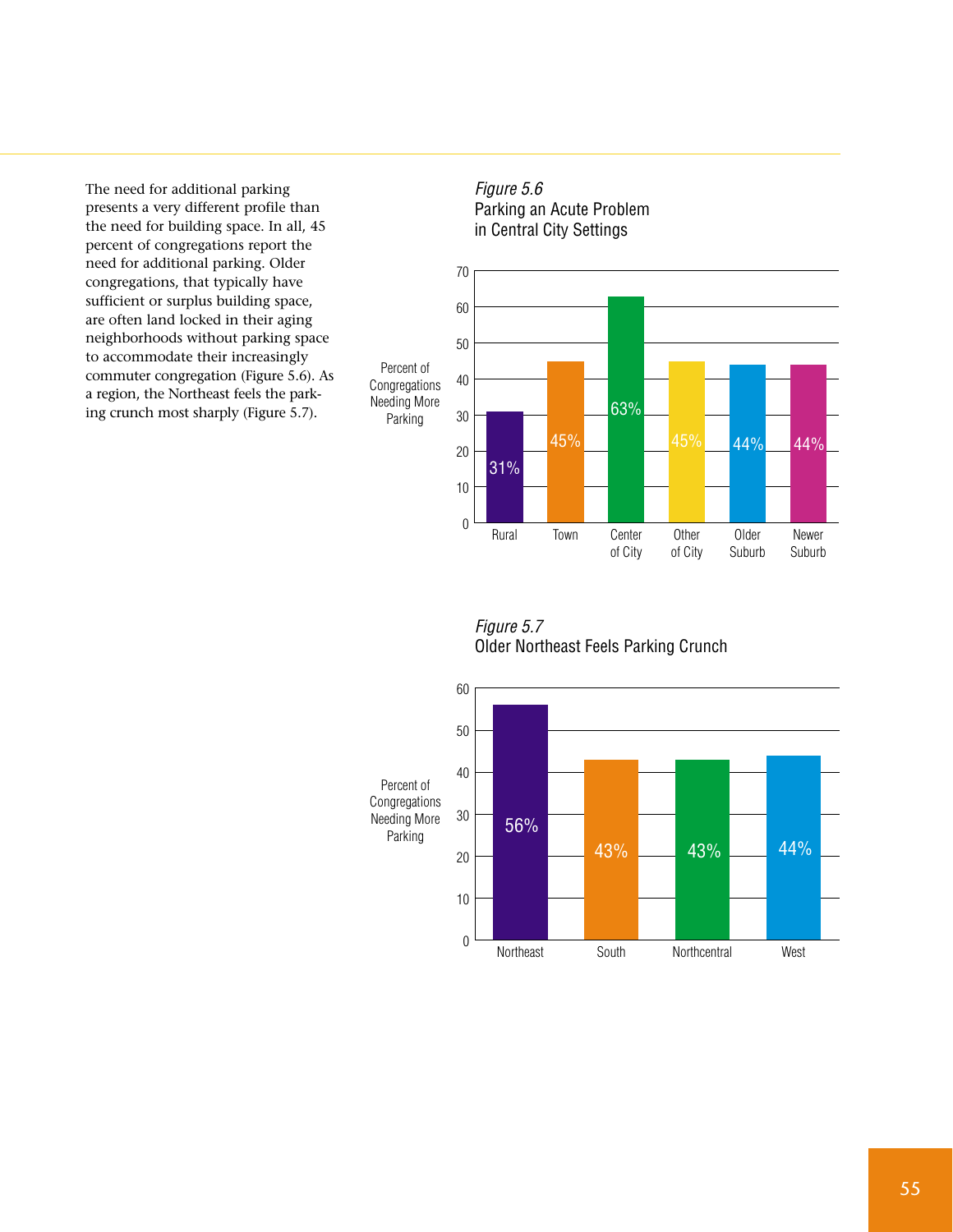The physical condition of congregational buildings is more solid than troubled. Some congregations, however, do face challenges in regard to the maintenance of their buildings. Problems are more evident in smaller congregations that are lacking resources and larger congregations that are overused than in mid-sized congregations (Figure 5.8). The stronger the denominational tie, the better the condition of a congregation's buildings. Perhaps this is an expression of denominational pride (Figure 5.9).







Figure 5.9 Physical Condition Related to Denominational Pride



Expression of Denominational Heritage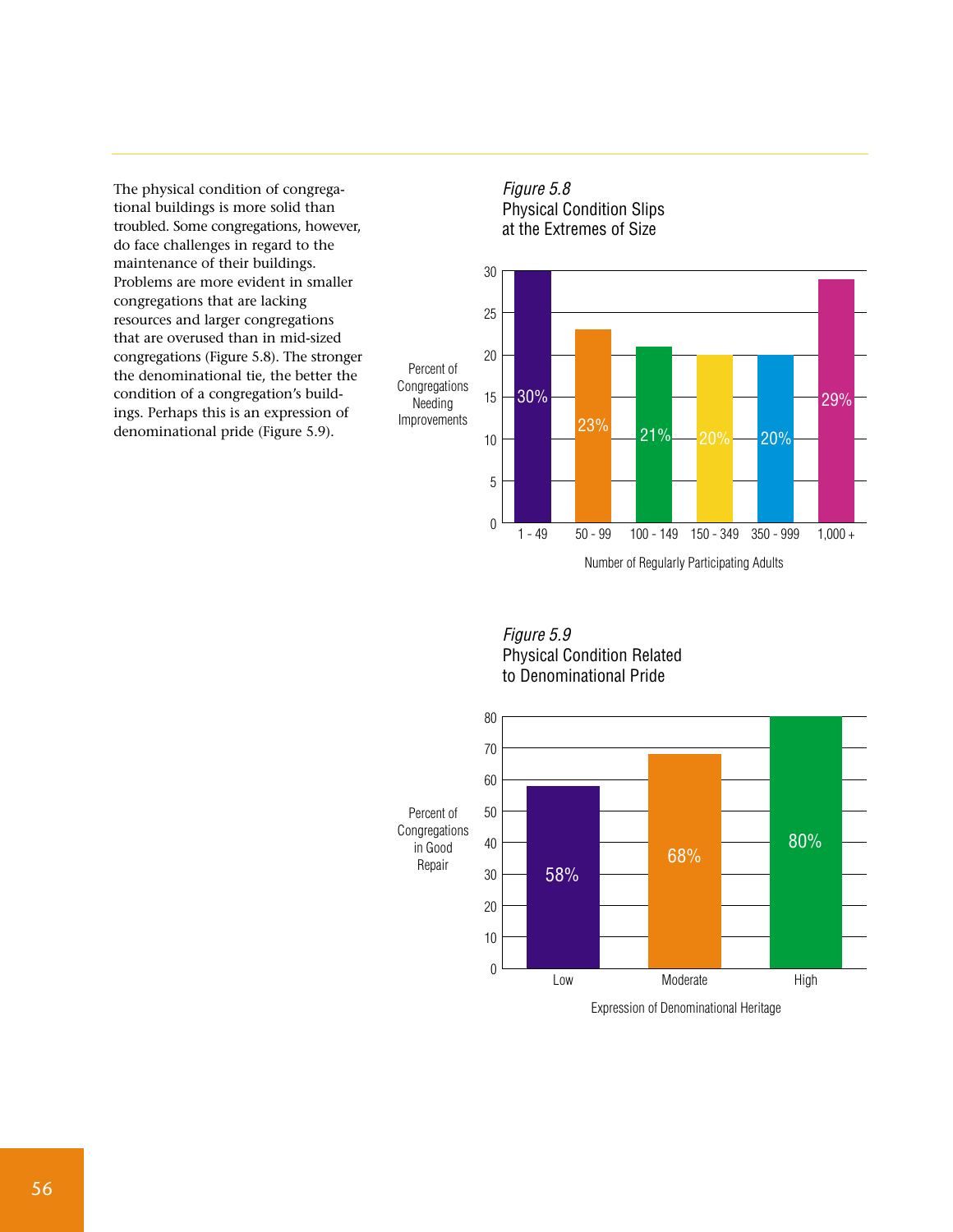# Finances

To summarize financial information already noted, three themes of unity and cohesion show strong relationships to financial health of congregations:

- Denominational loyalty
- Focused organization
- High moral standards

Figures 5.10 and 5.11 illustrate these points.

#### Figure 5.10 Financial Health by Investment in Tradition





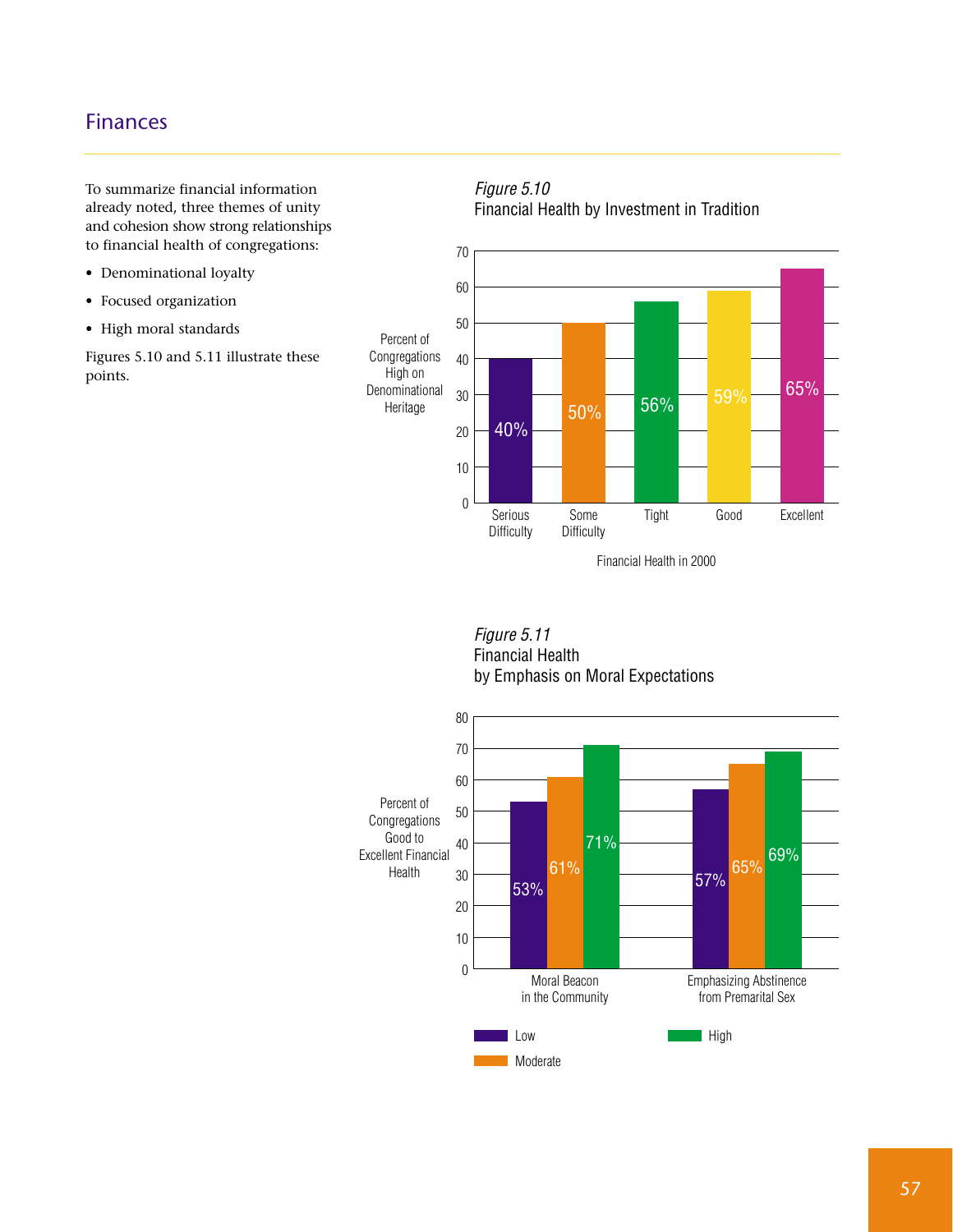Significantly different financial procedures used by survey participants make comparisons problematic. Particularly in this sensitive area, readers should consult the FACT website with links to denominational information.

In the context of our general discussion, however, we note that faith communities with solid financial support are more open to change (Figure 5.12), experience fewer conflicts, and are more prepared to adapt to new conditions.

Open to **Change** 





Financial Health in 2000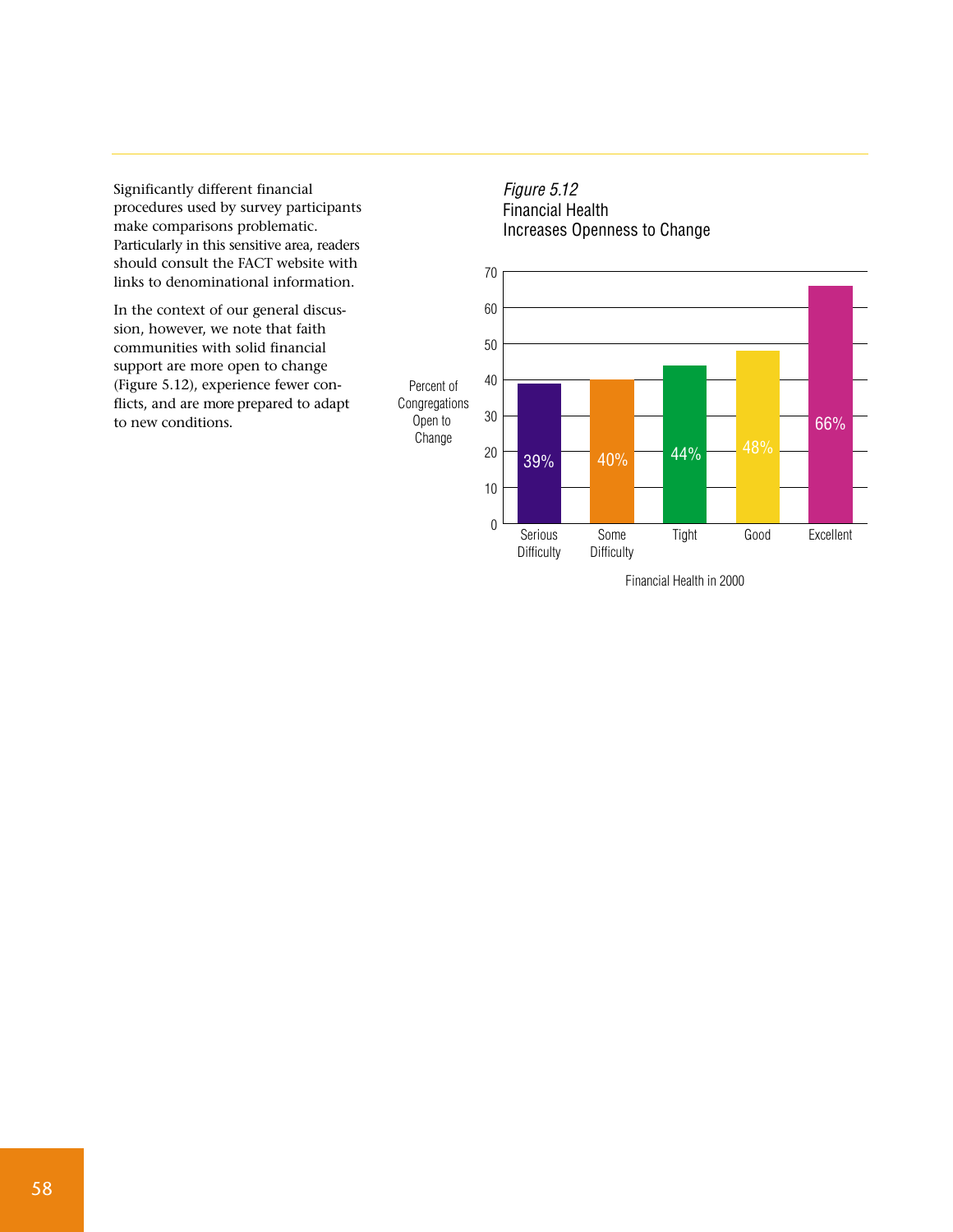# Section 6: Leadership

Based on this report, religious leadership should be recognized for its significant contribution to the vitality and growth of congregations. Leaders should be applauded for guiding a remarkably complex array of worship, educational, fellowship and outreach activities. They should be commended for their personal and congregational contributions to the spiritual, social and physical welfare of their communities, often beyond their job description.

Yet this report raises significant questions about the preparedness of congregations and their leaders to deal effectively with changing conditions.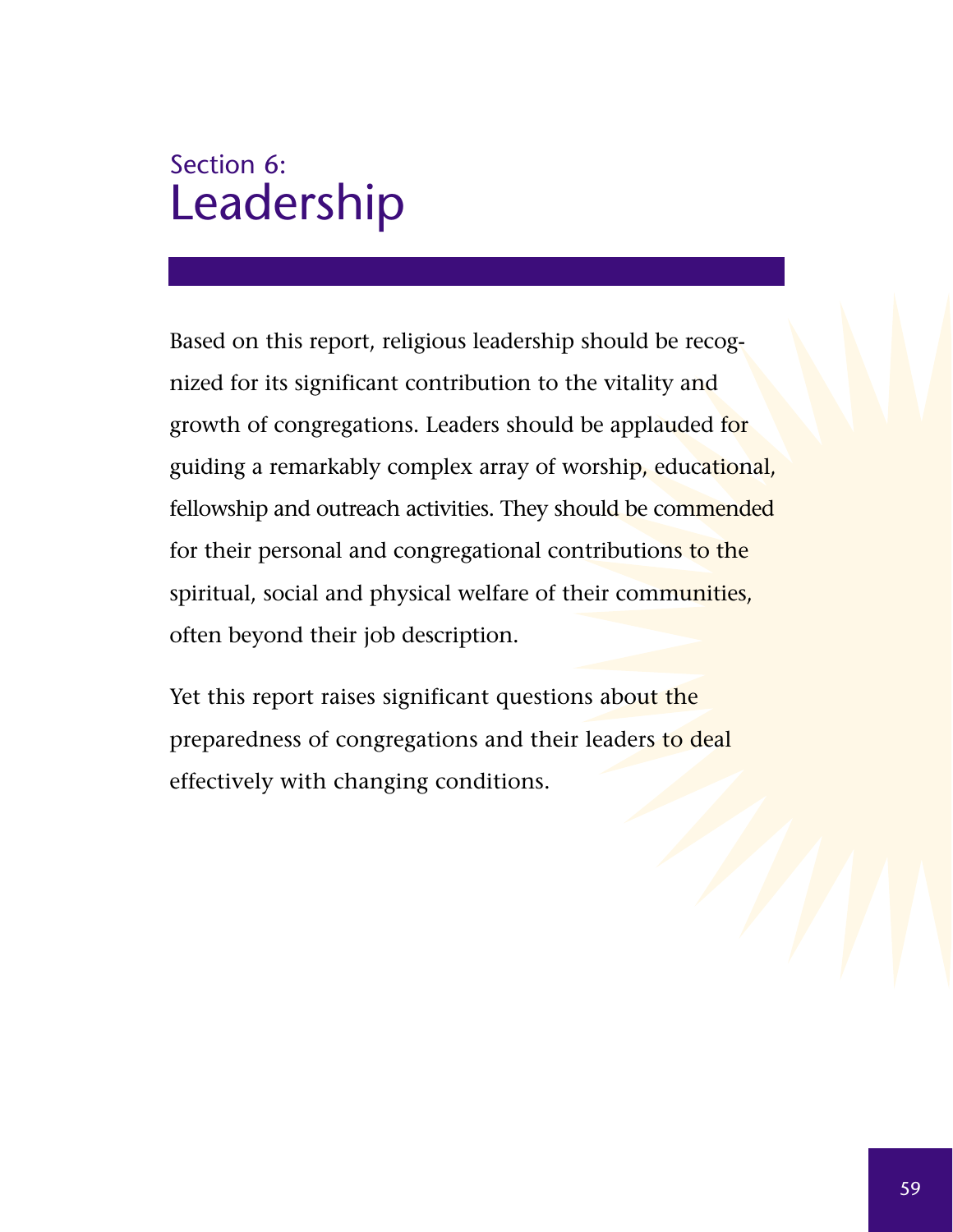# Conflict Challenges Leadership

As discussed previously, the majority of congregations are vital and alive. Nevertheless, some report that they have lost the energy that comes with clear vision. Age of congregation is one factor that places a drag on a congregation's sense of energy and purpose (see Figure 6.1). Leaders in such congregations face the challenge to recover a fresh sense of mission and purpose, to help the congregation "to dream again."

Location is another factor that can burden congregations (Figure 6.2). New suburban areas clearly have more resources of family life, youth, facilities and finances to support congregations. By comparison, other locations struggle. But even a majority of these congregations "keep the faith."

# Figure 6.1



# Clear Vision Declines with Age

Figure 6.2 Place Can Erode the Energy of Vision

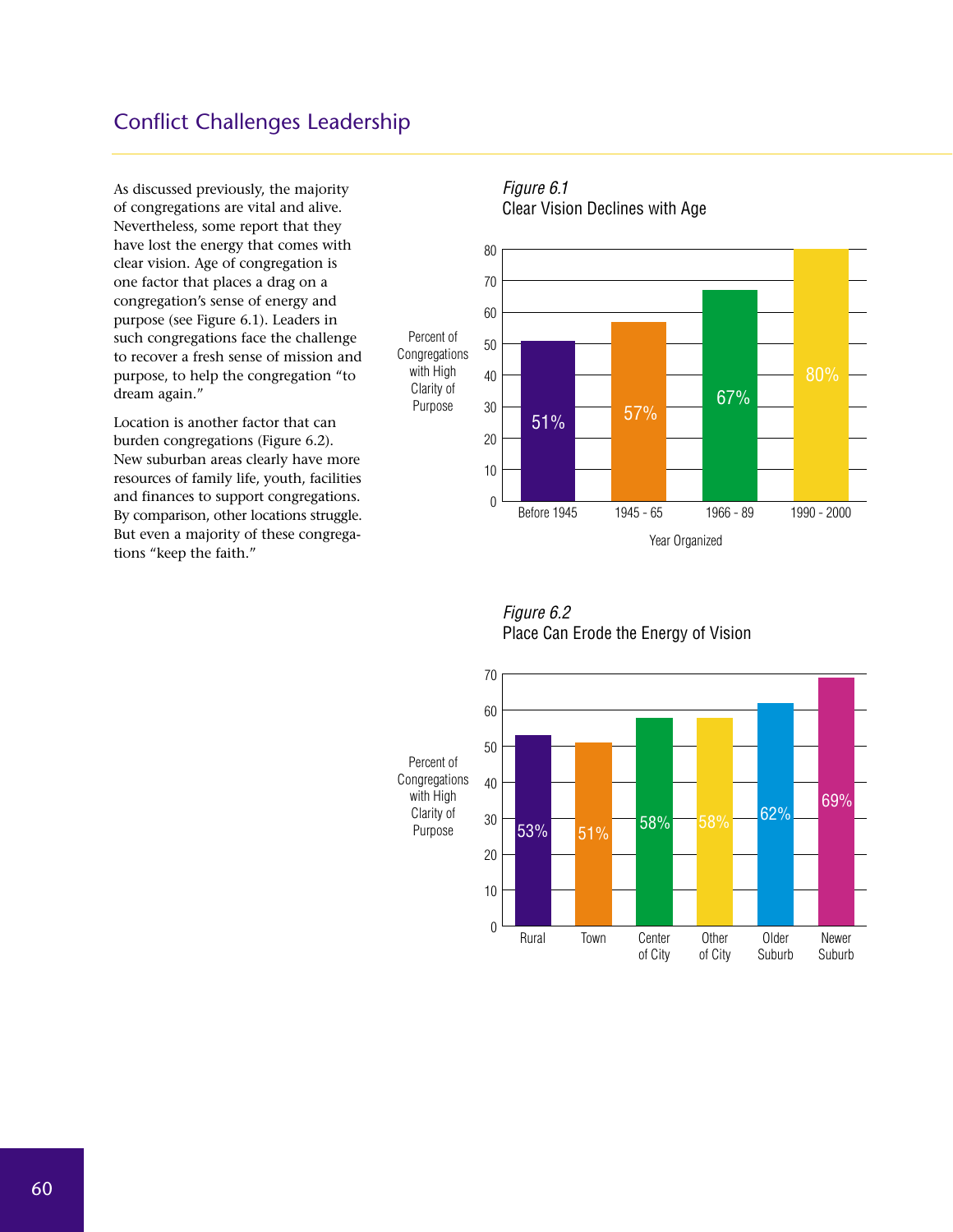Congregations suffer more when they experience conflict than age or location (Figure 6.3). Lingering conflict is strongly associated with declining vitality and declining membership. Conflict tends to cast a shadow across the activities and ethos of the congregation as a whole, even the capacity to enlist volunteers.

Openness in dealing with conflict is strongly associated with vitality (Figure 6.4). To recover a sense of mission and purpose, congregational leaders can encourage more open communication among members.



Had a Serious Conflict in the Previous 3 Years

Figure 6.4 Openness in Dealing with Conflict Relates to Vitality

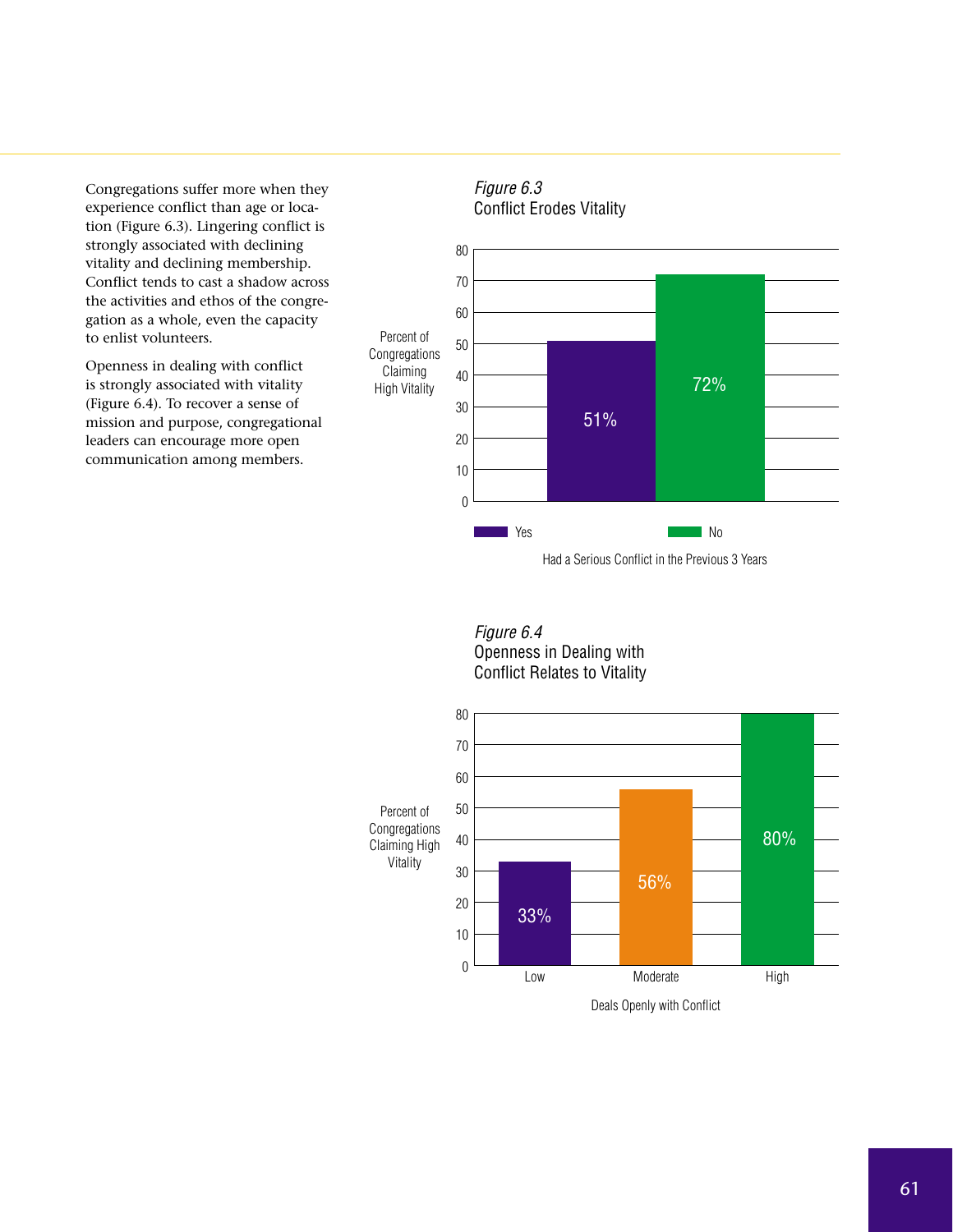Capable leadership that enables openness in dealing with conflict can dramatically neutralize and perhaps even constructively use the energy of strong feelings that are typically present in bitter disagreements (Figure 6.5). Relatedly, congregations in which member expectations and communal goals are clear are much more likely to deal openly with disagreements and conflicts.



#### Figure 6.5 Clarity Reduces Level of Serious Conflict



Expectations for Members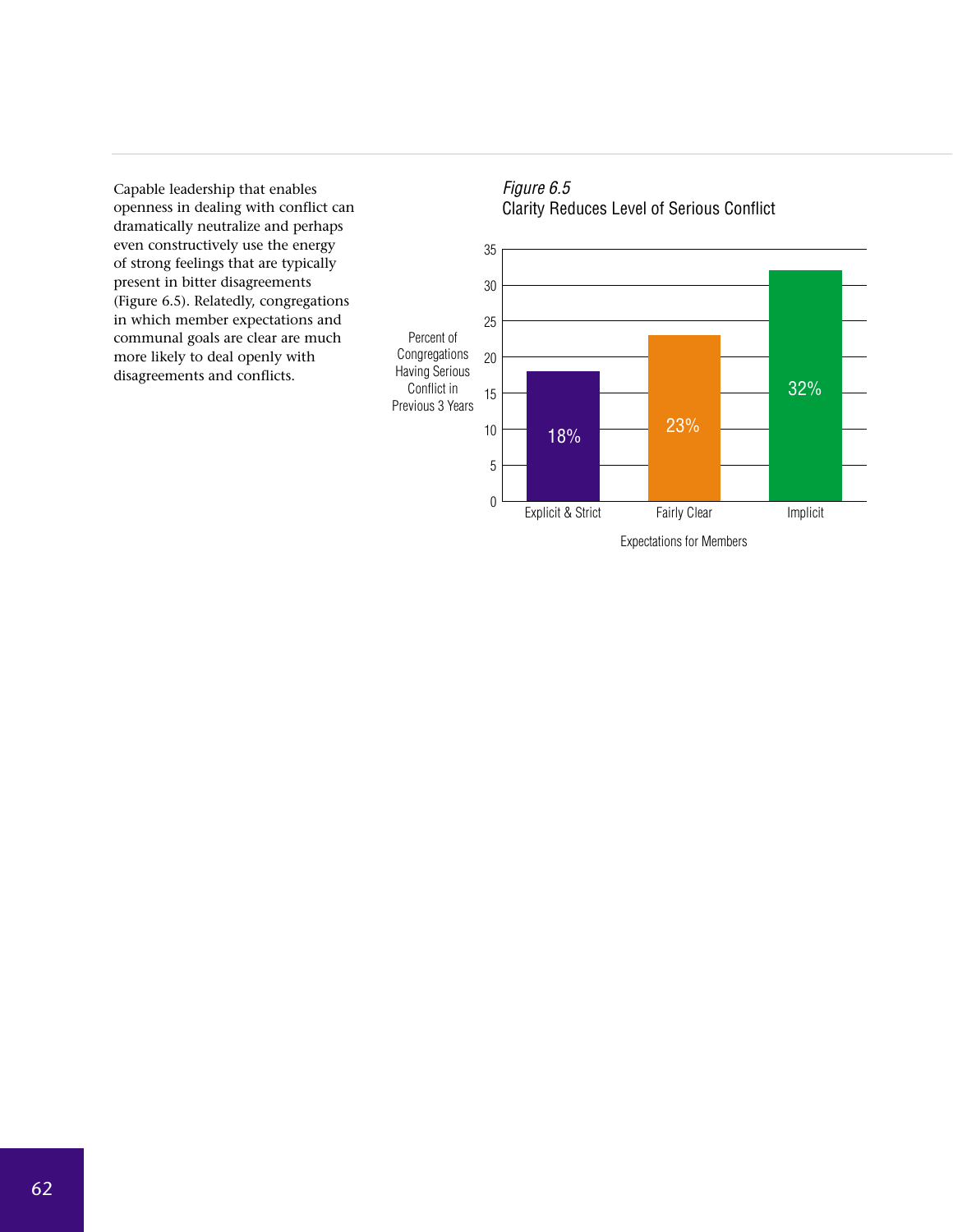Indeed, openness in dealing with conflict does not imply a lack of standards or a loss of discipline. In fact, the opposite appears to be the case. Congregations that have unclear or implicit expectations for members are far more likely to experience higher levels of conflict (Figure 6.6). Effective leadership in congregations is not simply a matter of openness in dealing with conflict, but helping them recognize and express their purpose in action (Figure 6.7).

#### Figure 6.6 Clear Expectations Help Congregations Deal Openly with Conflict



#### Figure 6.7 Clear Expectations Help Congregations be Well Organized



Expectations for Members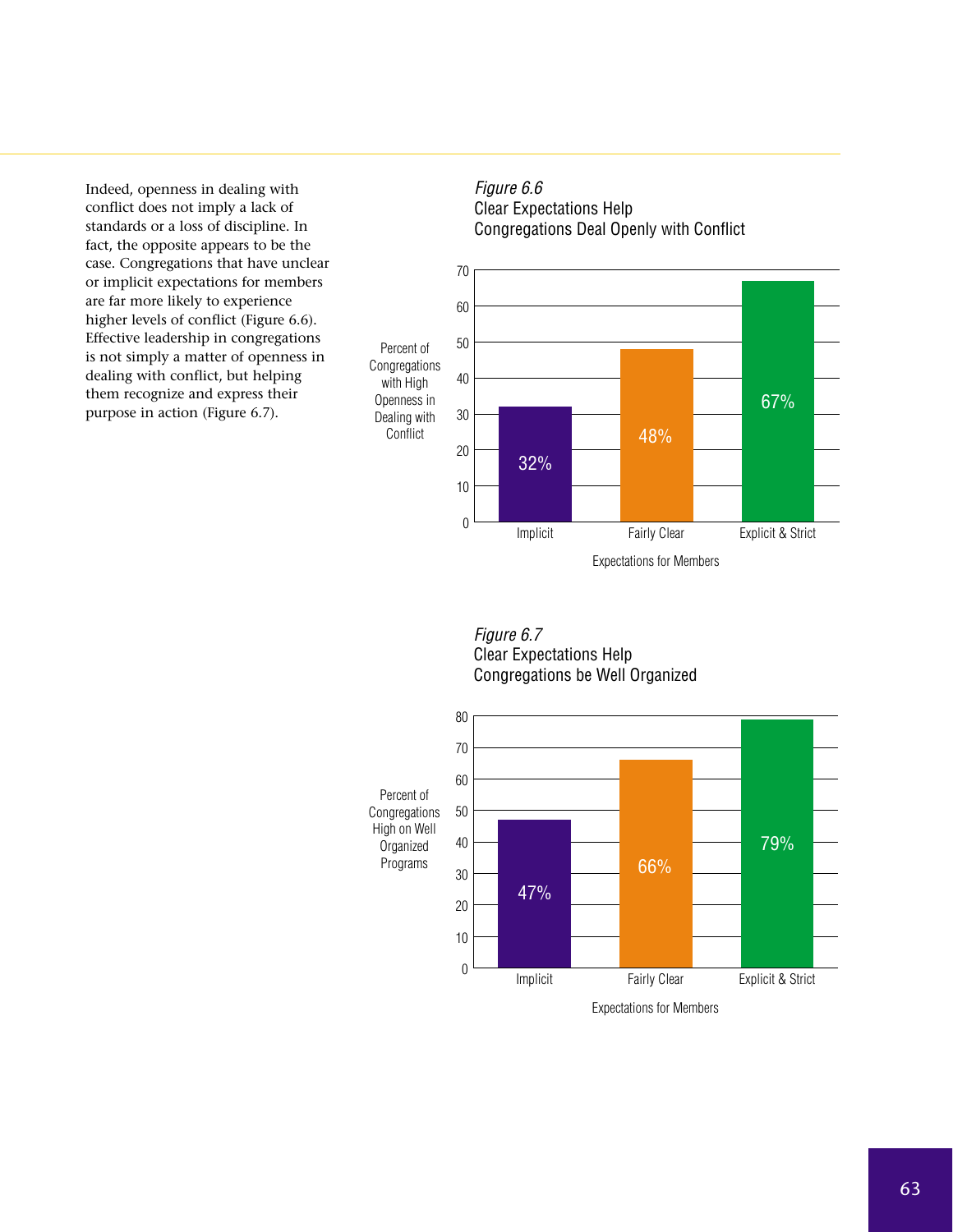## Religious Leaders

The 41 faith communities represented in FACT have different structures and different names for their designated leaders – pastor, priest, rabbi, imam, and reader. But only two percent of congregations are without a designated religious leader, including part time, interim, and volunteer. Figure 6.8 shows a breakdown of educational achievement for religious leaders. *(Note: The Roman Catholic, Muslim and Bahá'is surveys did not include questions on clergy education.)*

The age of leaders ranged from 24 to 87, with an average age of 51.3 years old. Most clergy (89 percent) are paid, but the presence of volunteer leaders (currently 11 percent) will likely increase because it is associated with some of the fastest growing faith traditions (for instance, Muslim and Mormon).

As a whole, clergy with more formal education tend to serve larger congregations with longer tenures (Figure 6.9). The patterns of clergy serving congregations – full time, part time, multiple staff, yoked parish – vary greatly between faith groups, locations and congregational membership size.

### 0 20 40 60 80 100 Figure 6.8 Leader's Ministerial Education None **Certificate** Bible College Seminary Master's Seminary Post-Master's 26% 35% 27%  $5%$  $27%$

#### Figure 6.9 Size of Congregation Increases with Ministerial Education

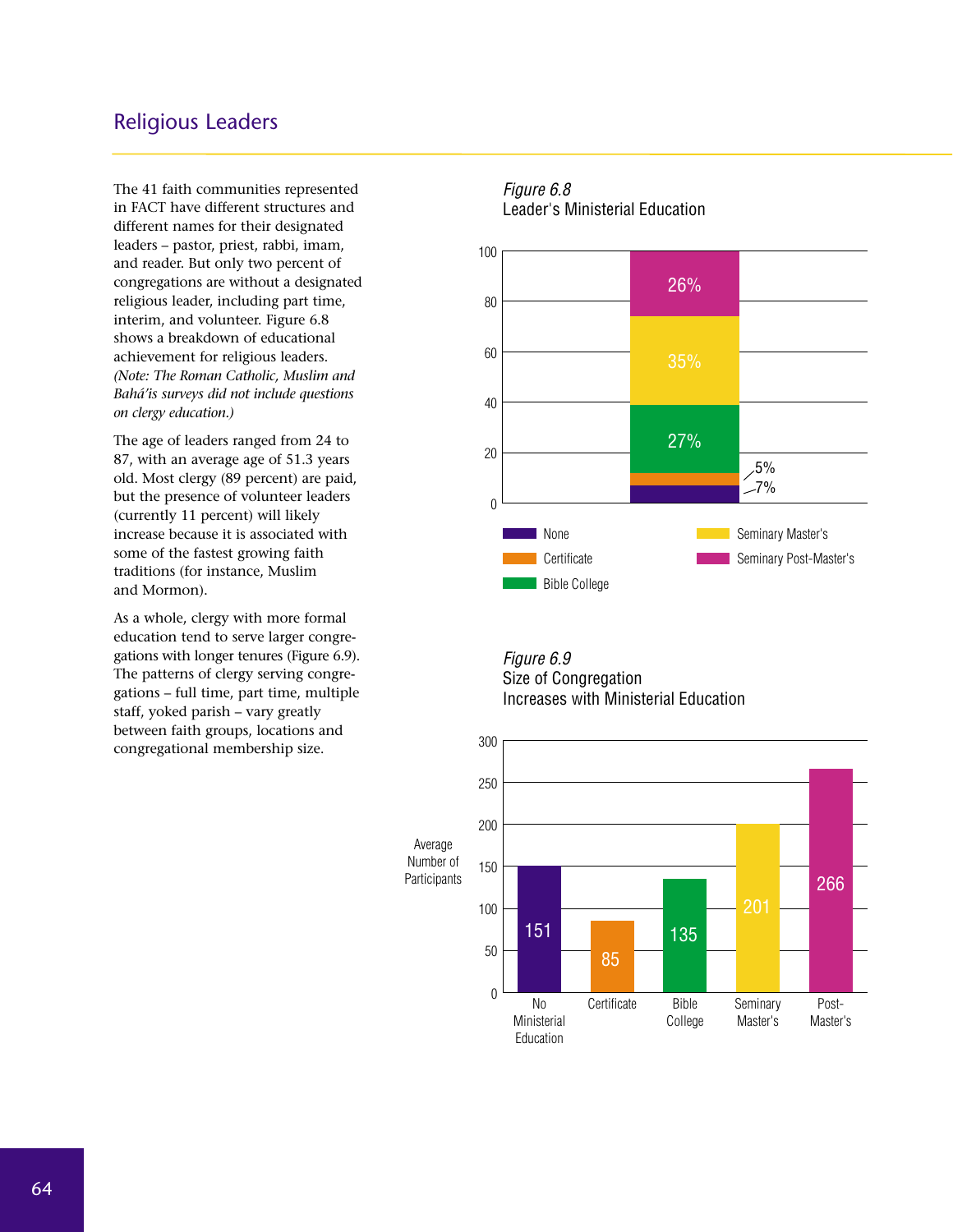Denominations and faith groups are constantly challenged to find and educate new religious leadership for their congregations. Aging leadership affects every group, but the challenge is particularly pronounced in some groups (Figure 6.10). Indeed, the average religious leader of the Catholic/Orthodox and Historically Black denominational groups is less than a decade away from the typical retirement age of 65, while the Evangelical Protestant and World groups' leaders have 50 percent more time until they reach 65.

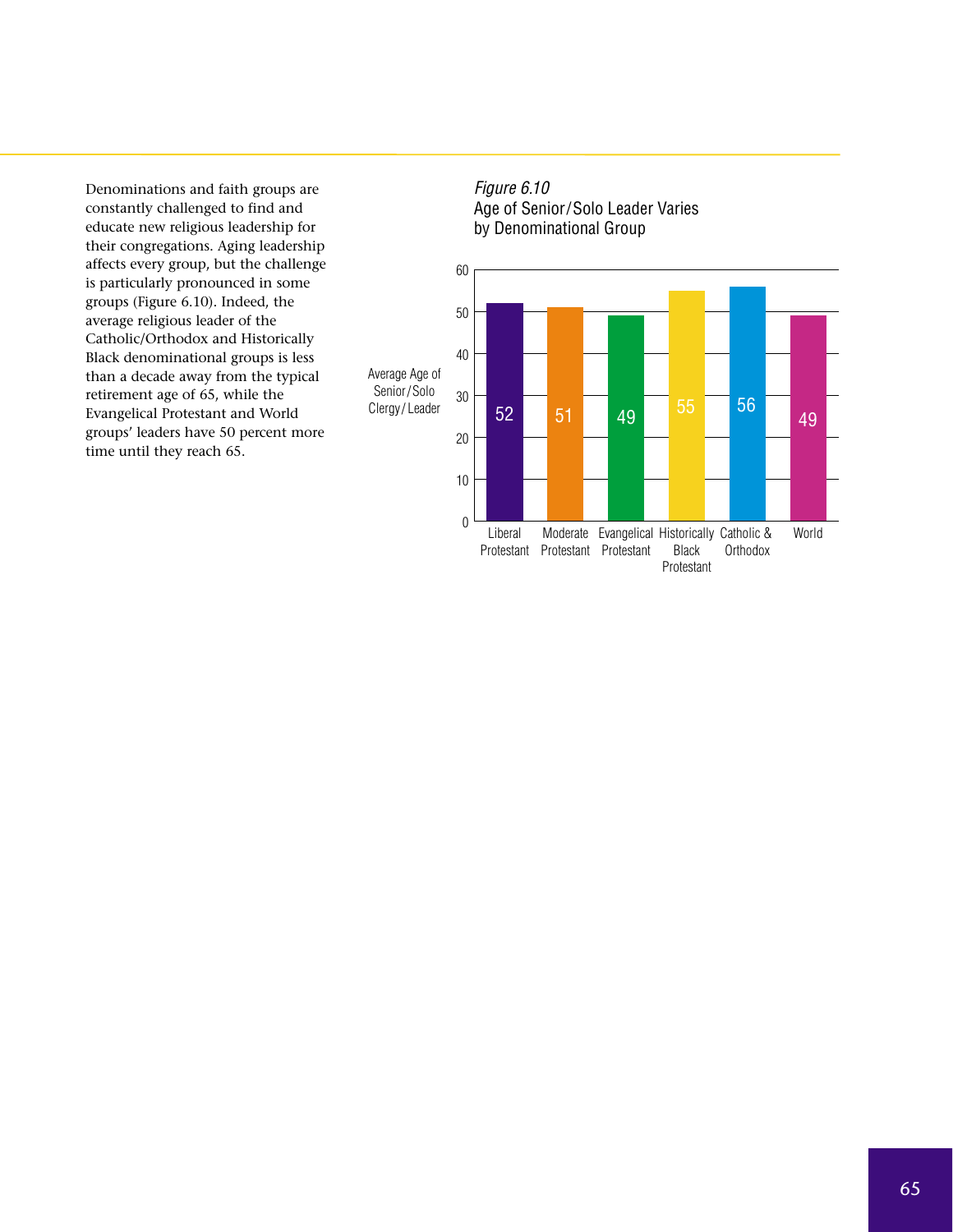# Seminary Education

Education for religious leaders provides a unique challenge. Higher education, and particularly seminary Master's and post-Master's education, seems to have a noticeable effect on the style of sermon presentation. The references such pastors use in their sermon are more likely to be drawn from literature and news events. At the same time, seminary graduates are more likely to engage in ecumenical worship and community social ministries (Figure 6.11).

However, broad educational experience in the congregation, and perhaps even seminary education, seems to have a negative impact on many basic religious values. Churches served by seminary graduates are less likely to maintain traditional religious-moral values and also are less likely to be committed to preserving denominational heritage (Figure 6.12).

Further, clergy with a seminary education are no more likely than other clergy to be in congregations that have a strong social justice orientation and are very much less likely to be in congregations that deal openly with conflict and disagreement (Figure 6.13).

#### Figure 6.11

Seminary Education Supports Ecumenical Ministries and Media References in Sermons



#### Figure 6.12 Ministerial Education and Traditionalism Move in Opposition

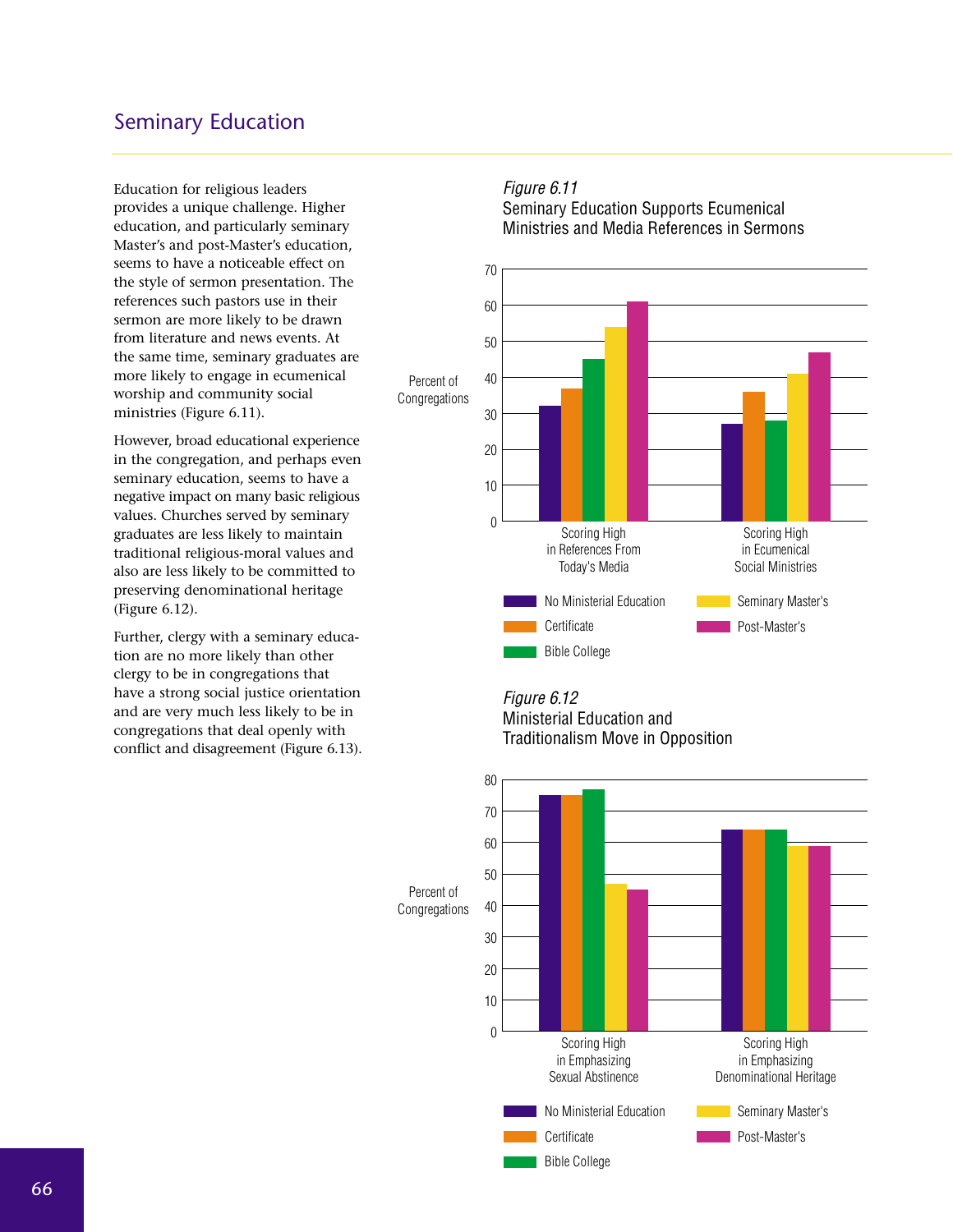Seminary graduates are more likely to serve congregations with implicit rather than clear values and are no more likely (and if anything slightly less likely) than non-seminary graduates to be located in congregations that are:

- Vital and alive
- Growing in members
- Using contemporary worship\*
- Clear about purpose and mission\*
- Well organized

#### \*(Figure  $6.14$ )

To appropriately understand these responses, we must recognize that they have been most frequently provided by the pivotal, paid religious leader – in many cases the clergy themselves. It is possible that seminary graduates have used different standards than non-seminary graduates throughout these and other responses in the survey. Or it may be the congregation's structure or denominational culture rather than the leader's education that makes for the differences. More and careful study is needed.

But the fact remains that, according to the survey, congregations with leaders who have a seminary education are, as a group, far more likely to report that in their congregations they perceive less clarity of purpose; more and different kinds of conflict; less person-toperson communication; less confidence in the future and more threat from changes in worship.

In the denominations most directly affected and most directly responsible for theological education, these findings would suggest the need for a careful review of the educational process of leadership preparation.

#### Figure 6.13

Social Justice and Open Dealing with Conflict as Compared with Seminary Education



#### Figure 6.14



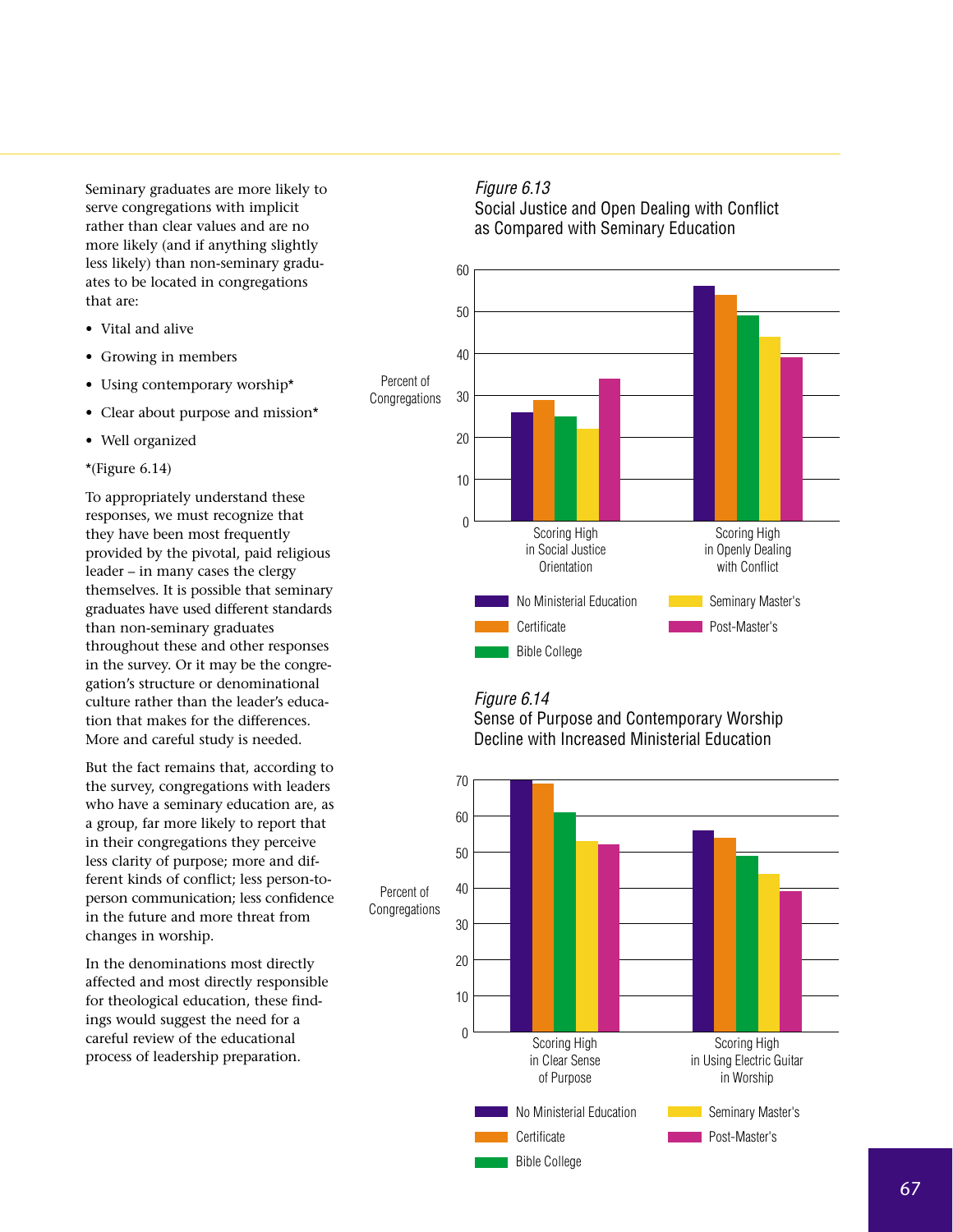# In Conclusion

Through this survey, congregations report that they are confident about the future. They seek to keep up through a complex network of worship, educational, fellowship and outreach activities, often in difficult conditions with meager resources. They make major contributions to the spiritual and social welfare of their communities. Without the texture of these faith communities woven into the life of virtually every corner of our society, the culture of the United States would be far less than our best.